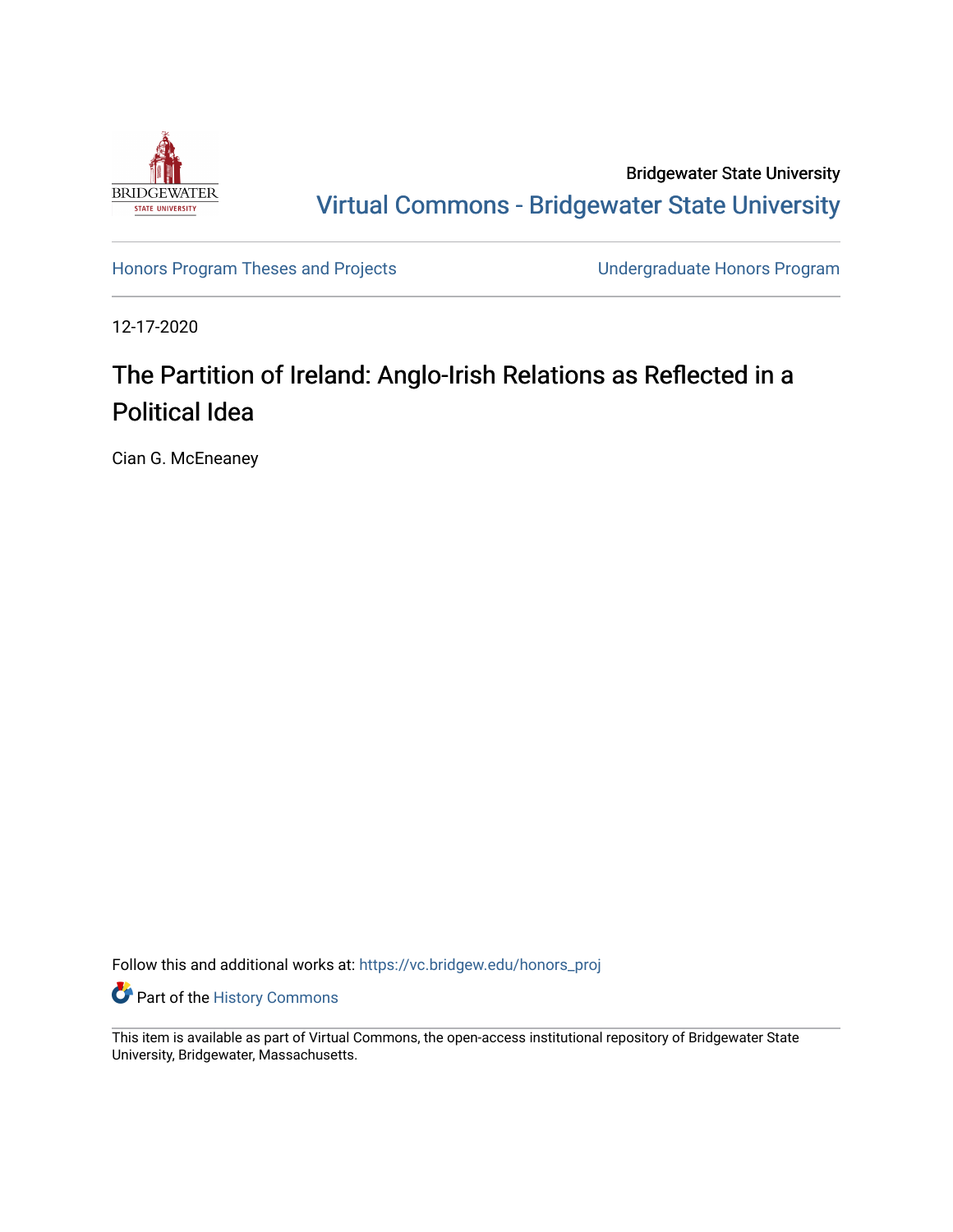The Partition of Ireland: Anglo-Irish Relations as Reflected in a Political Idea

Cian G. McEneaney

Submitted in Partial Completion of the Requirements for Departmental Honors in History

Bridgewater State University

12/17/2020

Dr. Leonid Heretz, Thesis Advisor

Dr. Ellen Schieble, Committee Member

Dr. Andrew Holman, Committee Member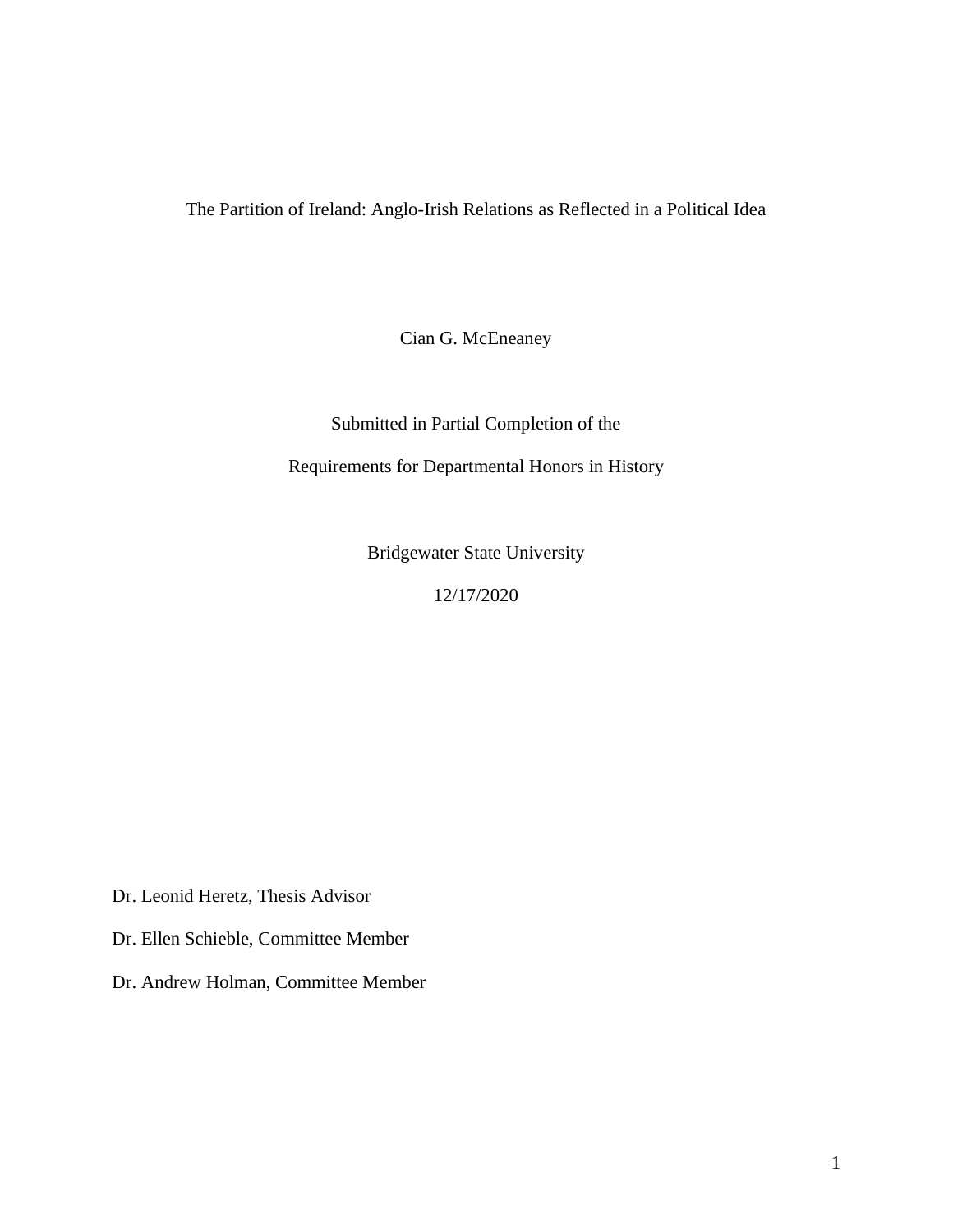## *The Partition of Ireland: Anglo-Irish Relations as Reflected in a Political Idea*

In June of 2016, a British referendum decided that Britain would leave the European Union, and with it would go the six counties of Northern Ireland. After years of postponement, and at the time of writing, Britain is set to leave the European Union on December 31, 2020, after complications mainly due to the new-age "Irish Question:'' how to handle the border between Northern Ireland and the Republic of Ireland in the south? The reemergence of a hard political border seems to be a likely possibility for Ireland, which would be devastating to both Irish and British societies and economies with increased political violence, and the imposition of new trade customs in the North.

This "Irish Backstop" as Brexit politicians have coined it, continues to plague the Brexit process, and its effects can be seen across all of Ireland with a sharp increase in political support for the historic nationalistic Sinn Féin party, both North and South. Following the uncertainty of what Brexit has in store for the North, particularly regarding the border, a resurgence of partisan violence is occuring in the North, something which the Irish are all too familiar with by this point. Brexit is the latest thorn in the side of Anglo-Irish relations, and not since the Troubles of the late twentieth century has Ireland stood to be so divided. Britain leaving the EU puts the sovereignty of Northern Ireland in question, as the 2016 referendum stands to invalidate crucial elements of the Good Friday Agreement of 1998, which ended the Troubles. Anglo-Irish relations are again deteriorating, and to understand current Anglo-Irish relations related to the border issue between the Republic of Ireland and Northern Ireland, in the context of Brexit, it is first necessary to gain a better understanding of the origins of that border.

Many Irish are governed by the old adage 'whatever you say, say nothing,' born from a long history of oppression and abuse. In other words, topics that make one uncomfortable need

2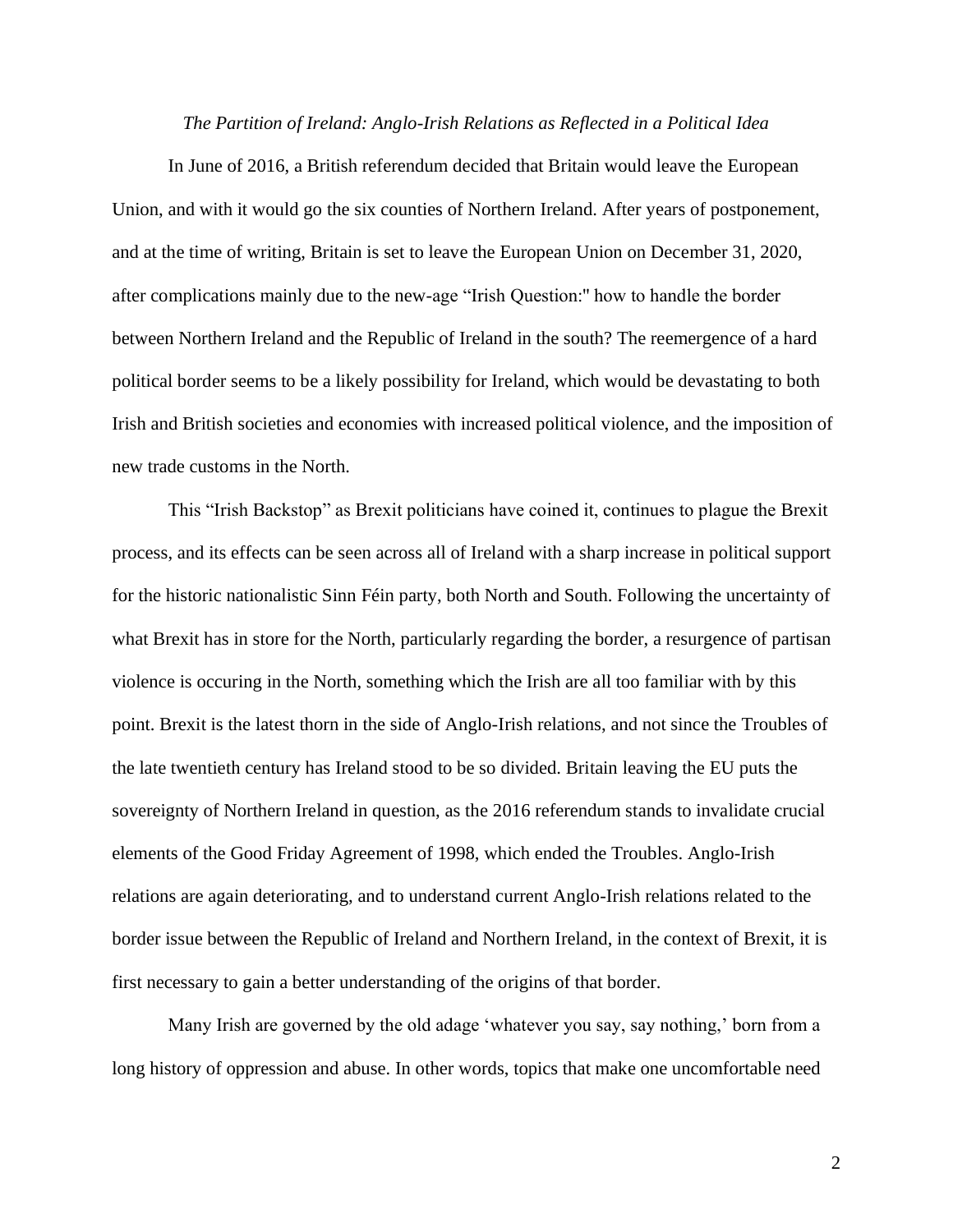not be talked about. For this reason, partition as a topic sits on the periphery of modern Irish popular discourse, though it singularly defines Irish experiences throughout the twentieth century. The border in the North is not yet 100 years old, but has affected tremendously modern Irish history, and facilitates the deterioration of Anglo-Irish relations. Implemented officially in 1925, the Irish partition separates the six Northern counties of Antrim, Armagh, Derry, Down, Fermanagh, and Tyrone from the remaining 26 counties of the Republic of Ireland. The seemingly arbitrary demarcation follows no geographic landmarks, bisects roughly 270 public roads, and in some areas divided homes along the border, which led to some interesting and unfortunate run-ins with authorities on both sides of the border.

These counties were left out of the legislation which established the Irish Free State due to a complex minority issue: Protestants centered in the North perceived to be under attack by the Catholic masses attempting to form a government outside of the United Kingdom. This led to bitter contestation of the border between those who wished to dismantle it, and those who sought to defend it, with partisan violence plaguing Catholic and Protestant communities surrounding and within the border. This thesis brings partition to the front of an increasingly dynamic modern Irish history by tracing the idea of partition as a viable solution to the ever-changing "Irish Question" from its inception to its implementation. I will explore the complexity of the minority issues within Ireland, as well as explaining how Anglo-Irish relations deteriorated from the Act of Union of 1800, to the official partitioning of Ireland in 1925.

An analysis of legislation and newspaper articles about the Home Rule Movement during the nineteenth and twentieth centuries shows the evolution of partitioning Ireland moving from an idea to a reality. British parliamentary debates show the development of the several Government of Ireland (Home Rule) Bills, which later established the partition of Ireland as it

3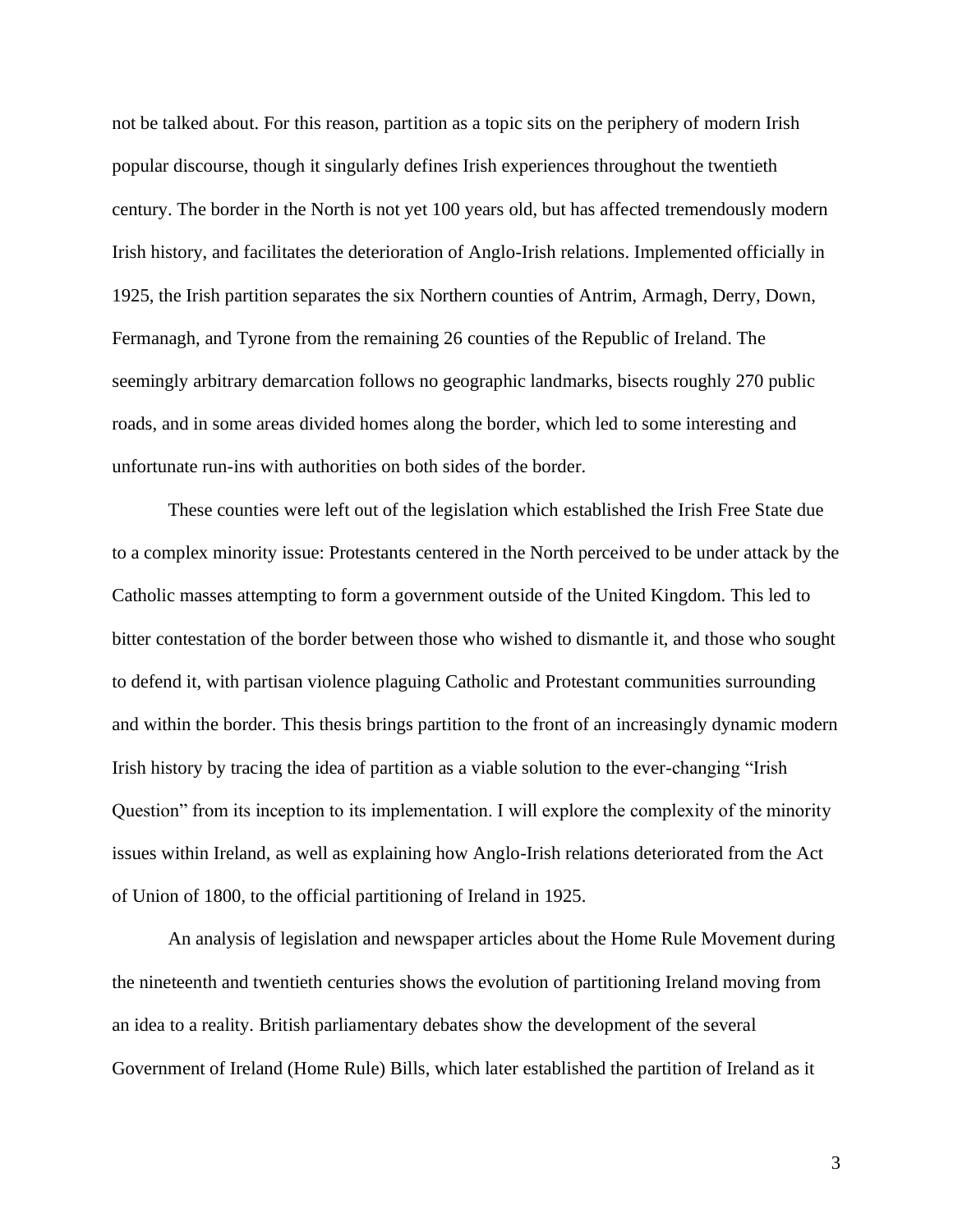stands today. Finally, both British parliamentary and Dáil Éireann debates over the Anglo-Irish Treaty (1921), which ended the Irish War for Independence and reaffirmed a partitioned Ireland, demonstrated the real points of contention among all political sects involved. All of this helps show how partitioning Ireland came to fruition as a British decision accepted by the Irish, in hopes of someday unifying their island. Tuning in to the historiography of the partition of Ireland generated a strong foundation upon which I launched my research. The long discussion of the Irish partition ranges from the nationalistic fervor of outright blaming Britain for "dismembering"<sup>1</sup> Ireland, to a more objective approach to how the inevitability of partition could not be avoided. Though as the publishing dates of the literature increases, so too does the objectivity of the discussion.

Published in the midst of the Irish Repeblican Army (IRA) Border Campaign in 1957, Frank Gallagher's *The Indivisible Island* ironically starts by explaining how the Irish have seldom been a united people, and that England has had a large role in this. Gallagher, a former IRA volunteer, explains that British Conservatives used the idea of partition as a political plaything to hinder Liberal efforts to grant Ireland Home Rule. Conservatives, such as the British Tory and Unionist parties, made the demand of a partitioned Ireland knowing that Nationalists and Liberals would never concede to such an idea. But to Gallagher, even entertaining the idea that partition was necessary or inevitable, as some historians continue to do, is "unjust" and "absurd."<sup>2</sup> Gallagher claims that a national Irish (Catholic) government could protect and cherish Protestant interests. However, one can speculate just how protected these interests would be in a new nation where the Catholic clergy heavily influenced the state legislature for the decades presiding over Partition. For a man who spent many long stints behind bars for IRA activity, he

<sup>1</sup> Frank Gallagher, *The Indivisible Island* (Westport, Connecticut: Greenwood Press, 1957), 300.

<sup>2</sup> Gallagher, *The Indivisible Island,* 306.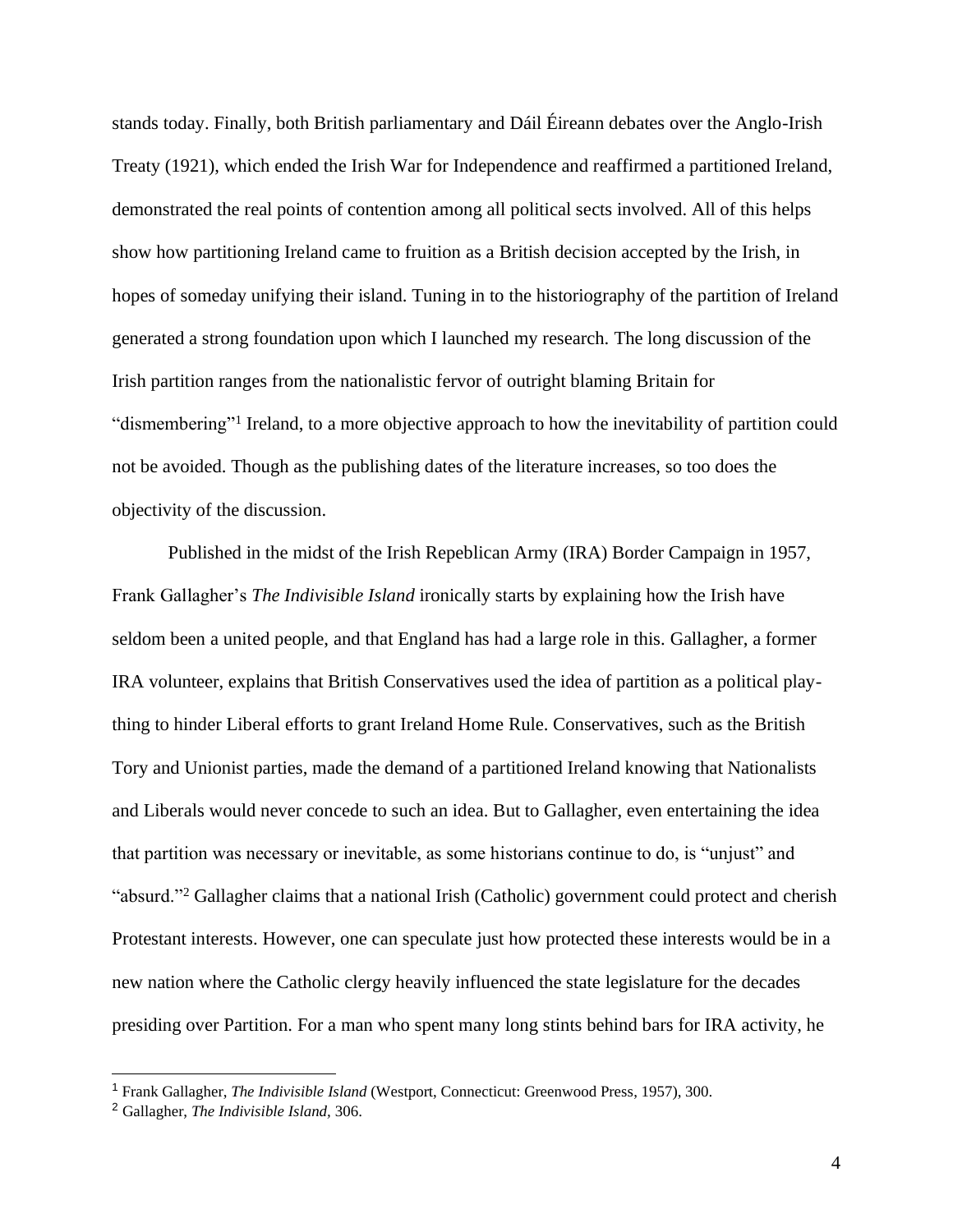must not have noticed how quickly Home Rule became 'Rome' Rule in the years following Partition. Nonetheless, Gallagher's work influenced many Irish historians, politicians, and social activists of the twentieth century.

By the 1980s, historians had dug deeper into the divide as social tensions in Ireland, particularly in the province of Ulster, continued to flare between the Irish and British during the three decades known as the Troubles, 1969-1998. Published during the Troubles in 1983, Irish historian Michael Laffan's *The Partition of Ireland* analyzes the social differences between the province of Ulster and the rest of Ireland. A more even-handed approach to a very sensitive topic at the time, Laffan explains that partition was a solution, *one of many*, to a centuries-old conflict between two separate 'nations' in Ireland.<sup>3</sup> Ulster has always been different from the rest of Ireland, most notably in the post-colonial English rule where it colloquially became known as a British, Protestant stronghold. Ulster maintained its connection to Britain via plantation efforts and Protestant Scottish lowland migrations, which helped to further distinguish itself from the rest of Ireland as predominantly British (Protestant).

Published in the wake of the Good Friday Agreement in 1998, English historian Thomas Hennessey's *Dividing Ireland* maintains the two-nationalities theory, claiming partition was *inevitable* as there were two distinct Irish nationalities in Ireland. This seems to be widely accepted as the end result for partition debates, as academics in recent years have turned to face the economic and social repercussions of a divided Ireland. Ultimately, partition boiled down to political decisions made by both British and Irish politicians during the tumultuous years that encompassed World War One. Hennessey undoubtedly proved the transformative powers of World War One on Irish nationalism, which encompassed the Dublin Easter Rising of 1916. He

<sup>3</sup> Michael Laffan, *The Partition of Ireland, 1911-25* (Dublin, Ireland: Dundalgan Press, 1983), 1.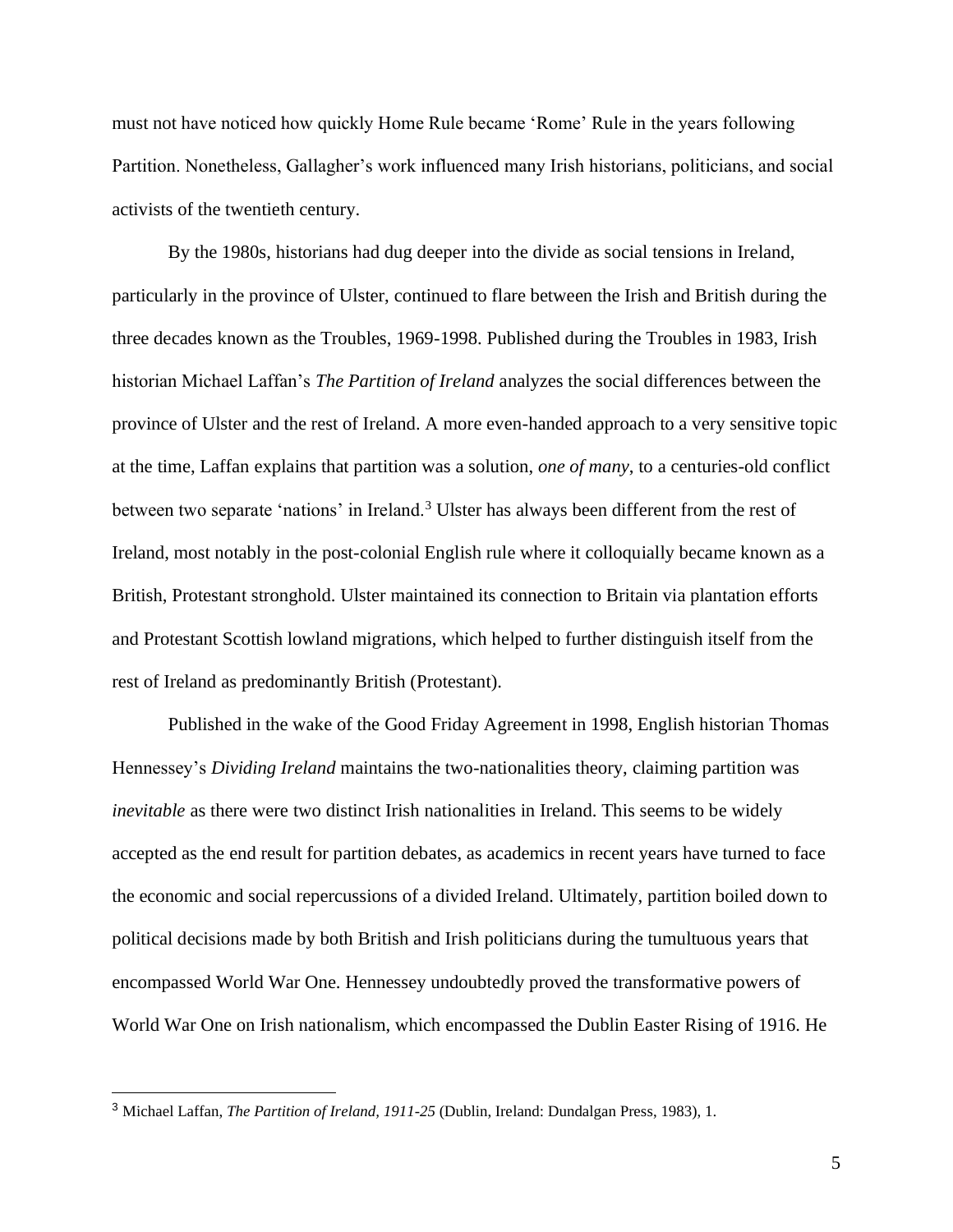explains how Irish Nationalists moved from seeking a devolved form of government within the United Kingdom in 1914 to determinedly pursuing a free Irish Republic outside of the British Empire by 1918.

There is one indisputable factor that is thematic throughout the discussion of Anglo-Irish relations in regard to partition: by the twentieth century, Ulster was profoundly different from the rest of Ireland, and social, sectarian, and political divides between Ulster and the rest of Ireland persist into the present. The existence of this divide is centuries old and stems from the Norman invasions of the 1100s, but more prominently the Cromwellian conquest of Ireland in the mid 1600s, in which Oliver Cromwell hacked his way across Ireland mythically coining the slogan, 'to Hell or to Connacht' as he drove Irish Catholics in Ulster to the barren and boggy hinterlands. In Cromwell's wake, a flood of lowland Protestant Scots entered Ulster with the support of the Elizabethan plantation schemes, ensuring Protestants owned the most valuable land in Ireland. This cemented the divide that would come in later years to be the backbone of Irish Nationalist opposition, and ultimately led to Ireland's geopolitical sundering.

There is a degree of truth to the statement that Ulsterites are cut from a different cloth than those in the rest of Ireland. Midway through the Troubles, historians began to take note, and become more critical of, the population differences between Ulster and Ireland as a whole. R. F. Foster begins his anthology of modern Irish history with the chapter titled "Varieties of Irishness," where he describes what he believes are three early variations of Irishness: the Gaelic Irish, the native inhabitants of Ireland; the Old English, the descendants of the first Anglo-Norman colonizers who became Gaelicized over time, termed "the English of Irish birth"; and the New English, the wealthier, Protestant landowners of various plantation schemes.<sup>4</sup>

<sup>4</sup> R. F. Foster, *Modern Ireland 1600-1972* (London, UK: Allen Lane The Penguin Press, 1988), 12-3.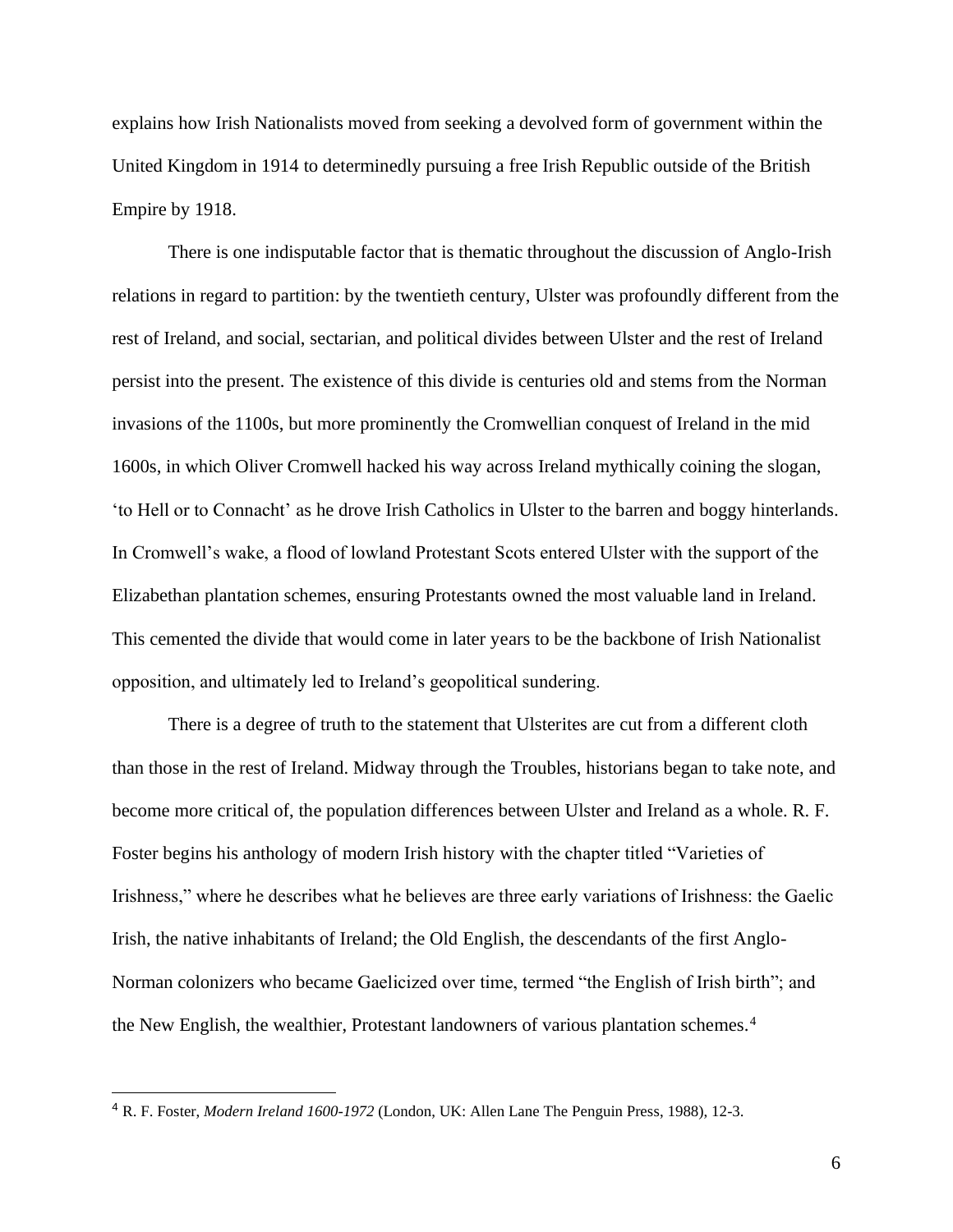In 1998, both English and Irish historians became more critical of the nationalistic differences between the population in Ireland and Ulster in particular. In *Dividing Ireland*, Hennessy argues that 'Britishness' - what Unionists in Ulster referred to themselves as - was composed of multiple imagined communities, and involved building new national identities upon older ones.<sup>5</sup> He considered the British national identity to be over-arching and elastic: it allows the development of new national identities under the umbrella of British identity, superimposed on existing cultural identities. So long as one pledged allegiance to the Crown - the head of the British nation - and put that allegiance above all else, you could form your own individual national identity within. Hennesssy states, "Britishness did not require the sacrifice of older national identities."<sup>6</sup> Thus, Ulster Protestants possessed a constantly fluctuating dual national identity of being Irish beneath their Britishness.

This is what Irish historian David Fitzpatrick in *The Two Irelands 1912-1939* claimed led to a "dual revolution" in Ireland during the Home Rule crisis of 1912-1920.<sup>7</sup> Ireland's desire for national self-governance caused Ulster Unionists to retaliate as they sought independence from a presumed Irish Home Rule, leaving each state after partition with a "dual political legacy."<sup>8</sup> Each political legacy contains a minority crisis that partition was meant to solve: in the North, the Catholic minority, wanting to be included in Irish independence, lost having been left out of Home Rule against their wishes, while in the South, the Protestant minority, wanting to remain within the Union, lost having been taken out of the Union against their wishes. Both Irish Nationalists and Ulster Unionists resisted British authority in their own way, simultaneously

<sup>5</sup> Thomas Hennessey, *Dividing Ireland: World War One and Partition* (London, UK: Routledge, 1998), xii.

<sup>6</sup> Hennessey, *Dividing Ireland,* xii.

<sup>7</sup> David Fitzpatrick, *The Two Irelands 1912-1939* (Oxford, NY: Oxford University Press, 1998), 2.

<sup>8</sup> Fitzpatrick, *The Two Irelands*, 205.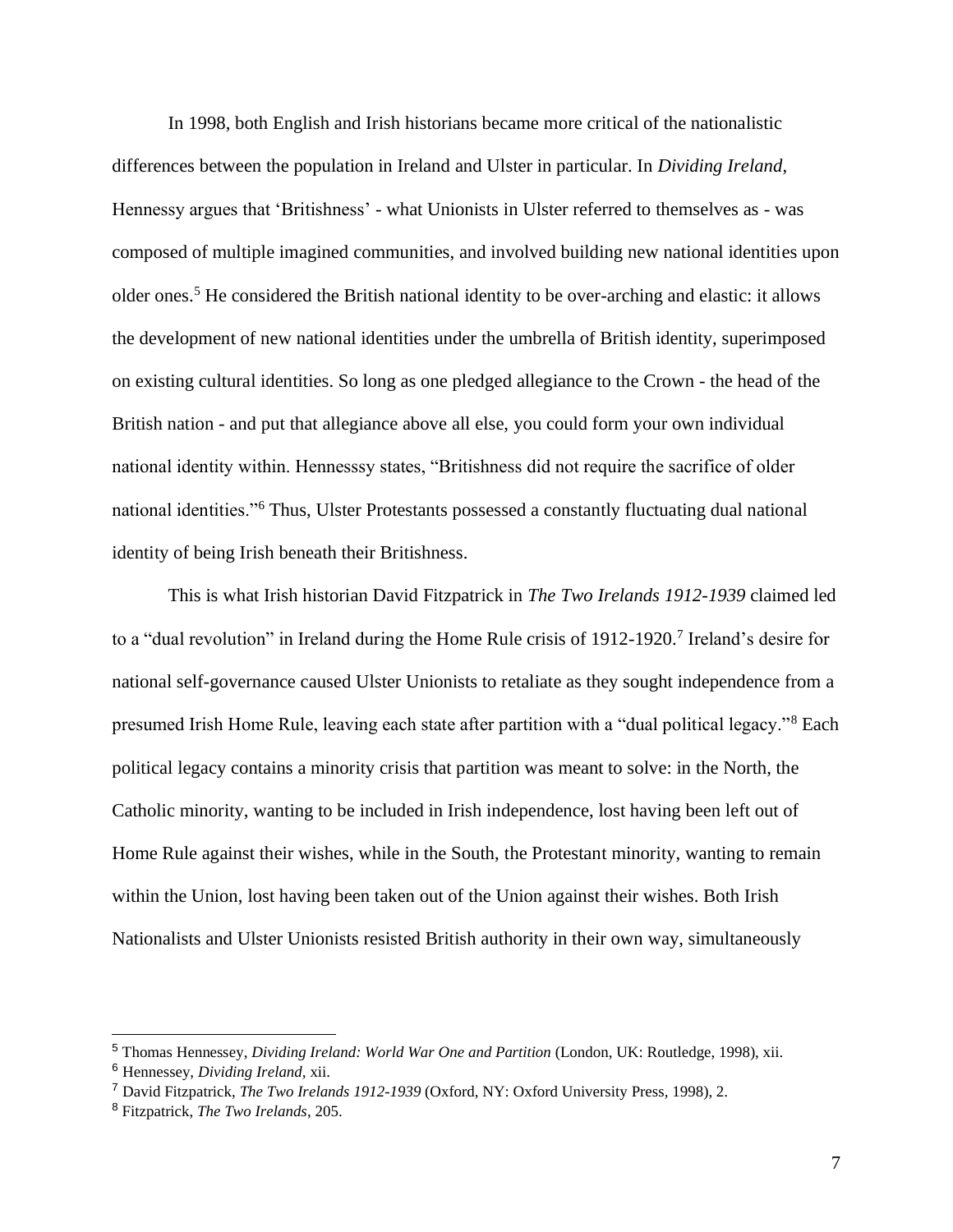trying to subvert British rule in Ireland. <sup>9</sup> Nationalists wanted Home Rule, with or without the sixcounty (Ulster) exclusion, while Unionists would not stand for Home Rule, or at least anything less than the six-county exclusion in the end.

The province of Ulster developed separately from the three other provinces of Ireland during the nineteenth century, mainly in that Ulster became heavily industrialized compared to the agricultural provinces of Leinster, Munster, and Connacht.<sup>10</sup> Industrialization was considered a mark of civilization by the British, and a key concept in both British imperialism, and what helped Ulster Protestants identify as British. This led to a stark class division in Ulster, in which Unionists of all classes successfully banded together using Protestantism, and loyalty to the Crown, as a socioeconomic adhesive, viewing themselves as a Protestant minority under Catholic siege, reminiscent of the 1688 Siege of Derry.<sup>11</sup> However, the demography somewhat defies this rhetoric, as the combination of imperialism and industrialization creates something that is at times difficult to understand. The last Irish census conducted within the British Empire helps to showcase the complexity of the minority issues Ireland faced during the Home Rule crisis of 1870-1920.

The 1911 census of Ireland puts the total registered population in Ireland at 4,391,412 of whom 1,147,579 (26 percent) identified as Protestant, making them a sizable minority throughout the country. The 'Protestant stronghold' of Ulster, however, showed a different sectarian dichotomy with the total population of 1,581,969 of whom 890,880 (56 percent) identified as Protestant, making them the majority, albeit slim. In the remaining provinces of Munster, Leinster, and Connacht, only 256,699 of the total 2,809,443 (9.1 percent) of the

<sup>9</sup> Fitzpatrick, *The Two Irelands*, vii.

<sup>10</sup> Hennessey, *Dividing Ireland,* 4.

<sup>&</sup>lt;sup>11</sup> Siege of Derry (1688-1689), when the Catholic forces of King James II were unable to retake the city from the Protestant defenders, an event which took on mythic status for Ulster Unionists, still celebrated annually.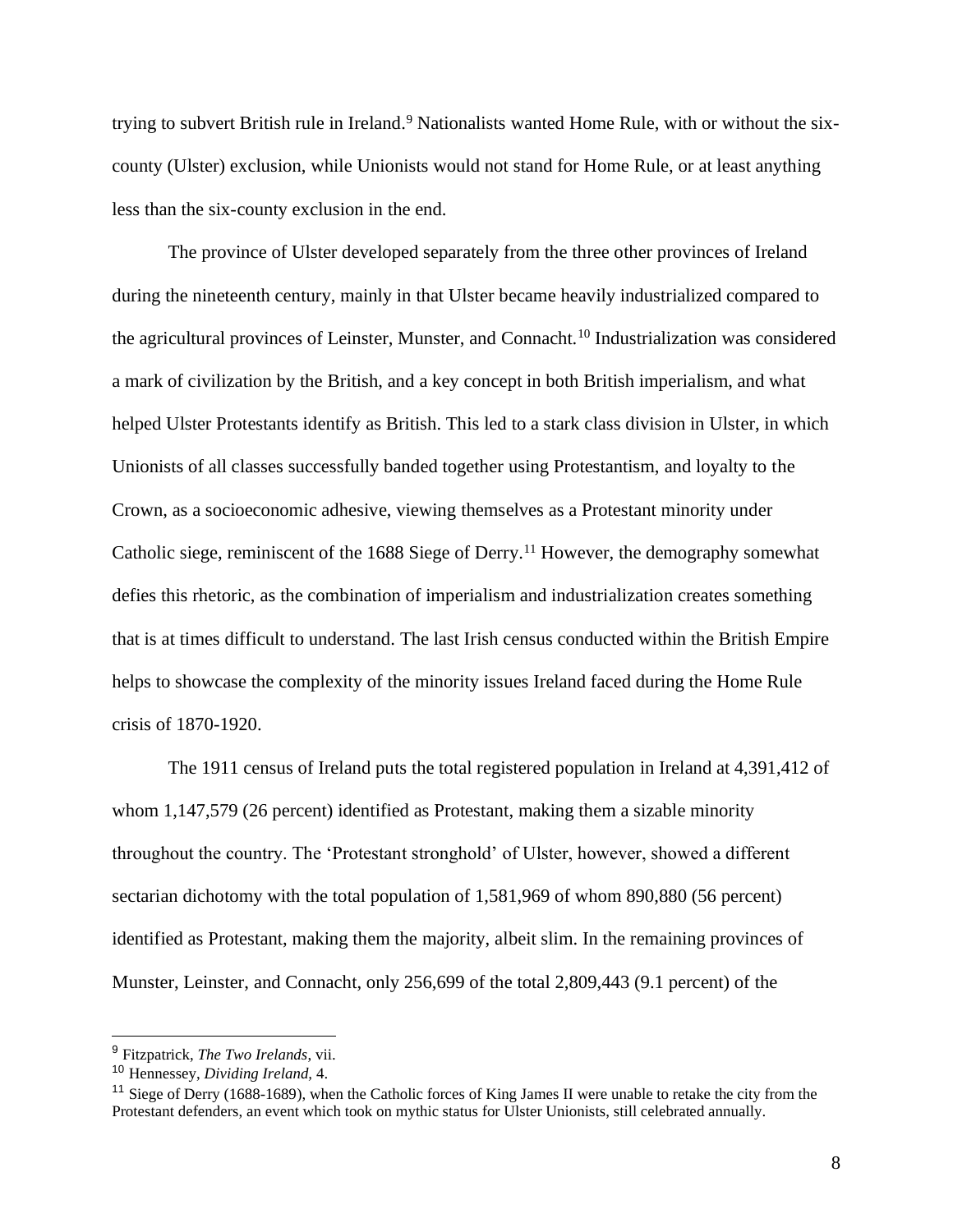population identified as Protestant.<sup>12</sup> Protestants in Ulster did not constitute as large a majority as Catholics did elsewhere in Ireland; and while Protestants could rightfully claim to be a minority in Ireland, Catholics in Ulster could rightfully claim to be part of the minority as well. This is the origin of what led to six counties in Ulster remaining within the confines of the United Kingdom, while the rest of Ireland became a dominion of the British Empire until complete independence in 1949. Portions of Ulster were already separated - socially, nationalistically, and religiously before the time of partition.

The history of partition is rooted in the parliamentary quest to answer the "Irish Question" stemming from the Act of Union in 1800. The Act of Union came in response to the 1798 United Irishmen Rebellion,<sup>13</sup> and the larger British issue of pacifying the Celtic fringes of their Empire's core. The Act of Union forcibly bound Ireland to the United Kingdom by turning Ireland into an overseas version of Scotland or Wales. But instead of becoming a full fledged member of the United Kingdom, Ireland became a lesser, incomplete member with minimal representation in Westminster. Viewed largely by Irish Catholics as incomplete, the Union repealed many of the Penal Laws that openly discriminated against Catholics. Catholics could now seek an education, build their churches with stone, and own a horse worth more than five pounds, but remained barred from holding any position of political power; those positions were reserved for the Protestant Ascendency. Along with remedying the complete mismanagement of Ireland by the British, Catholic parliamentary emancipation, by repealing the Act of Union became the rallying cry of Irish Nationalists for decades to come.

<sup>12</sup> National Archives of Ireland, Census of Ireland, 1911.

<sup>&</sup>lt;sup>13</sup> 1798 Rebellion, staged by the republican revolutionaries of The United Irishmen, supported by French forces, against British rule in Ireland. The Rebellion saw initial success, but was then swiftly suppressed resulting in thousands of revolutionary and civil deaths, as well as the Act of Union in 1800.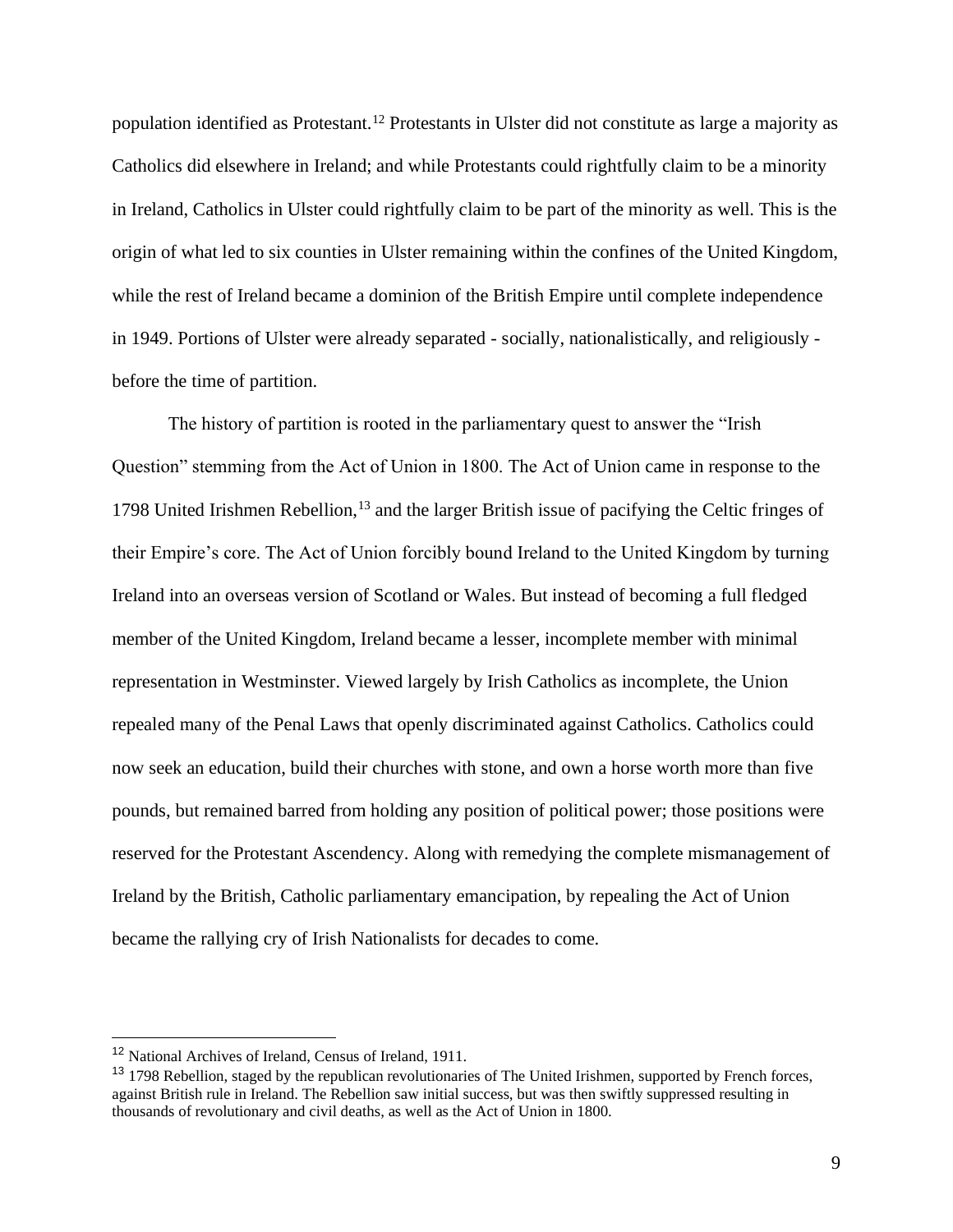Led by Daniel O'Connell,<sup>14</sup> the Repeal Movement ultimately sought to recognize the illegitimacy of the Union, and to find an alternative form of government in Ireland.<sup>15</sup> O'Connell vehemently opposed violence, striving instead for passive resistance, and used popular politics as his weapon by invoking the notion of Repeal to rabble-rouse the Irish against the Union. He ultimately succeeded in this, earning Catholic participation in Westminster, but the vast majority of the Members of Parliament opposed Repeal viewing the shrinking of the Empire as preposterous. They brushed O'Connell and his Repeal Movement aside, but O'Connell continued to use Repeal as a way to push for some form of subordinate Irish parliament. While O'Connell tried for decades to win enough support for this, Anglo-Irish relations continued to deteriorate, largely due to Britain's dependency on Irish goods.

Britain depended heavily on Irish agricultural and linen products both prior to, and briefly following the Union. With the ending of the Napoleonic Wars, European markets reopened and, with increased industrialization in Britain, came economic upheaval in Ireland. The prices of Ireland's main exports plummeted as British demands for Irish goods waned. Britain subsequently underwent an industrial revolution during the eighteenth and nineteenth centuries, causing Irish industry in the north to all but disappear as cheap, machine-made products could be imported from Britain tariff-free as a member of the Union. Exacerbating the economic decline, Ireland's population swelled, increasing from a mere half a million in 1745, to more than eight million in 1845.<sup>16</sup> An enormous population, with few jobs available, caused unemployment to skyrocket, and those with jobs did not fare much better, as wages across Ireland plummeted,

<sup>14</sup> Daniel O'Connell, the firebrand political leader who mobilized the Catholic population of Ireland to repeal the Act of Union, to achieve Catholic parliamentary emancipation (achieved in 1829), and became the first Catholic elected in Westminster.

<sup>15</sup> Foster, *Modern Ireland*, 308-9.

<sup>16</sup> John Kelly, *The Graves Are Walking* (New York, NY: Picador, Henry Holt and Company, 2013), 8.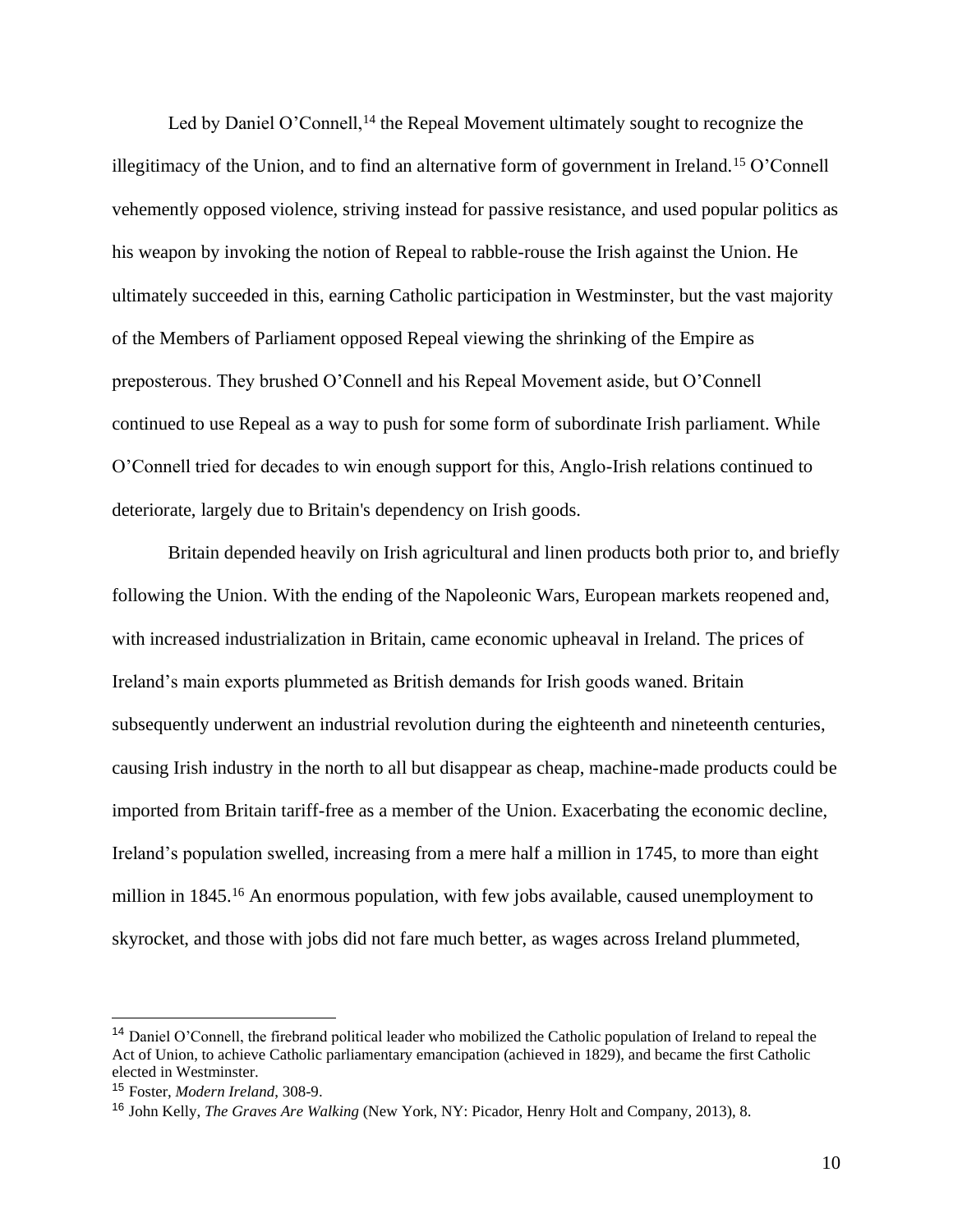again thanks to British industrialization. With fewer jobs available, Irish peasants increasingly moved into the countryside for subsistence farming, mainly becoming tenants on larger, Protestant-owned plantations.

Most Irish lands had been confiscated from Catholics during the Elizabethan plantation schemes, and distributed to Scottish and English colonists. The Penal Laws prior to the Union prevented Catholics from owning property, and while the Union overturned this to an extent, Irish peasants could not afford to buy or rent lands at reasonable prices. Their small plots of land only shrank when land was distributed equally among families through inheritance or dowries. This subdivision of lands contributed to the fact that by the 1840's, nearly one million land holdings were smaller than ten acres.<sup>17</sup> Making matters worse, Protestant landlords rarely reinvested their agricultural profits in their Irish endeavours. Instead, they chose to live extravagantly abroad, or invest in their more profitable endeavors in South Africa or South America, and seldom visited their estates in Ireland.

By 1844, conditions in Ireland declined to such an extent that future British Prime Minister Benjamin Disraeli, during the onset of famine in Ireland, described the "Irish Question" as it came to be known for the remainder of the nineteenth century:

A dense population, in extreme distress, inhabit an island where there is an Established Church, which is not their Church, and a territorial aristocracy, the richest of whom live in foreign capitals. Thus you have a starving population, an absentee aristocracy, and an alien Church; and in addition the weakest executive in the world. That is the Irish Question.<sup>18</sup>

<sup>17</sup> Tim Pat Coogan, *The Famine Plot* (New York, NY: Palgrave Macmillan, 2012), 21.

<sup>&</sup>lt;sup>18</sup> The State of Ireland. Hansard, House of Commons Debates [Hansard] 16 February 1844, vol. 72, cc. 1016.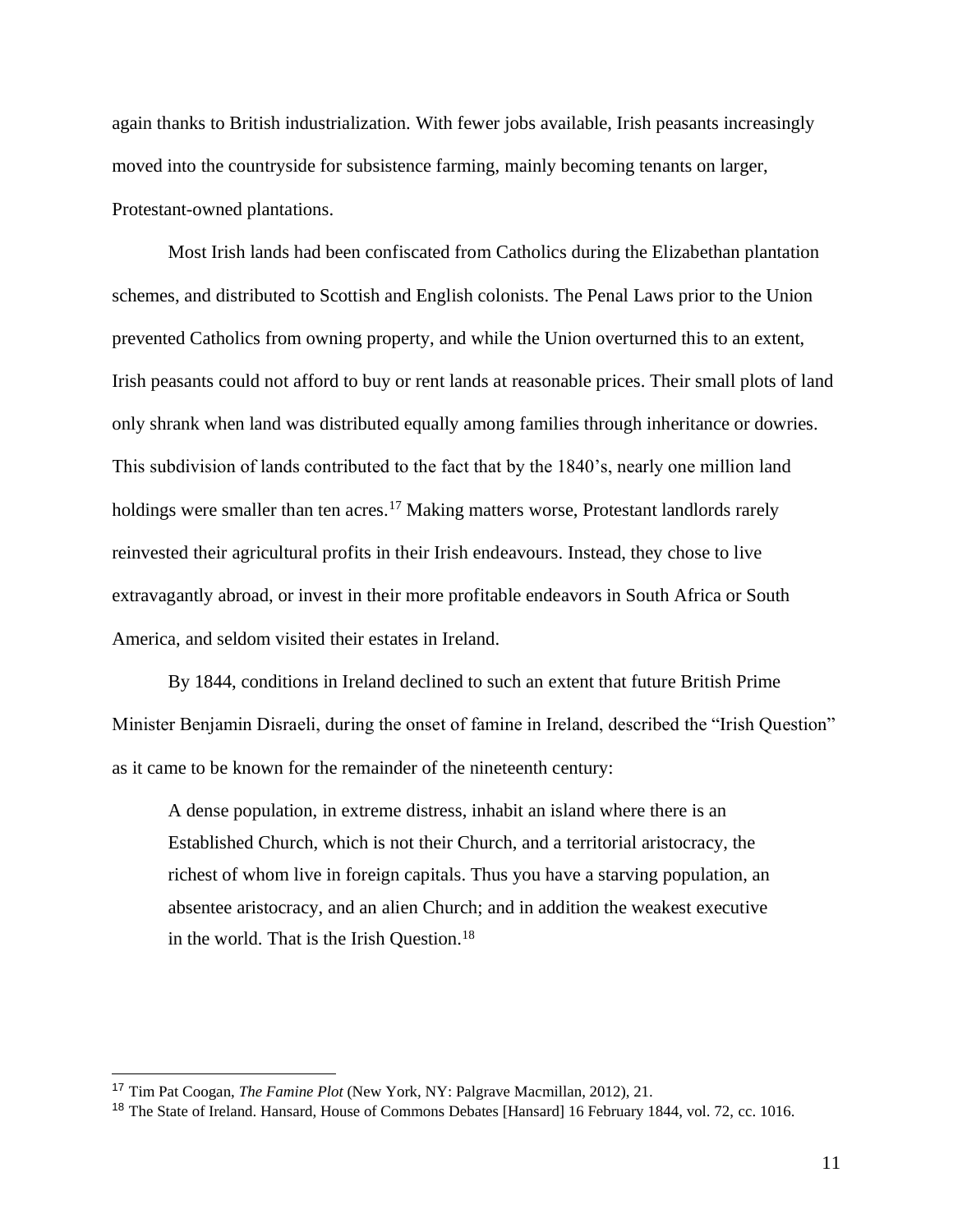Disraeli, himself an older Tory, blamed a new type of "Toryism" for antagonizing Irish Catholics by perpetuating a political system that promoted Protestantism and excluded Catholics from positions of power or status, as it had for two centuries. In his speech to the House of Commons, Disraeli perfectly describes the environment in which violent nationalism ferments. The Young Irelander Rebellion, staged just four years after Disraeli's speech, only proved his point further. Ultimately, the Irish Question boiled down to how the British could handle and dissipate Irish nationalism, while maintaining social order in Ireland. By the time of Disraeli's speech, Unionists in the North were already considering their own solutions to this dilemma.

On 17 October, 1843, the first mention of partition as a solution to the increasingly complicated Irish Question appeared in an anonymous article published in the *Northern Whig* in Belfast. The author outlines notes of a possible petition to the Queen, which calls for the establishment of a kingdom in Northern Ireland should unrest in Ireland continue. This was in response to O'Connell's call for repealing the Act of Union. It claimed the inhabitants of Ulster are of "a mixed race," descending from, "Saxons, Danes, [and] Normans," and are "far more intimately connected… with people of the neighboring shores in England and Scotland, than they are with the South and Southwest of Ireland."<sup>19</sup> The author argues that in the event of repealing the Act of Union, Ulster should be made into "a separate kingdom, having a separate legislature," to in some way maintain its connection with England and Scotland.<sup>20</sup>

Between 1845 and 1852, social tensions and nationalism continued to rise as Ireland suffered a catastrophic blight to the potato crop. With an increased amount of sustenance farming on nutrient deficient soil prior to the Famine, Irish paupers depended almost entirely on a diet of

12

<sup>19</sup> Anonymous, "Petition in Favor of the Union, or of 'The Erection of the Kingdom of the North of Ireland." *Northern Whig*, Belfast, Oct. 17, 1843.

<sup>20</sup> Anonymous, "Petition in Favor of the Union" *Northern Whig*, Belfast, Oct. 17, 1843.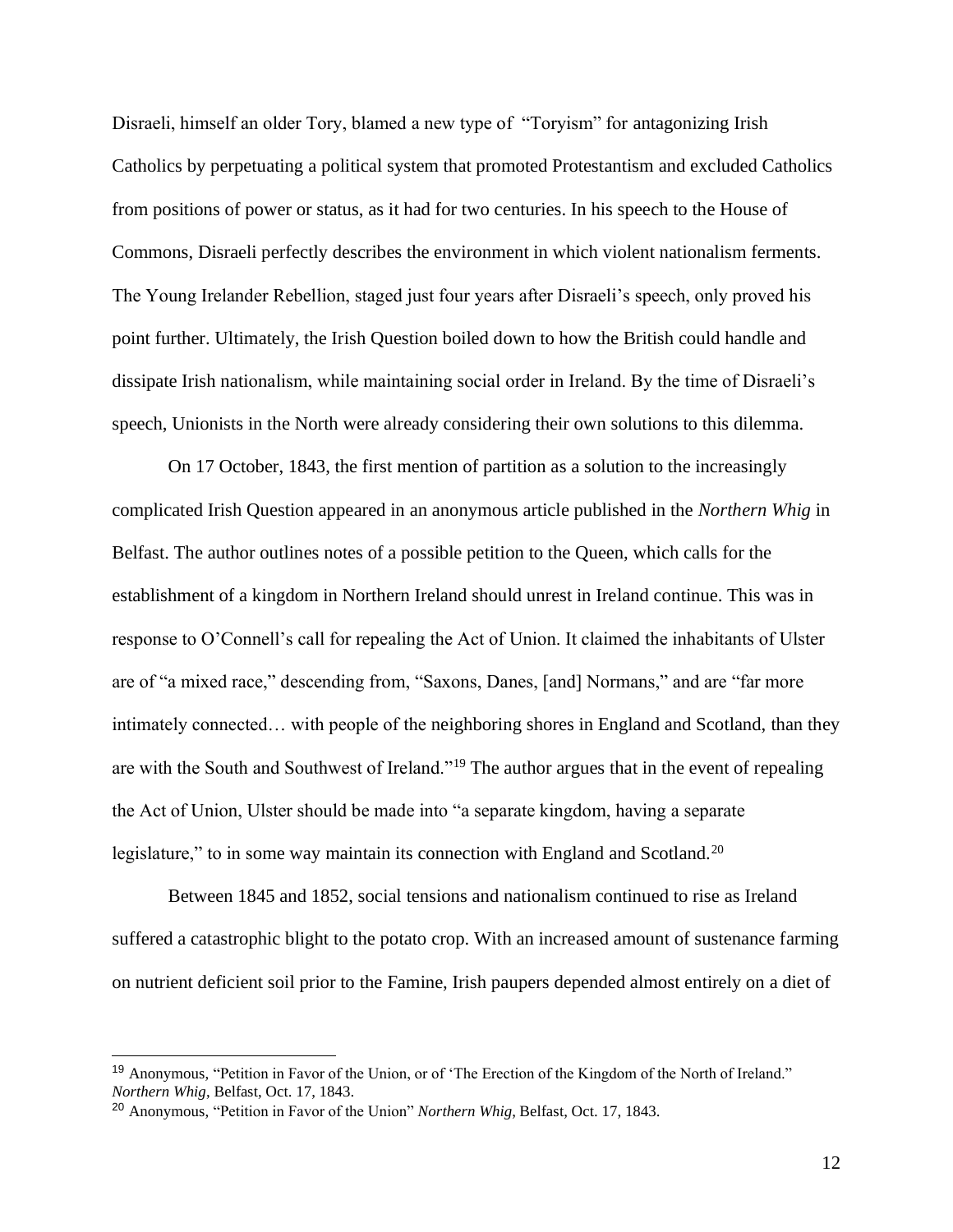cheap, easy-to-grow potatoes. The failure of a majority of potato crops for multiple years in the mid-1840s wreaked havoc on the poor, and swollen Irish population. Oddly, throughout the Famine years no shortage of food actually occurred in Ireland, only a shortage of *affordable* food.<sup>21</sup> Food became unaffordable to the growing Irish pauper class as food prices and unemployment rose simultaneously, with those in work earning wages far smaller than those earned by their forebears.

British policy on dealing with the Famine lay in the laissez faire economic teachings of Adam Smith. Thus, British legislators, such as Lords Charles Travelyan and John Russell, actively prohibited any form of government intervention in Irish markets, believing that markets would sort themselves out. Britain continued to export Irish agricultural goods unabated throughout the Famine, while the Irish starved, because Britain profited more from selling Irish food abroad rather than in Ireland. Many Irish historians, including journalist Tim Pat Coogan, equate the ineffectiveness of British policy on handling the Famine to state sanctioned genocide of the Irish.<sup>22</sup> With more than a million deaths caused by starvation and fever, and another two million sent overseas via "Coffin Ship"<sup>23</sup> transport, Gaelic culture all but disappeared, and the Irish population has yet to recover to this day. By the end of the Famine, one in three Irish had left Ireland by either a coffin, or aboard a coffin ship, and the Irish population continued to decline for the following decades.<sup>24</sup>

<sup>21</sup> Cecil Woodham-Smith, *The Great Hunger: Ireland 1845-49*, (London, UK: Harper & Row, 1992), 165.

<sup>22</sup> Coogan, *The Famine Plot*. 67.

<sup>&</sup>lt;sup>23</sup> Coffin Ships were the cheapest mode of transportation Irish immigrants used as transport across the Atlantic to North America, the commissioners of which provided as little food, water, and living space as legally possible to the Irish immigrants. The overcrowded and disease-ridden ships resulted in thousands of deaths along their voyage, and a Typhus epidemic in Canada in 1847.

<sup>24</sup> Kelly, *The Graves Are Walking.* 2.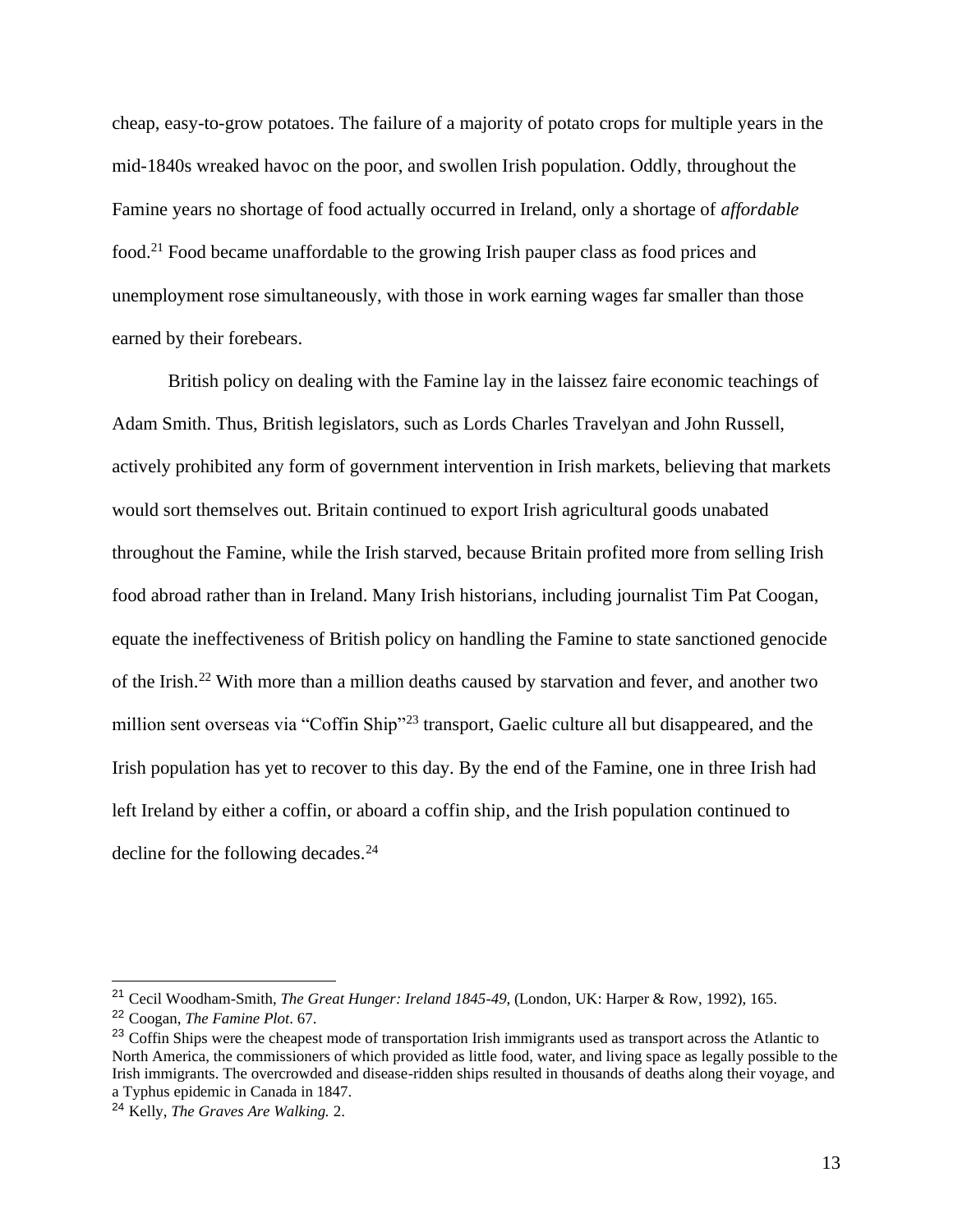The Famine did succeed in cementing an Anglophobic outlook among the Irish, evident in the Fenian journalist John Mitchel's apocalyptic rhetoric in remembering the Famine: "the Almighty, indeed, sent the potato blight, but England sent the famine."<sup>25</sup> This sort of resentment was already rooted deeply among Irish nationalist thinking by the time of the Famine, but Britain's genocidal policies during this period caused irreparable damage to Anglo-Irish relations, and formed a solid base for Irish resistance in the following decades. It took 150 years for British authorities to apologize for the atrocities during the Famine, when in 1997, in a step towards ameliorating Anglo-Irish relations at the tail end of the Troubles, British Prime Minister Tony Blair issued the first statement of apology for the Famine.

The United Kingdom was the integral core of the British Empire, itself a sort of preeminent dominion that ruled over the other dominions within the Empire. Ireland's position within the core of the British Empire became apparent during the Famine, as Britain steadily grew wealthier and more powerful, while Ireland descended into disorder and decay. During the Famine, former British PM Charles (Earl) Grey summarized Ireland's position within the United Kingdom in a speech made to the House of Lords:

Ireland is the one weak place in the solid fabric of British power—Ireland is the one deep (I had almost said ineffaceable) blot upon the brightness of British honour. Ireland is our disgrace. It is the reproach, the standing disgrace, of this country, that Ireland remains in the condition she is. It is so regarded throughout the whole civilized world.<sup>26</sup>

Grey explained that, even during the early onset of potato blight in Ireland, Britain's response to the Famine, "is of itself a complete and irrefutable proof of the misgovernment to which she

<sup>25</sup> John Mitchel, *The Last Conquest of Ireland (Perhaps),* ed. Patrick Maume (Dublin, Ireland: University College Dublin Press, 2005), 219. Originally published in 1861.

<sup>26</sup> State of Ireland. Hansard, House of Commons Debates [Hansard] 23 March 1846, vol. 84, cc. 1345.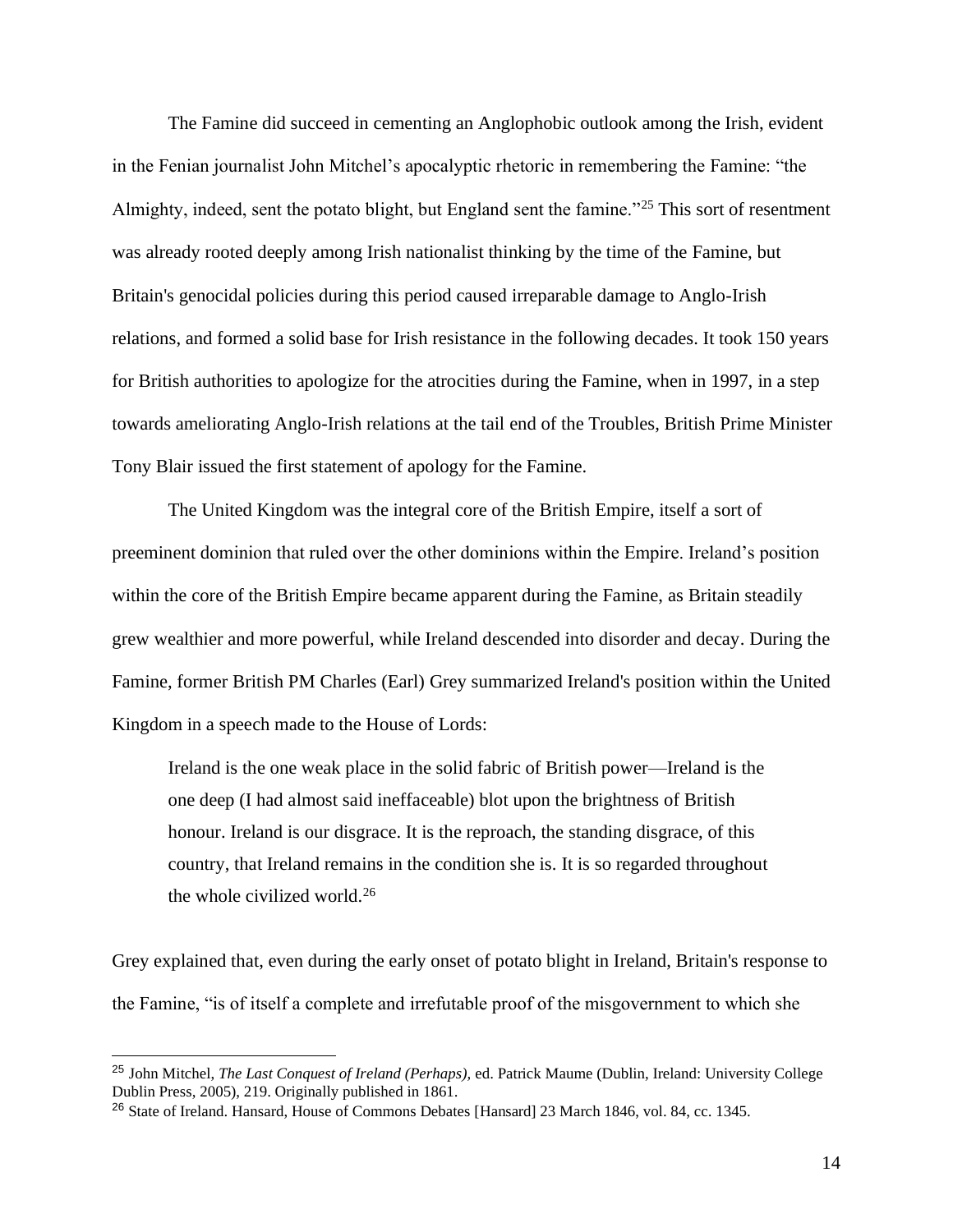[Ireland] has been subjected."<sup>27</sup> The Famine was the nadir of British mismanagement of Ireland, known as such among prominent political figures during the time. The Tory Party had split following the repeal of the Corn Laws during the onset of the Famine, Disraeli leading the more conservative branch, and the remainder merging with the Whigs later on to form the Liberal Party. Ireland, before and subsequently after the Act of Union, was continually mismanaged: by 1876 the Irish population was in a steady decline, and its wealth so concentrated that fewer than 800 landlords possessed half of the land in the country.<sup>28</sup>

Irish nationalism struggled to shift towards parliamentary representation for Catholics in Westminster as violent nationalism rose in the wake of the Famine. The remnants of the nationalist movements who helped stage the Young Irelander Rebellion in 1848 reformed under the banner of the Irish Republican Brotherhood (IRB), then a secret society formed in 1858.<sup>29</sup> The same year, the Fenian Brotherhood, another secret society, was also founded by Irish immigrants in the United States who had emigrated during the Famine, with an aim at aiding Irish nationalism from abroad.<sup>30</sup> Both the IRB and the Fenian Brotherhood dedicated themselves to fomenting a nationalistic mentality among the Irish, and created a corpus of emotional writings published in newspapers and novels over the decades. The broader Fenian movement ultimately promoted a shift towards armed resistance and rebellion, and Fenians staged yet another abortive rebellion in 1867. For the remainder of the century, some nationalists followed in O'Connell's footsteps, dedicating themselves to the nonviolent constitutional struggle, while others believed in the persuasive means of physical force.

<sup>27</sup> State of Ireland. Hansard, House of Commons Debates [Hansard] 23 March 1846, vol. 84, cc. 1345.

<sup>28</sup> Foster, *Modern Ireland*, 375.

<sup>29</sup> Foster, *Modern Ireland,* 390.

<sup>30</sup> Foster, *Modern Ireland,* 391.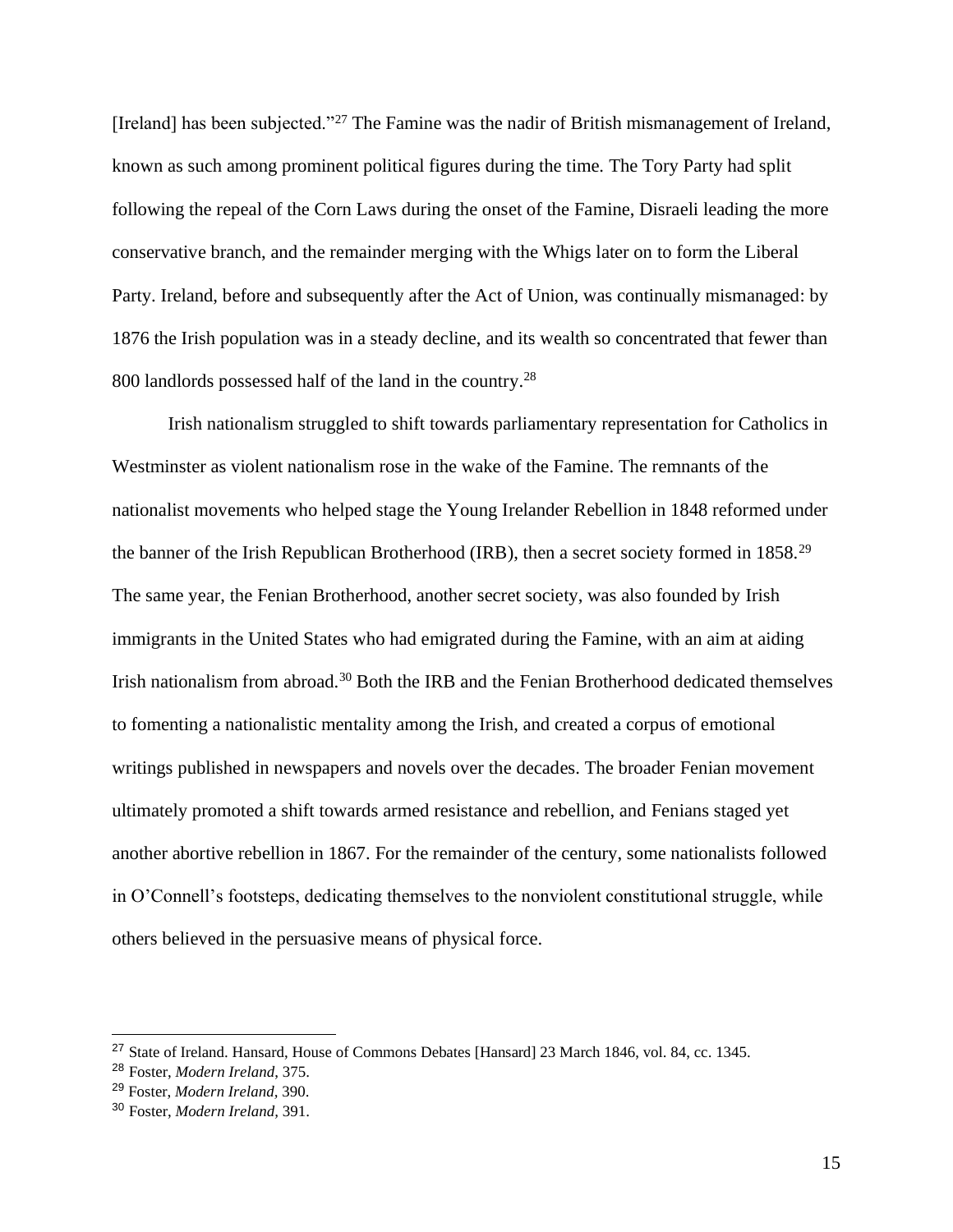The alternative to O'Connell's repeal movement came in the form of what became known as the Home Rule Movement. Granting Home Rule to Ireland would effectively turn Ireland into a British dominion outside the core United Kingdom of England, Scotland, and Wales, but still within the confines of the British Empire, similar to Canada, South Africa, and Australia.<sup>31</sup> O'Connell died in 1847, but not until 1870, when Isaac Butt founded the Home Rule Association, did Irish nationalists have a solid political outlet to seek political emancipation from the British. Home Rule - federalizing the United Kingdom by dominionizing Ireland - thus became thought of as the prominent way to answer the Irish Question.

The idiosyncratic Irish barrister Isaac Butt, himself originally an Orange Tory in party politics, had a soft spot for Irish nationalism, mainly caused from witnessing such an atrocious handling of the Famine.<sup>32</sup> He went on to found the Home Rule Association in 1870, which is viewed as the official start of the Home Rule Movement that would last until Ireland's partitioning half a century later. Home Rule became the dominant political movement of Irish Nationalists in the late nineteenth and early twentieth centuries. Some in Westminster still thought in O'Connell's terms of repealing the Union, but leaned more towards Butt's Home Rule as the century came to a close.

Butt differed from O'Connell in that he strove for a type of federalization of the United Kingdom: a local parliament in Dublin subservient to the Imperial parliament in Westminster.<sup>33</sup> Butt was not the first to suggest federalizing the United Kingdom, just its most ardent advocate for the Irish cause. The first mention of a separate legislation in Ireland came in a response to

<sup>&</sup>lt;sup>31</sup> Attempts at federalizing parts of the British Empire began with Canada in 1867, becoming the first British territory to practice self-government under the British Executive, serving as an example for Irish Nationalists. The term "dominion" came directly from the Bible.

<sup>32</sup> Kelly, *The Graves Are Walking.* 200.

<sup>33</sup> Foster, *Modern Ireland,* 397.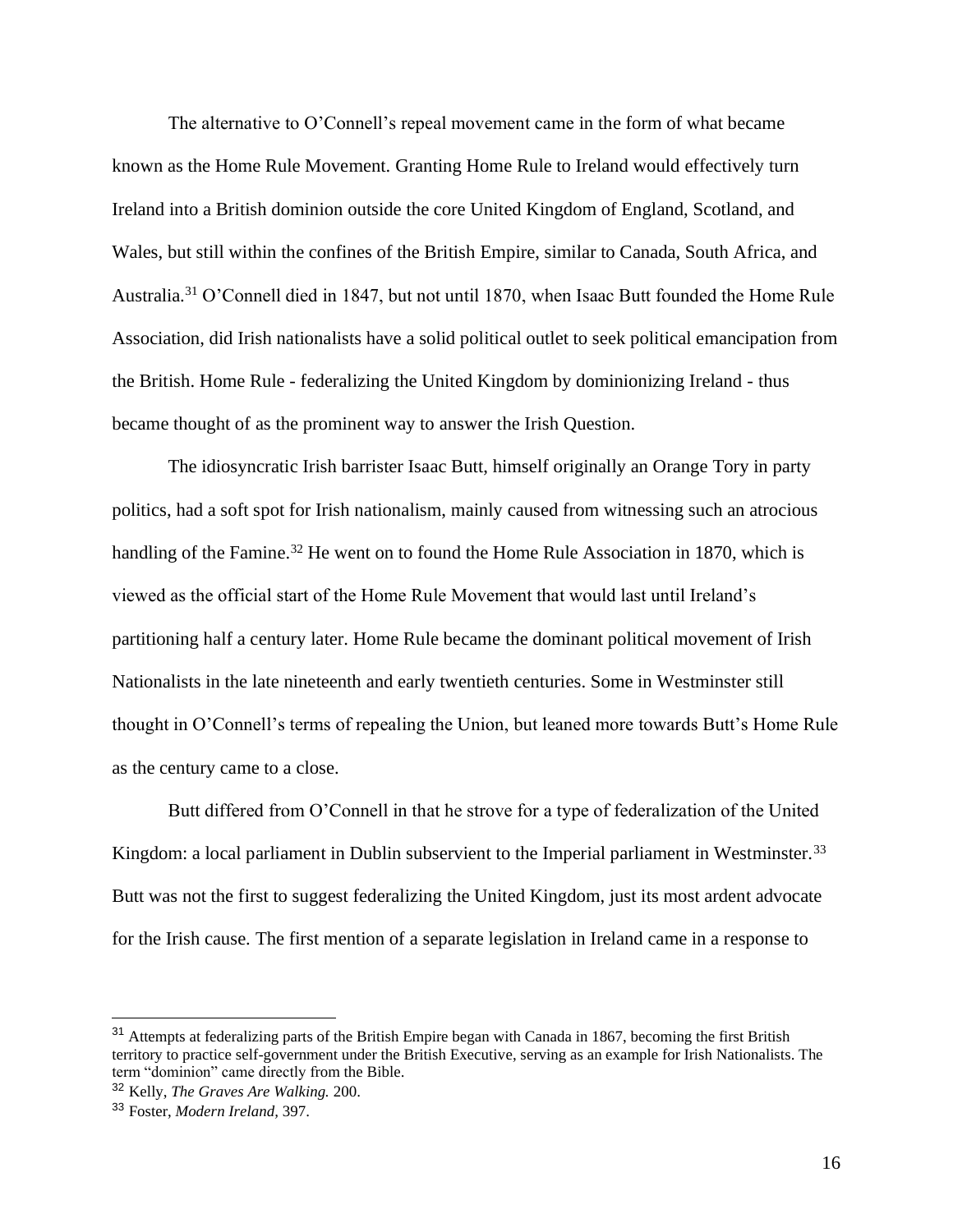O'Connell's plea for repeal of the Union in a House of Commons speech by MP Thomas Macaulay in 1833. Macaulay claimed that, "if the advocates of Repeal wished to separate the Crowns of England and Ireland… a separation of the Legislatures of the two countries [is required]."<sup>34</sup> Macaulay spoke of federating the United Kingdom, but no minister took him seriously, claiming two independent legislatures under one executive, "opposed the first principles of the science of government."<sup>35</sup> This effectively sidelined the repeal movement, and the anti-federalist argument, in its many forms, hindered Irish independence for the remainder of the century. But as unrest in Ireland increased as the Famine abated, the prospect of an Ireland outside the United Kingdom seemed more believable, and this frightened Unionists in the North.

Through the HRA, Butt attempted to attain some semblance of independence for Ireland, while appealing to Westminster by keeping Ireland in the Empire as a dominion through this federalist concept. In 1873, the HRA morphed into the Home Rule League, which was more of a political pressure group than a party, and a year later merged with Irish Nationalists in Westminster to form the Irish Parliamentary Party (IPP), which continued to be led by Butt.<sup>36</sup> However, Butt and his Home Rulers met stiff resistance: in their first action towards achieving Home Rule three years after the Home Rule Movement began, Butt attempted to form a parliamentary committee to "consider the present parliamentary relations between Great Britain and Ireland," and failed spectacularly in the House of Commons.<sup>37</sup> This failure triggered a restructuring of Irish political leaders, as Butt came to be viewed as unassertive. Charles Stewart

<sup>34</sup> Address In Answers To The King's Speech. Hansard, House of Commons Debates [Hansard] 06 February 1833, vol. 15, cc. 238-97.

<sup>35</sup> Address In Answers To The King's Speech. Hansard, House of Commons Debates [Hansard] 06 February 1833, vol. 15, cc. 238-97.

<sup>36</sup> Foster, *Modern Ireland,* 608.

<sup>&</sup>lt;sup>37</sup> Motion for a Committee. Adjourned Debate. Hansard, House of Commons Debates [Hansard] 02 July 1874, vol. 220 cc. 874-969. Motion defeated 61-458.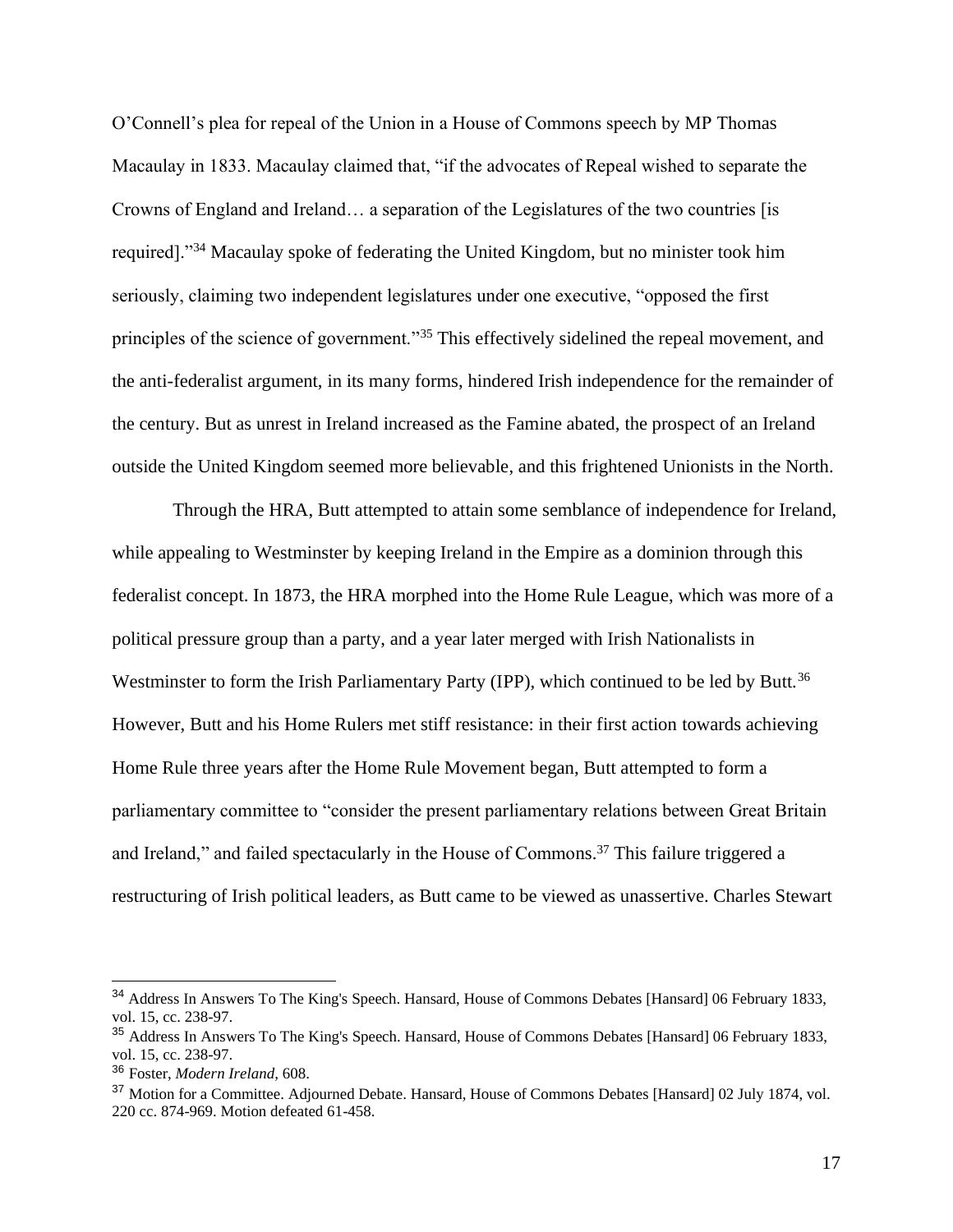Parnell replaced him as the leader of the Home Rule Movement by 1877.<sup>38</sup> Parnell brought with him a more aggressive stance in Westminster with varying degrees of parliamentary obstructionism, which included filibusters and staging walk-outs. Parnell headed the IPP by 1880 and took a more aggressive stance toward Irish nationalism. He ultimately succeeded in forcing Liberals and Conservatives to negotiate with his IPP on the Irish Question through these tactics.<sup>39</sup>

While Parnell climbed the political ladder to head the IPP, a Liberal government under the leadership of William Gladstone came to power in Westminster during this time on a 'justice for Ireland' platform, paving the way for collaboration between Irish Home Rulers and British Liberals. In 1886, Gladstone proposed the first Home Rule Bill, which failed in the House of Commons by only a slim margin, which showcased the growing support for Irish nationalism.<sup>40</sup> The bill proposed an independent and subordinate Irish parliament, but many Conservatives, as well as Liberals, saw the bill as flawed. Conservatives such as MP George Goschen argued in 1886 against the bill stating Gladstone had been influenced by the "dark subterranean forces" of what can only be speculated as Irish Nationalism.<sup>41</sup> Though not opposed to the establishment of a legislative authority in Ireland to deal exclusively with Irish affairs, then-Liberal MP Joseph Chamberlain thought the bill to be "very vague and indefinite, and would leave us all a very large discretion," and likened the voting on this "dead bill" to a vote of no confidence in the Liberal government.<sup>42</sup>

<sup>38</sup> Foster, *Modern Ireland,* 359n.

<sup>39</sup> Foster, *Modern Ireland,* 404.

<sup>40</sup> Government of Ireland Bill. Second Reading [Adjourned Debate]. House of Commons Debates [Hansard] 07 June 1886, vol. 306, cc. 1145-245. Motion defeated 341-311.

<sup>41</sup> Government of Ireland Bill. Second Reading [Adjourned Debate]. House of Commons Debates [Hansard] 07 June 1886, vol. 306, cc. 1145-245.

<sup>42</sup> Government of Ireland Bill. Second Reading [Adjourned Debate]. House of Commons Debates [Hansard] 01 June 1886, vol. 306, cc. 675-780.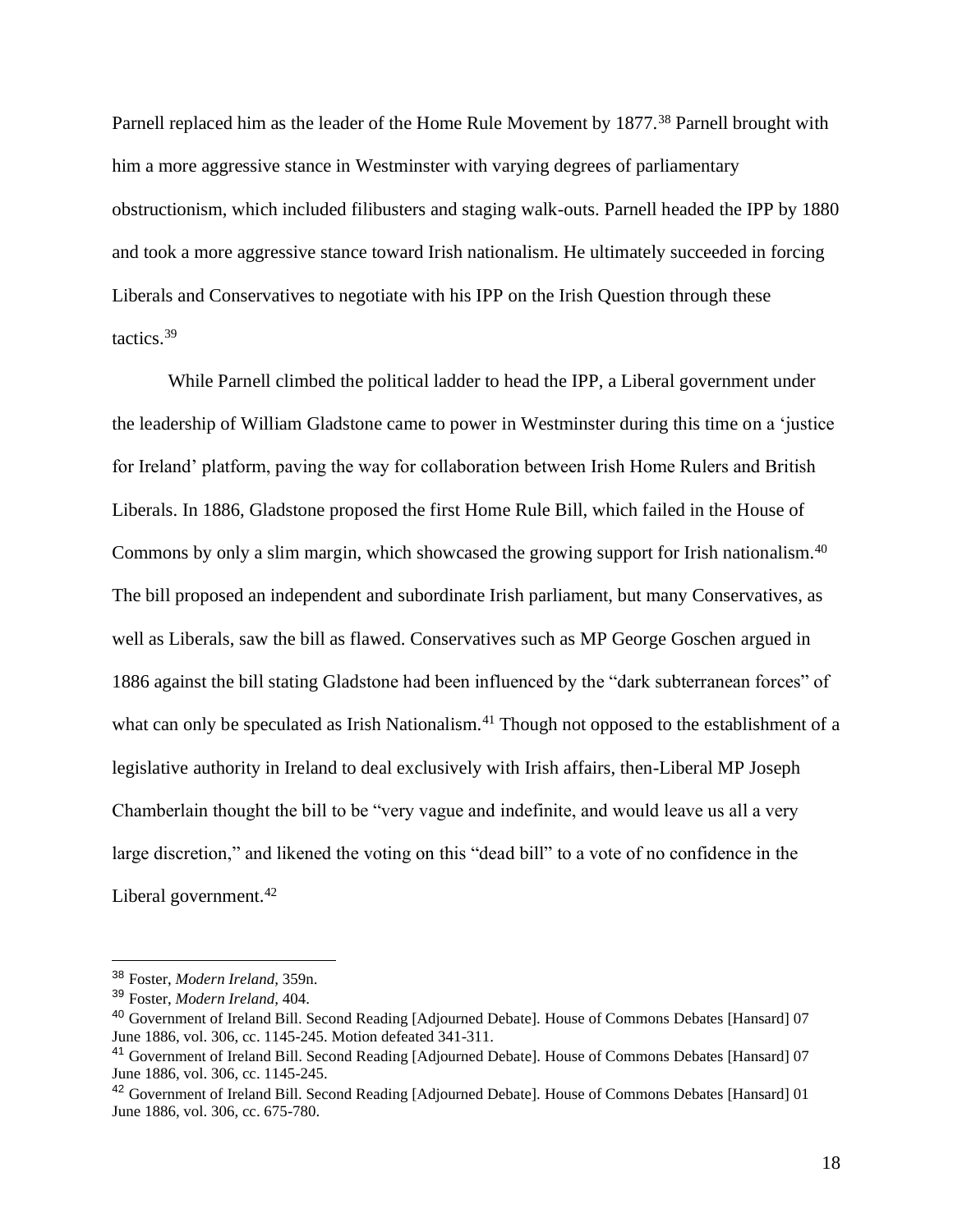Gladstone refined the first Home Rule Bill and proposed a second Bill in 1893, which now contained provisions for a bicameral legislature in Ireland, and the retention of 80 Irish MPs in Westminster.<sup>43</sup> The First Home Rule Bill provided for a unicameral legislature, consisting of two Orders that could meet either together or separately.<sup>44</sup> This time, with more clarification, the bill passed in the House of Commons, moving onto the Conservative controlled House of Lords.<sup>45</sup> Once sent to the Lords, the bill failed to gain any political traction, receiving a similar amount of support to the ideas proposed by Butt during his HRA days.<sup>46</sup> The House of Lords was the greatest opponent to the Home Rule Movement, as its members refused to approve any semblance of a devolved Irish government, and this prompted action from the Liberals of the Commons.

The Liberal Party played a large role in Ireland's Home Rule struggle, and partition later on. From the beginning of the Home Rule movement, Liberals supported Irish Nationalists claiming that granting the Irish self-government would strengthen the United Kingdom. Starting in 1906, Liberals enjoyed such a large majority in the House of Commons that they did not need to form a coalition government in order to pass bills.<sup>47</sup> They further cemented their power in 1908 with the election of Liberal PM Herbert H. Asquith. However, they lost this majority in the general elections of 1910, which forced them to work with Irish Nationalists to keep a Liberal

<sup>43</sup> Government of Ireland Bill [1893], Enhanced British Parliamentary Papers on Ireland. HMSO. Article 7, section 1; article 8, section 1.

<sup>44</sup> *What Home Rule Means Now [Reprinted from The Times With Special Permission] with an Appendix Containing The Home Rule Bill of 1886 and Sections 25 to 28 of The Land Purchase Bill of 1886.* Dublin, Dec. 29, 1893*.* Dublin: Liberal Union of Ireland, 1893. Article 9. 63.

<sup>45</sup> Government of Ireland Bill (No. 209). Second Reading [Adjourned Debate]. House of Commons Debates [Hansard] 21 April 1893, vol. 11, cc. 912-1007. Motion passed 347-304.

<sup>46</sup> Government of Ireland Bill (No. 265), Second Reading [Adjourned Debate], Fourth Night. Hansard, House of Lords Debates [Hansard] 08 September 1893, vol. 17, cc. 563-649. Motion failed 419-41.

<sup>47</sup> John M. McEwen. "The Liberal Party and the Irish Question during the First World War." *Journal of British Studies* Vol. 12, No. 1. Cambridge University Press (1972), pp 109-131. 99.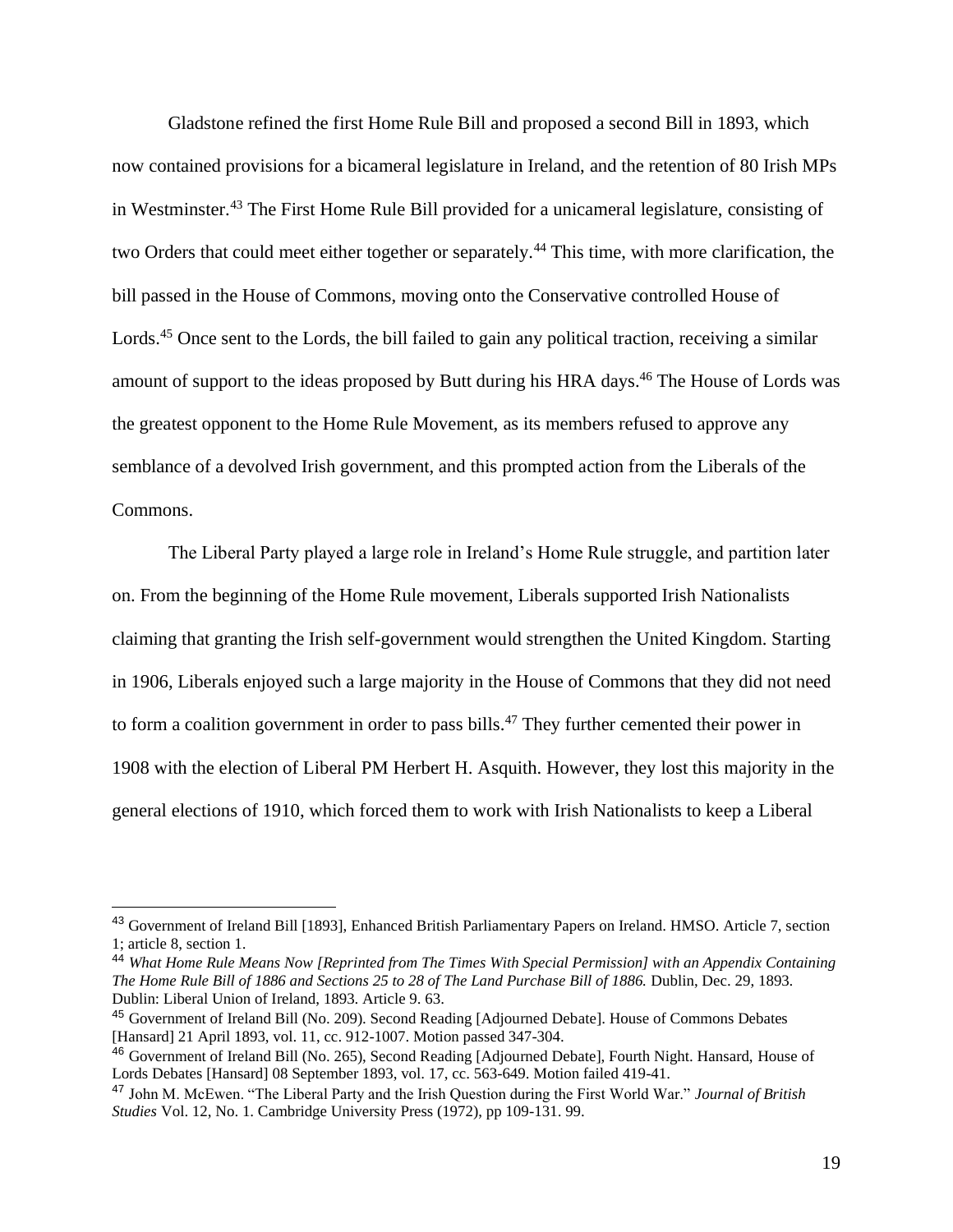government in power.<sup>48</sup> The Liberal Party closely associated itself with the Irish Question, wanting to grant Home Rule as a way to pacify Ireland, thus strengthening the United Kingdom. To do so, Liberals would therefore need to fulfil Ireland's democratic demand for selfgovernment.

In the interim, Nationalist MP John Redmond succeeded Parnell as head of the reunified IPP in 1900 after a political schism developed over Parnell's leadership abilities, following his failure to push through the previous Home Rule Bill.<sup>49</sup> Through Redmond, the IPP maintained that Ireland should become a dominion within the British Empire, gaining complete control over domestic affairs. He also believed that granting Ireland dominion status within the British Empire would foster loyalty for the Crown among the Irish.<sup>50</sup> However, this pitted Irish Unionists against Irish Nationalists in a bid for Home Rule, culminating in a near civil war in Ireland on the eve of the greatest conflict the world had yet seen. With the third Home Rule Bill in the works, and preempting the inevitable denial of it from the Lords, the Liberal majority in the Commons passed, and received the Royal Assent on, the Parliament Act of 1911. This legislation curtailed the power of the House of Lords, preventing its members from vetoing bills passed onto them by the Commons no more than three times, ensuring that so long as a bill passed in the Commons on the fourth try, it would receive the Royal Assent.<sup>51</sup> This set the stage for the introduction of the third Home Rule Bill.

On 11 April 1912, Asquith took up the reins of Gladstone and proposed the third Government of Ireland Bill.<sup>52</sup> Asquith made the Imperial argument that Westminster had too

20

<sup>48</sup> Gallagher, *The Indivisible Island*, 78.

<sup>49</sup> Foster, *Modern Ireland,* 434n.

<sup>50</sup> Hennessey, *Dividing Ireland,* 21.

<sup>51</sup> Gallagher, *The Indivisible Island*, 79.

<sup>52</sup> Government of Ireland Bill. Hansard, House of Commons Debates [Hansard] 11 April, 1912 vol. 36 cc. 1399.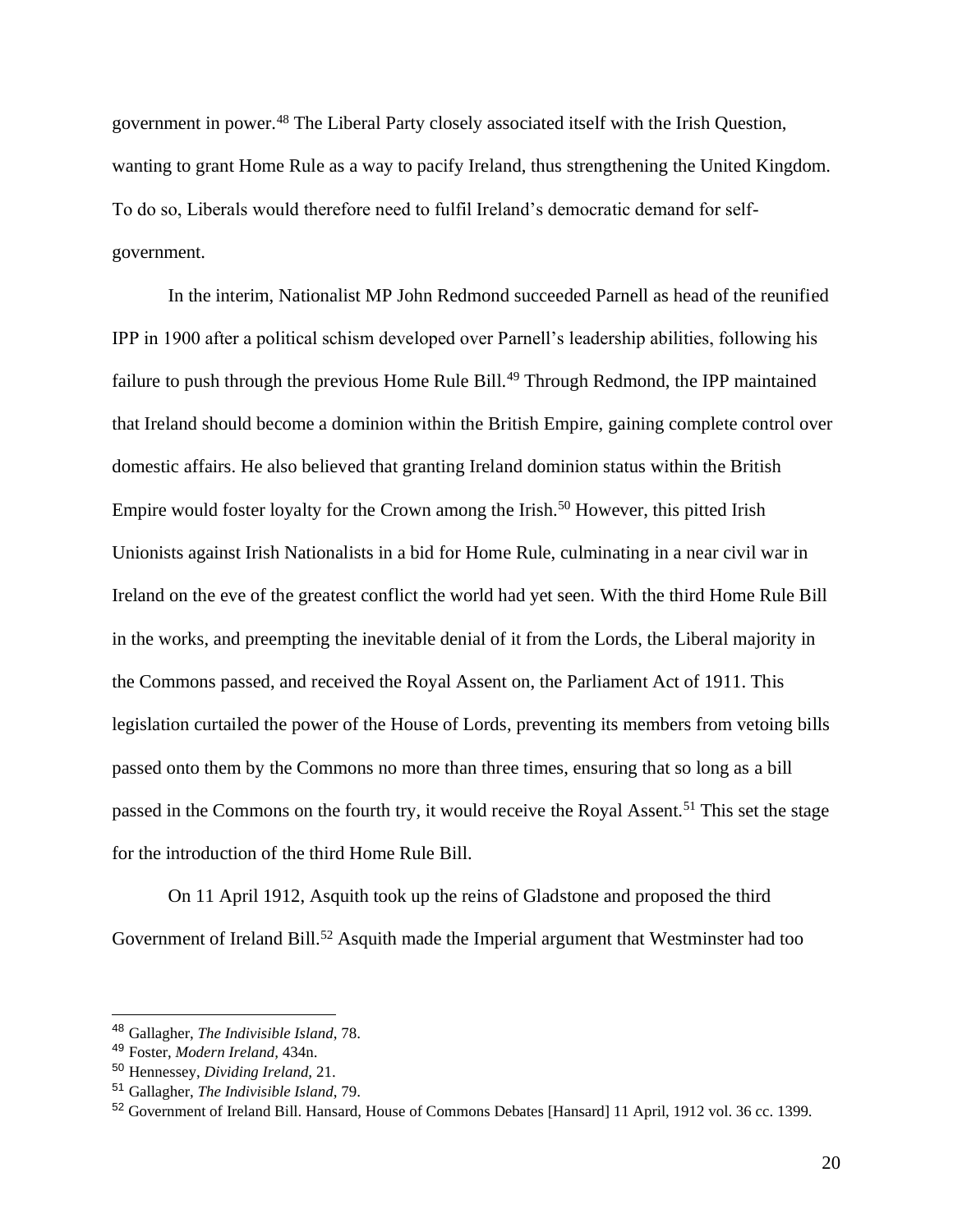many issues to deal with the, "grotesquely impossible task, varying from the infinitely great to the infinitely small, of which the House of Commons under our present system requires … to be constantly informed…"<sup>53</sup> Making decisions on territories, colonies, and dominions throughout the Empire became too much for Asquith and the Liberal Party. An overwhelming sense that the British Empire was growing too big to manage efficiently gripped the Liberals, and they believed shedding some territory might help solidify the Empire. By restructuring the Empire into dominions subservient to an imperial parliament, which controls internal trade and foreign relations, those promoting the federation hoped it would improve imperial defence and trade. However, the anti-federation argument still held strong in the opposition bench with fears of undermining the autonomy of colonies, and the perceived inevitability of the collapse of the Empire.

Tories and Unionists alike maintained that the prerogative power of the crown could not be delegated to another parliament, without first that very parliament bestowing its sovereignty to the Crown. The British viewed Ireland as a strategic asset to the Empire's core, thus Conservatives in particular used the Irish Question as an example of what could happen to other (lesser) British holdings around the world. British Conservatives viewed any measure of Home Rule in Ireland as the breaking up of the United Kingdom which would lead to the disintegration of the British Empire.<sup>54</sup> Tories and Unionists thus aimed to use partition as a political tool in order to deter Home Rule as they knew Liberals, backed by Irish Nationalists, would never agree to such terms.

<sup>53</sup> Course of Events Since 1893. Hansard, House of Commons Debates [Hansard] 11 April 1912, vol. 36, cc. 1399- 404.

<sup>54</sup> Keith Jeffery, *The British Army and the Crisis of Empire* (Manchester, England: Manchester University Press, 1984), 75.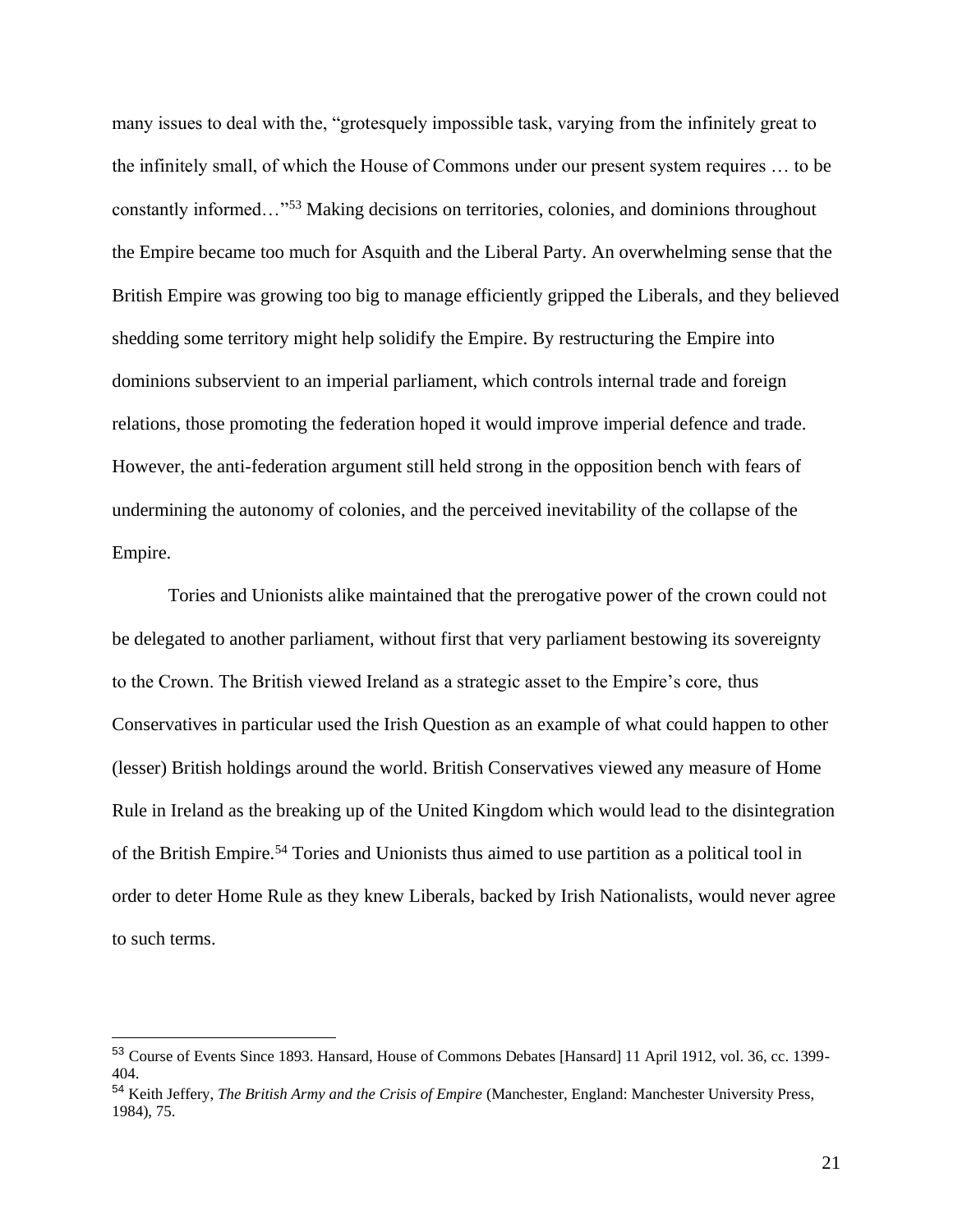The Ulster Unionist Party was the most direct representative of the British establishment in Ireland. Unionists touted their connection with Britain, not only genetically as stated before, but also in equating the notions of nation and state, believing that the ultimate national goal should be the inhabitants of Britain and Ireland forming a single nation.<sup>55</sup> They viewed Home Rule as a direct affront to their broader British-Irish national identity for this reason. Ulster Unionist MP Ronald McNeill spoke for all Unionists in 1913 when he explained Home Rule to be "the degradation of their [Unionist] position from being part and parcel of the United Kingdom... it is that degradation of their position which they resent and which they will not allow to be perpetrated if they can help it."<sup>56</sup> Unionists combined with the Tories in order to form the Conservative opposition to Home Rule.

Debate over the third Home Rule Bill gridlocked Westminster, as both Liberals and Conservatives entrenched themselves in their respective Irish policies; no party would budge on their proposed compromises. Liberals wanted to grant Home Rule to the entirety of Ireland, Tories did not. If Home Rule was implemented, Conservatives suggested retaining the province of Ulster within the United Kingdom, as Protestants who resided there feared life under a Dublin (Catholic) parliament. Meanwhile, Ulster Unionists prevented Home Rule from moving forward, while Irish Nationalists would not succumb to the status quo. Finally, on June 11, 1912, Liberal MP Thomas Agar-Robartes officially proposed an amendment to the Home Rule Bill which temporarily excluded the four counties of Antrim, Armagh, Down, and Londonderry in Ulster.<sup>57</sup> This catered to Conservative wishes as a way out of the impasse. It also received an embarrassing amount of support from Liberals, and moved from a question of *whether* counties

<sup>55</sup> Hennessey, *Dividing Ireland,* 7.

<sup>56</sup> Government of Ireland Bill. Hansard, House of Commons Debates [Hansard] 10 June 1913, vol. 53, cc. 1514.

<sup>57</sup> Government of Ireland Bill, Clause 1. House of Commons Debates [Hansard]11 June 1912, vol. 39, cc. 744-824.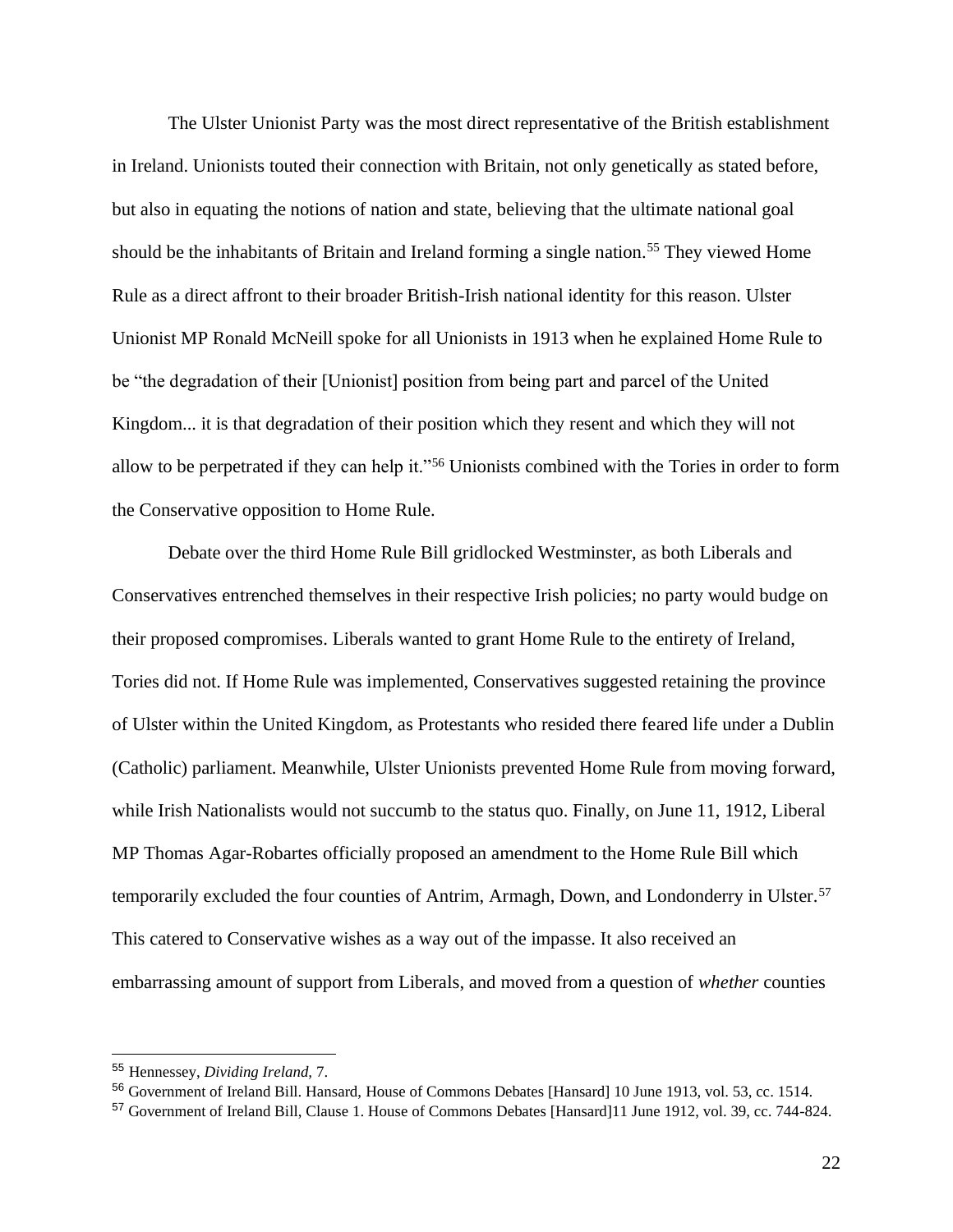should be excluded to a question of *which* counties should be excluded, and for how long the exclusion should last.<sup>58</sup>

Agar-Robartes recognized the growing hostility between Nationalists and Unionists in Ireland, and moved into the camp that believed "Ireland consists of two nations different in sentiment, character, history, and religion."<sup>59</sup> This concession enabled the Bill to be passed in the Commons, sending it to the Lords for the expected third-time rejection, which played out over the following two years. Debate raged in the meantime, particularly over the number of Ulster counties to be excluded, ranging from Agar-Robartes' temporary four county exclusion to a permanent nine county exclusion proposed by the Conservative House of Lords.<sup>60</sup> The looming threat of Home Rule's implementation, in any form, caused tension in Ireland to flare as both Unionists and Nationalists armed themselves in preparation to fight for their respective goals on Home Rule.

Paramilitarism in Ireland changed the political landscape of the Home Rule Movement with the formation of the Ulster Volunteer Force (UVF) and the Irish National Volunteers (INV). The looming threat of the passage of the third Home Rule Bill for Protestant Ireland prompted an armed response in Ulster. In September 1912, Protestants began organizing en mass with the signing of the "Ulster Covenant," which received nearly 500,000 signatures, including that of Unionist Leader MP Edward Carson.<sup>61</sup> Fears of discrimination against Protestants in the proposed Catholic state of an independent Ireland caused Carson to form the UVF in 1913, and sought to form a provisional government in Ulster should Home Rule be enacted.<sup>62</sup> Initial

<sup>58</sup> McEwen. "The Liberal Party and the Irish Question," 103.

<sup>59</sup> Government of Ireland Bill, Clause 1. House of Commons Debates [Hansard] 11 June 1912, vol. 39, cc. 744-824. <sup>60</sup> Hennessey, *Dividing Ireland,* 44.

<sup>61</sup> Robert Lynch, *The Partition of Ireland, 1918-1925.* (Cambridge, UK: Cambridge University Press, 2019), 30.

<sup>62</sup> David Fitzpatrick, "The Logic of Collective Sacrifice: Ireland and the British Army, 1914-1918," *The Historical Journal* 38, no. 4 (1995), 1030.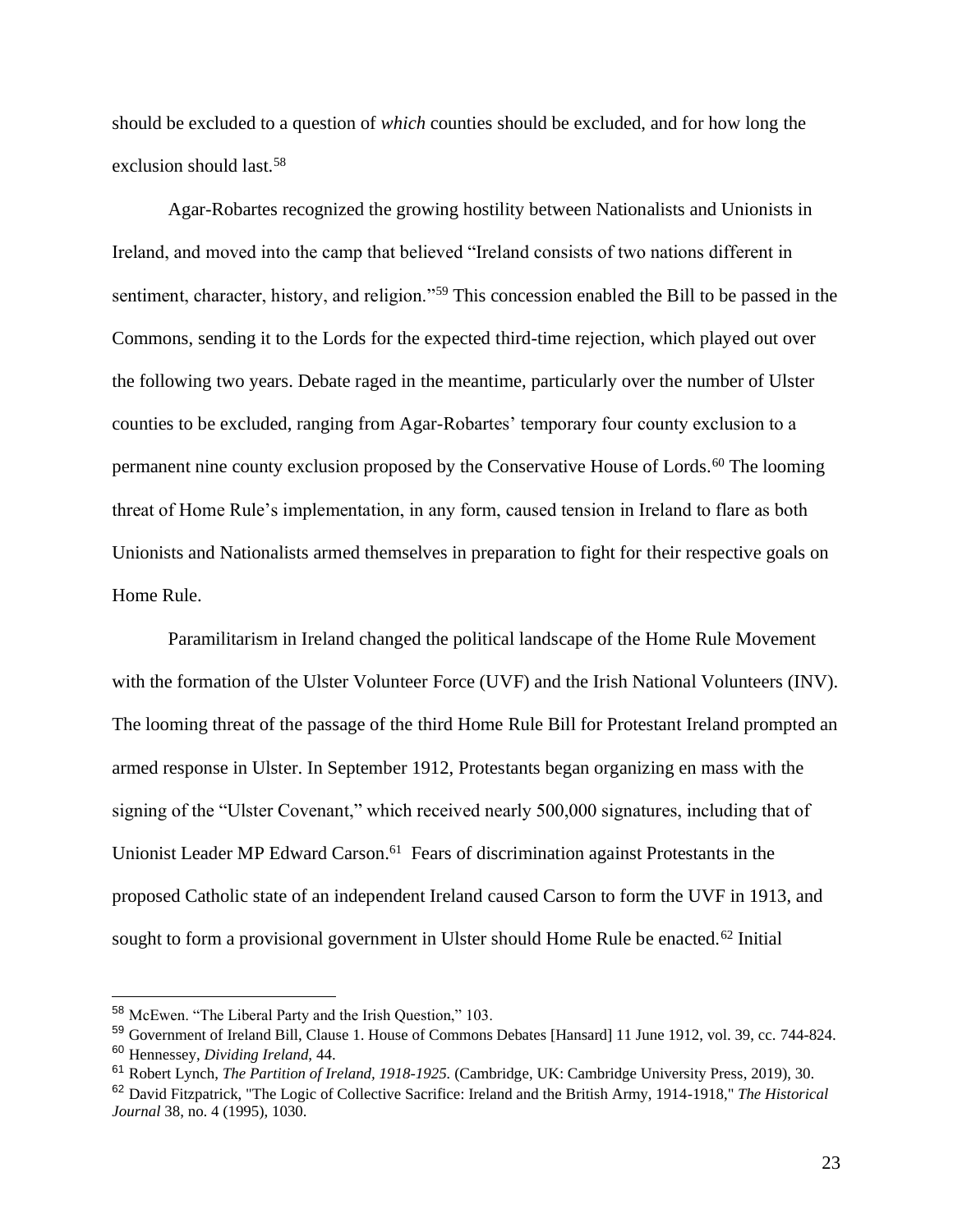militant supporters of the UVF numbered near 200,000 Ulster Protestants, and in June 1914, a shipment of 35,000 Mauser rifles and 2.5 million rounds of ammunition landed at Larne, Donaghadee, and Bangor under the direct supervision of British General Sir William Adair.<sup>63</sup> In response to the formation of the UVF, Redmond formed the INV to help enforce Home Rule should it be passed. The INV similarly tried to import weapons and ammunition to arm themselves, but the British Army directly intervened by attempting to seize the arms shipment, causing 43 Irish casualties in total.<sup>64</sup> Ireland by 1914 was on the verge of a civil war.

Fiery speeches by Unionist MPs fanned the flames of the Protestant fears, and demonstrations of military drill accompanied by marches of paramilitaries brandishing Mausers became a regular occurrence in Ulster. The Curragh Camp Incident in early 1914 unequivocally proved that British forces would not be able to solve the Irish Question. With Home Rule set to become law later that year, Westminster aimed to use military measures to rein in paramilitarism in Ireland. But 60 British cavalry officers stationed in Curragh, County Kildare resigned from their positions rather than follow orders to reinforce British garrisons in Ulster, an order they believed to be aimed at coercing Ulster into accepting Home Rule.<sup>65</sup> With Ireland on the verge of civil war, the British Army proved to be ineffective at solving the problem, leaving British policy-makers to decide Ireland's fate.

The last desperate attempt at a compromise on the Bill came at the Buckingham Palace Conference on July 21, 1914 when leaders of all major parties, including Redmond and Carson, met to settle the Irish Question. The compromise discussed which counties in Ulster would be

<sup>63</sup> Lynch, *The Partition of Ireland,* 30.

<sup>64</sup> Hennessey, *Dividing Ireland*, 45.

<sup>65</sup> Keith Jeffery, *The British Army and the Crisis of Empire* (Manchester, England: Manchester University Press, 1984), 76.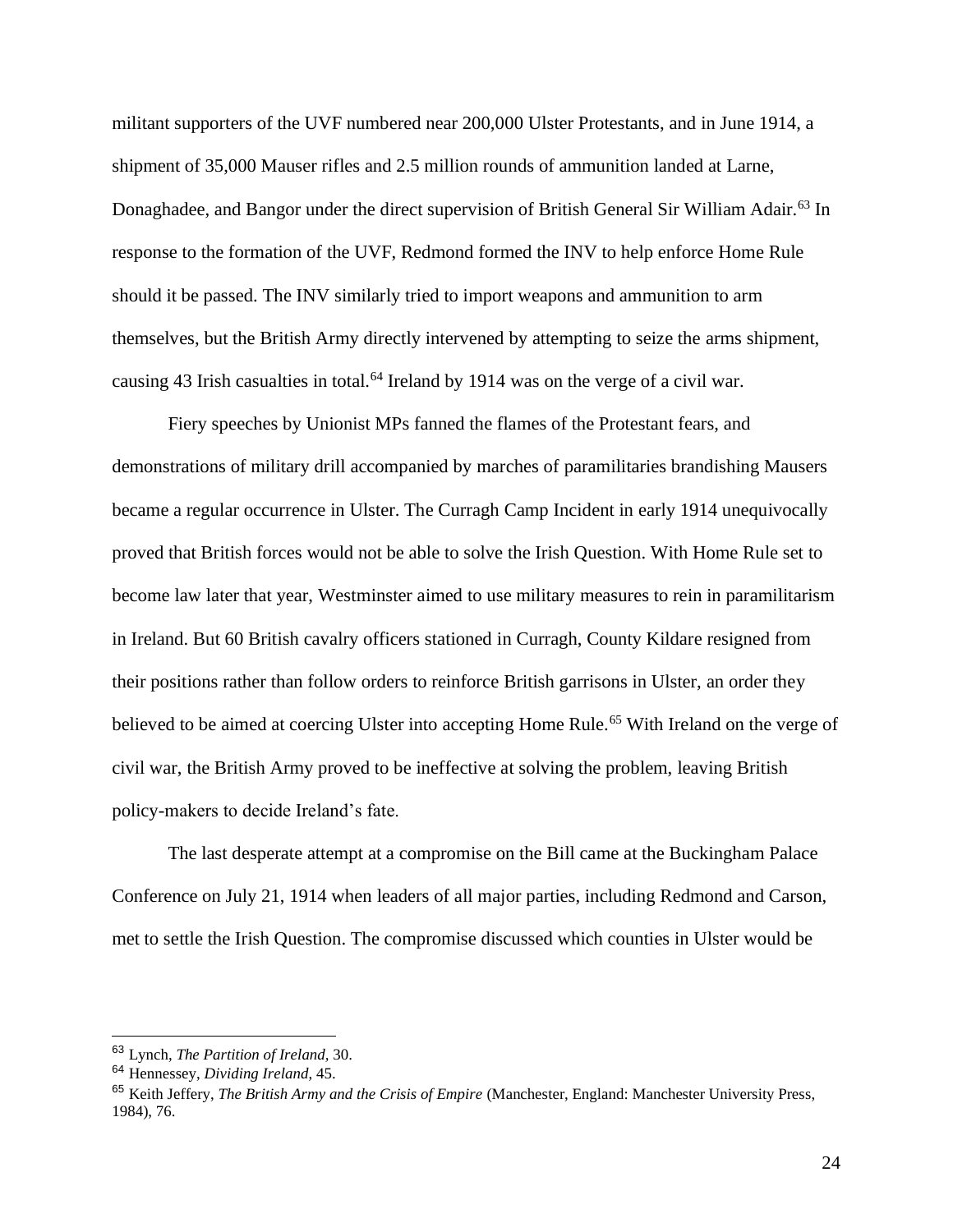excluded from Home Rule, but not for how long the proposed counties would remain excluded.<sup>66</sup> Redmond utterly rejected this as he strove for a united Ireland without an exclusion, while Carson insisted that the six counties of Antrim, Armagh, Down, Fermanagh, Londonderry, and Tyrone should be administratively autonomous.<sup>67</sup> Thus, after three days of meeting, the conference collapsed as no side could agree to a compromise. However, with escalating conflict in Europe threatening the stability of the Empire, Home Rule for Ireland became contingent on Britain's ability to wage international war.

World War One exacerbated the divide between Ulster and the rest of Ireland, prompting different responses from different political sects in Ireland. Though the war averted, or at least delayed, conflict between Irish paramilitaries, the war became a political tool for all Irish factions involved, similar to the way in which British Conservatives used partition during Home Rule to their advantage. The outbreak of the war proved to be a defining factor on the Irish political scene, as it put off decision making on Home Rule for a time. Asquith immediately sidelined it, and the accompanying Amendment Bill, to focus on the growing conflict in Europe.<sup>68</sup> This satisfied neither Nationalists nor Unionists, leaving the ball in the air until further notice. To complicate matters, Asquith's cabinet remained divided as to how to approach the Irish Question: Home Rule could neither remain indefinitely suspended for fear of a Nationalist response from the INV, nor could Home Rule be implemented for fear of a Unionist response from the UVF. The delay pitted Unionist and Nationalist factions against each other in a bid for British favor over Home Rule. Unionists wanted to shelve Home Rule and maintain their union

<sup>66</sup> Fitzpatrick, *The Two Irelands,* 47.

<sup>67</sup> Hennessey, *Dividing Ireland*, 45.

<sup>68</sup> McEwen. "The Liberal Party and the Irish Question," 110.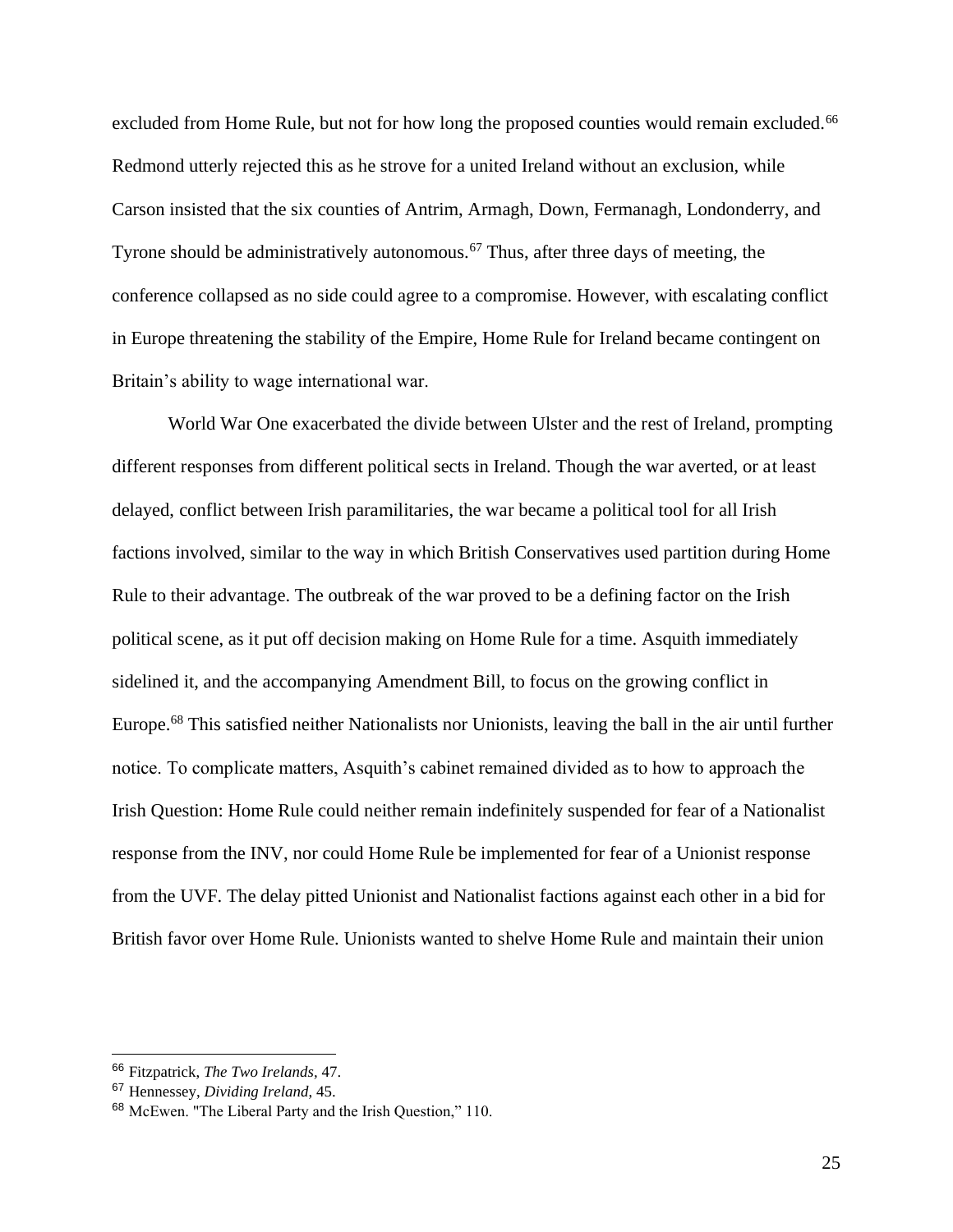with Britain, while the Nationalists sought to implement Home Rule as soon as possible.<sup>69</sup> However, Redmond's pledge of Nationalist support for the British war effort led to his faction splitting, further complicating the political battlefield in Ireland.

Redmond advocated for Home Rule and wanted Ireland to attain dominion status within the British Empire, while Irish Republicans believed that Ireland could not take part in foreign politics while under what they considered a foreign occupation.<sup>70</sup> Republicans unanimously condemned Redmond's pledge for Nationalist support once the war broke out.<sup>71</sup> This effectively split the Nationalist faction into Redmond's followers, on one hand, and the Republican nationalists of Sinn Féin, on the other. The two differed in that "Redmondites" of the IPP advocated political nationalism while Sinn Féiners advocated cultural nationalism. Redmondites wanted to achieve a representative national state that would guarantee uniform citizenship rights to that state's members.<sup>72</sup>

Redmond hoped that by supporting the British in their time of need, Westminster might grant Ireland Home Rule early.<sup>73</sup> "Whether Home Rule is to have a future will depend on the extent to which Nationalists… do their part on the firing-line in France."<sup>74</sup> Nationalists saw support for the war as a precondition to Home Rule, they enlisted in hopes of gaining political independence. Redmondites feared that a refusal to support the war by Nationalists would turn British opinion against them and reinforce Unionists' claims of a damaging Home Rule. Cultural

<sup>69</sup> Catriona Pennell. *A Kingdom United: Popular Responses to the Outbreak of the First World War in Britain and Ireland* (Oxford, UK: Oxford University Press, 2012), 176.

<sup>70</sup> Tim P. Coogan, *Michael Collins* (London, UK: Arrow Book, 1991), 35.

<sup>71</sup> Pennell. *A Kingdom United,* 184.

<sup>72</sup> Hennessey. *Dividing Ireland,* 28.

<sup>73</sup> Alan J. Ward. "Lloyd George and the 1918 Irish Conscription Crisis," *The Historical Journal* 17, no. 1 (1974), 109.

<sup>74</sup> Independent MP William O'Brien quoted in, Pennell. *A Kingdom United.* 180.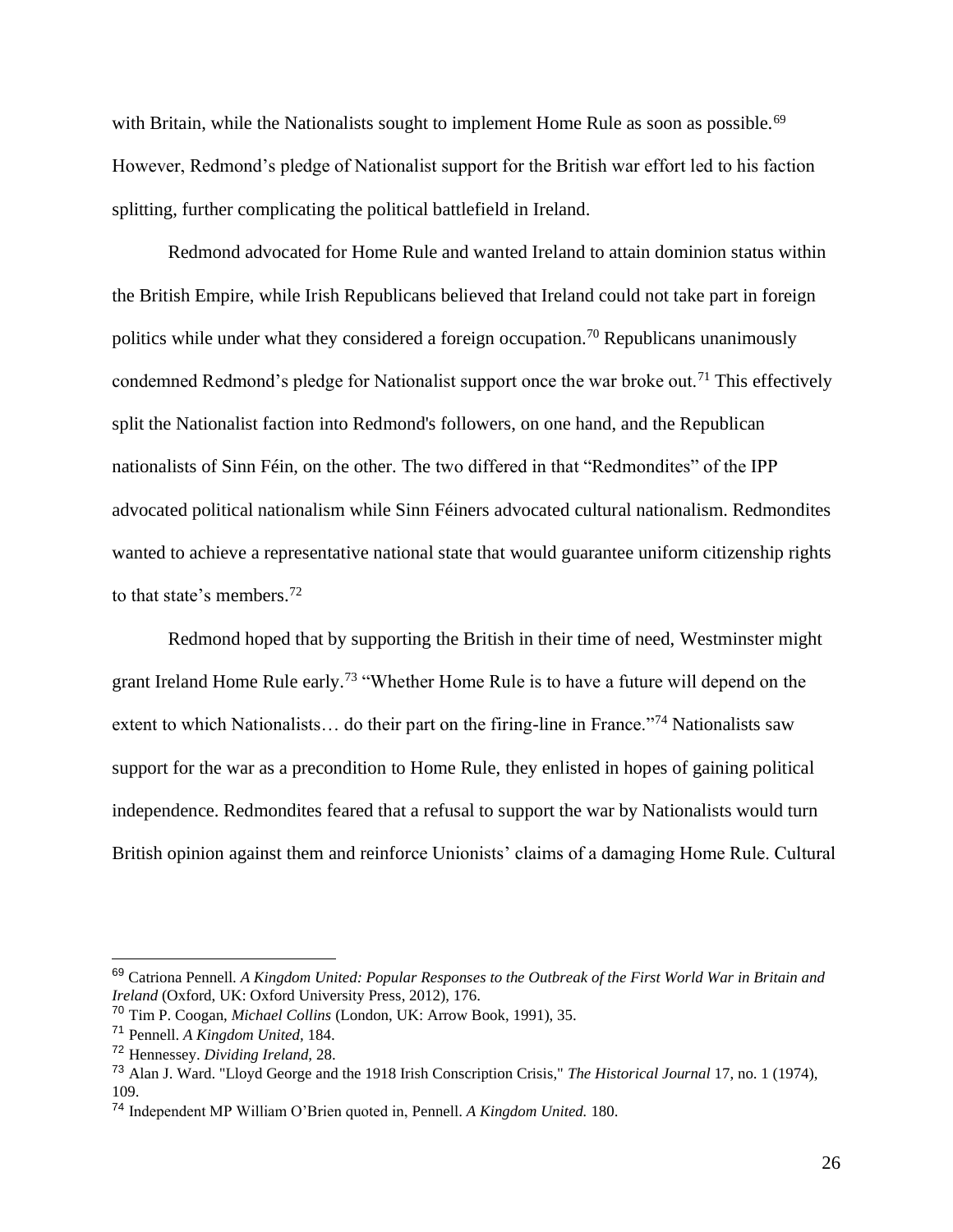nationalists believed that the altruism of Redmond and his IPP was hypocritical. Sinn Féiners sought the alternative to this by attempting to establish an independent Irish Republic.

Founded in 1906 by Arthur Griffith, Sinn Féin (we ourselves/ourselves alone) advocated for complete Irish independence, originally on a vague conservative platform of restoring a native Irish monarchy.<sup>75</sup> Sinn Féin came to prominence only after Redmond split the IPP in 1914, acting as a political magnet for many of his erstwhile supporters. Sinn Féin believed that the glory of a country came from the culture of its people, and with the near disappearance of Gaelic culture after the Famine, they sought the re-creation of Ireland's distinctive national identity; a "moral regeneration of Ireland's historic community."<sup>76</sup> To do this, Sinn Féin wanted nothing less than a completely united and independent Irish republic, free from all forms of British rule, and ultimately reversing Anglicisation in Ireland by severing all ties with Britain.

Sinn Féin rejected Redmond's attempts to grant Ireland self-government within the British Empire, wanting instead to build up Ireland materially and intellectually, and by April 1916 openly claimed its goal to be the establishment of an independent Irish Republic. To accomplish this, its members focused their political platform on abstention from Westminster politics, instead attempting to form their own provisional government.<sup>77</sup> Radical nationalists of Sinn Féin used the four years of hostilities in Europe to prove conclusively the old adage that 'England's difficulties are Ireland's opportunity.' Radical Nationalists became more vocal about their disdain of British rule after the outbreak of World War One, and secretly prepared themselves to secede from the British Empire altogether by fighting from within for their version of an independent Ireland.

27

<sup>75</sup> Foster, *Modern Ireland*, 458.

<sup>76</sup> Hennessey, *Dividing Ireland,* 28.

<sup>77</sup> Tim P. Coogan, *Eamon De Valera, The Man Who Was Ireland* (New York, NY: HarperCollins Publishers, Inc., 1993), 323.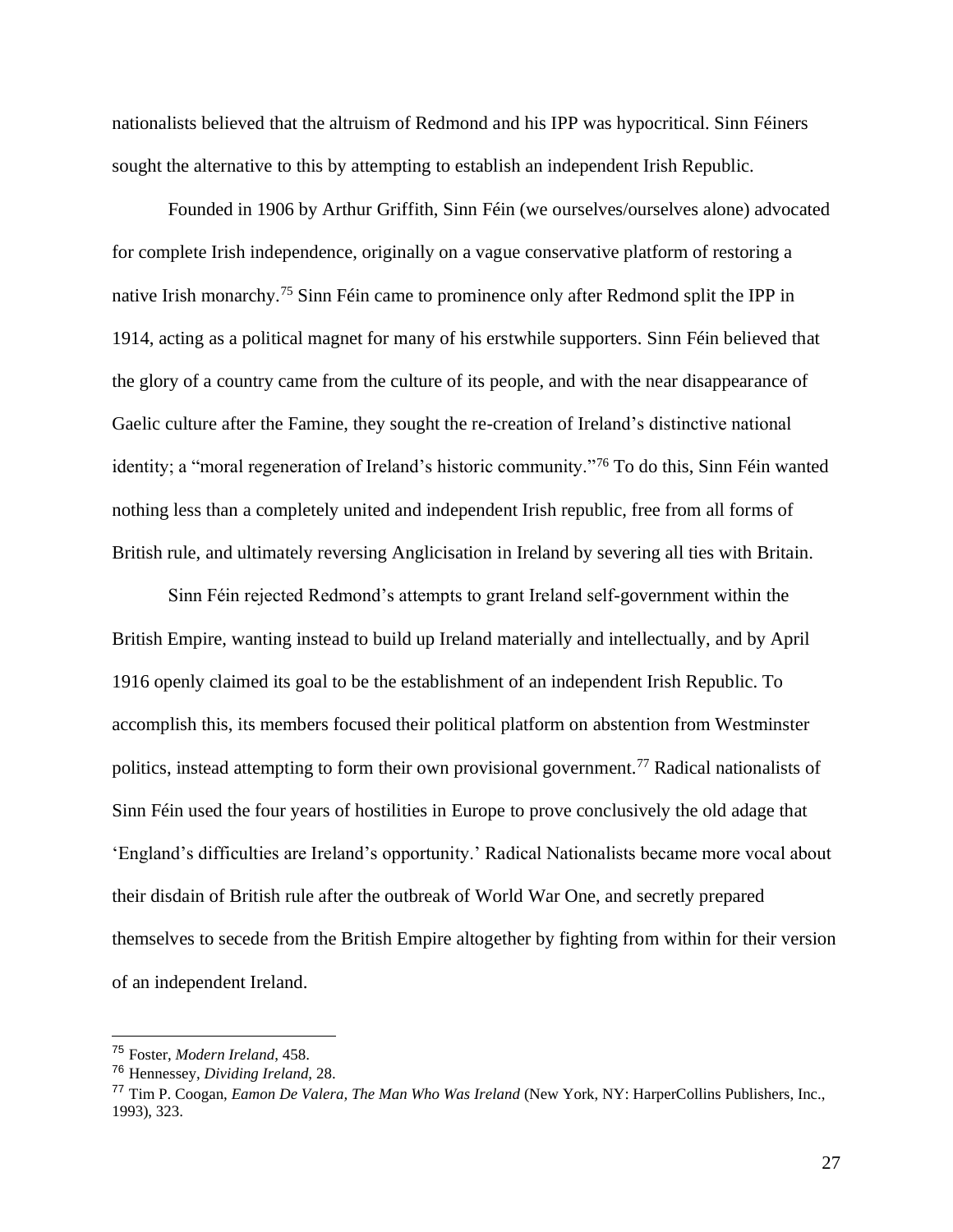Asquith eventually decided on a compromise to pass the third Home Rule Bill with an accompanying Suspensory Bill, which would postpone Home Rule's implementation until the end of the European conflict.<sup>78</sup> In September 1914, Asquith presented his compromise to the House of Commons, and Conservative Leader MP Andrew Bonar Law responded with a seething speech in opposition, which ended with a Conservative walk-out in protest.<sup>79</sup> This left the decision on passing an amended Home Rule (which included the four-county exclusion, and a proposal to suspend it until the end of the war) to the Liberals. The bills passed in the Commons and received Royal Assent through circumvention of the Lords granted by the Parliament Act. However, this decision backfired because it satisfied neither Unionists nor Nationalists, and Anglo-Irish relations continued to deteriorate. Though this decision provided both British parties with a brief respite from the Irish Question, the question was far from resolved, and Unionists and Nationalists now vied for British favor by contributing to the war effort.

Recruitment into the British army in Ireland became heavily politicized throughout World War One. Unionists and Nationalists used their involvement in the war as a means to achieve their respective political agenda. The Redmond split in the Nationalist party led only to further politicize the war in Ireland, pitting nationalist against each other as well as Ulster Unionists. Through their combined efforts, more than 200,000 Irishmen, both Catholic and Protestant, served in the British Army over the course of the war.<sup>80</sup> While Unionists and Nationalists competed for British favor over the implementation of Home Rule, Sinn Féin continued to defy British rule and fight for an independent Irish Republic. Ultimately, whatever

28

<sup>78</sup> Suspensory Bill. Hansard, House of Commons Debates [Hansard] 15 September 1914 vol 66 cc881-920.

<sup>79</sup> Suspensory Bill. Hansard, House of Commons Debates [Hansard] 15 September 1914 vol 66 cc881-920.

<sup>80</sup> Keith Jeffery, *1916: A Global History* (New York, NY: Bloomsbury, 2016), 111.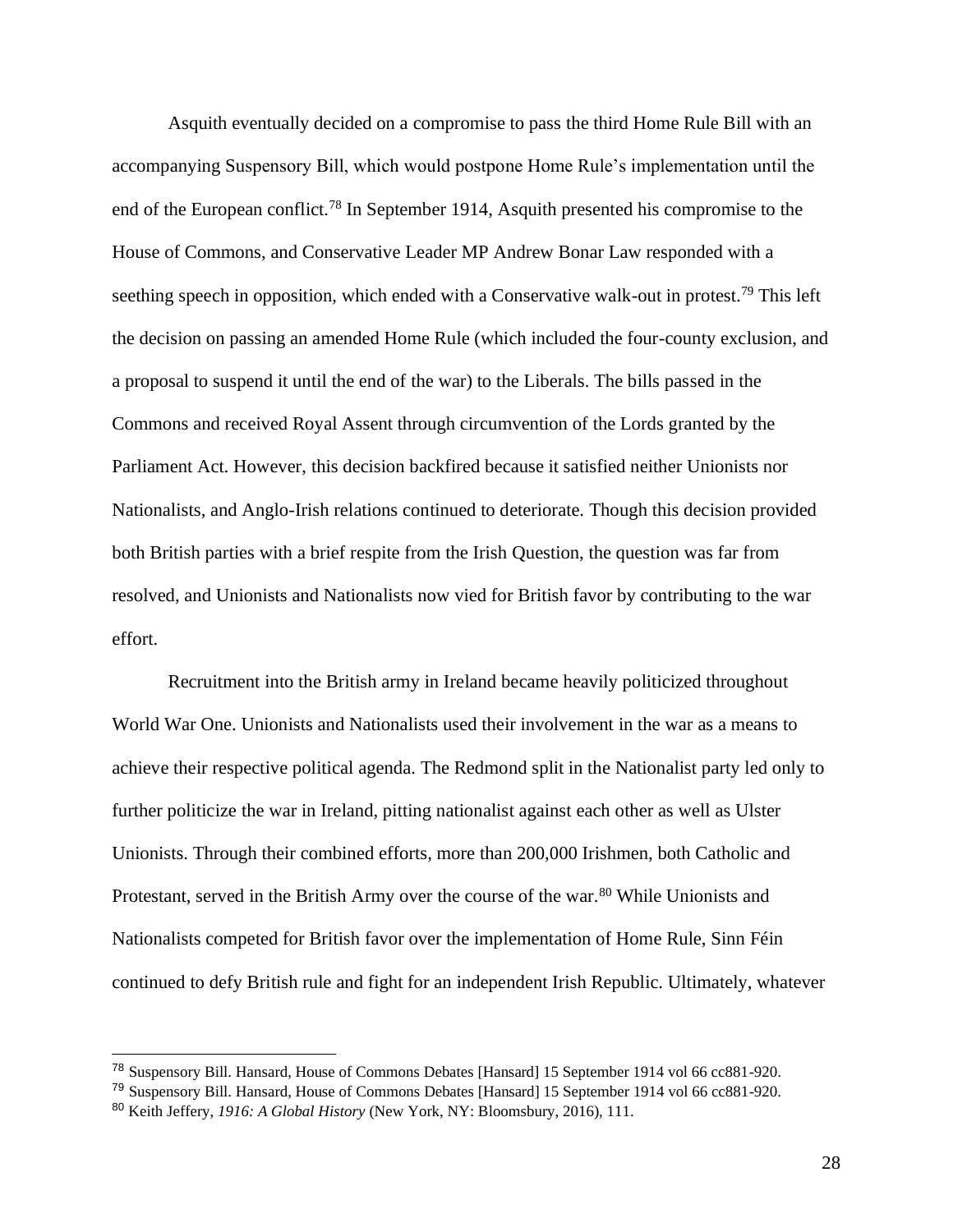promise the 1914 Home Rule Bill held went out the window in April 1916 with the Easter Rising in Dublin.

On 24 April 1916, about 1,500 radical nationalists staged an armed rebellion in Dublin where they formally declared the formation of an independent Irish Republic ruled by the selfstyled Provisional Government of Ireland.<sup>81</sup> Doomed from the start, the Rising lasted five days and ended with 16 leaders of the rebellion surrendering. Asquith quickly imposed martial law on Dublin, and a military court began hastily trying and executing leaders of the rebellion, which disturbed Liberal MPs in Britain, along with many others abroad.<sup>82</sup> The Rising was not generally well received at first among the Irish people, many of whom had relatives serving in the British Army, which Britain used to suppress the Rising. But Britain's harsh response of executing the leaders of the Rising is what ultimately turned the sympathies of the Irish toward Sinn Féin, strengthening the cultural Nationalist cause. This was a double-edged sword however, as the Rising only strengthened the Unionists' cries of disloyalty among Irish Nationalists.<sup>83</sup>

Britain's response to the Rising further complicated the political battlefield over the Irish Question as it moved back to the forefront of Parliamentary issues following the Rising. A rebellious Ireland posed grave danger to the British war effort and an Allied victory in Europe, so Asquith quickly imposed martial law in Dublin, and appointed Liberal MP David Lloyd George as Under-Secretary for Ireland to settle the Home Rule issue.<sup>84</sup> Lloyd George began meeting with Irish political leaders at once to rectify the situation. Along with Redmond and Carson, he agreed to grant Home Rule, with a temporary six-county exclusion, and only on the

<sup>81</sup> Jeffery, *1916*, 97.

<sup>82</sup> McEwen. "The Liberal Party and the Irish Question," 114.

<sup>83</sup> Fitzpatrick, *The Two Irelands*, 63.

<sup>84</sup> Fitzpatrick, *The Two Irelands, 3*4.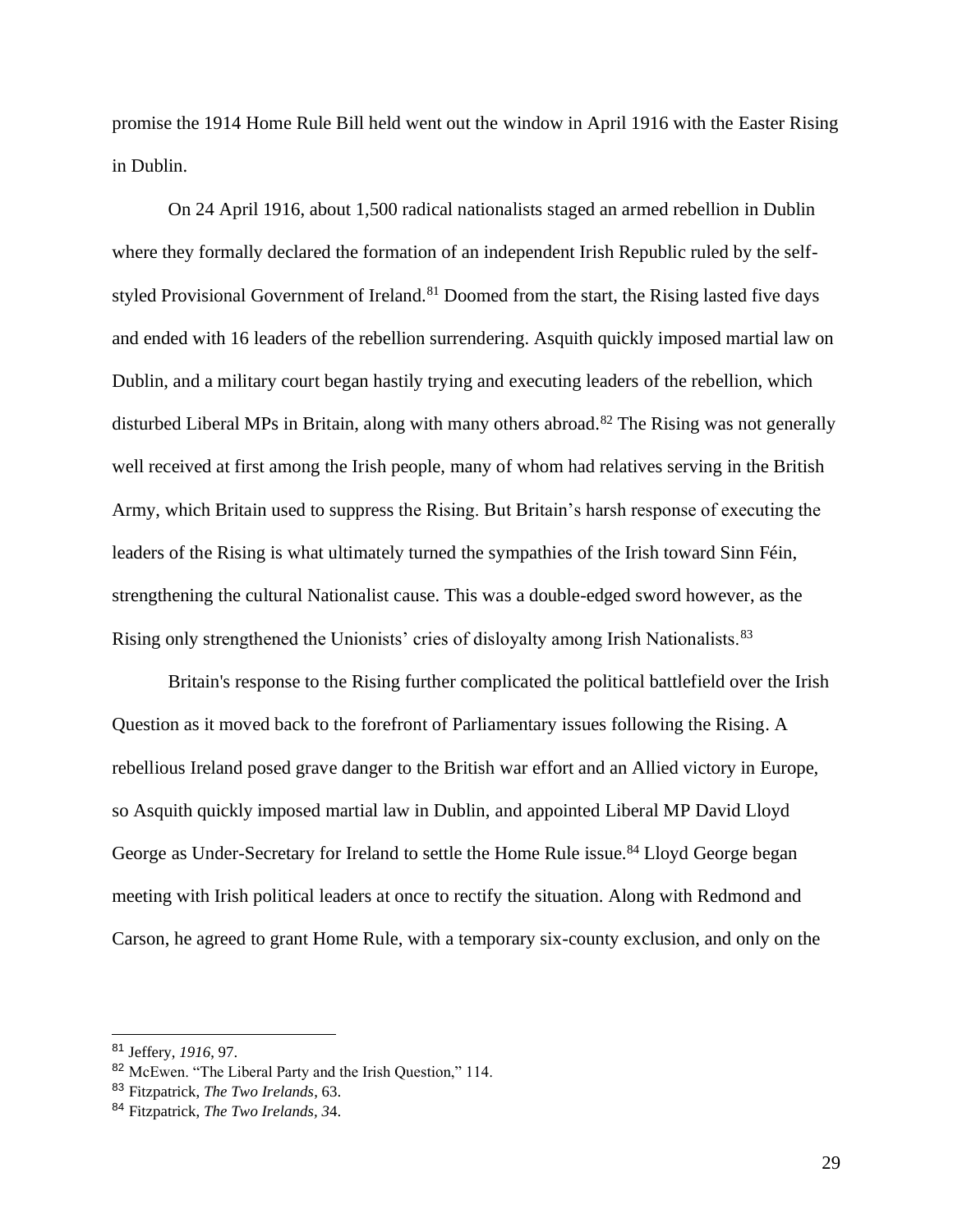basis of negotiating further.<sup>85</sup> Lloyd George assured Carson that Ulster would not be forced into Home Rule with the rest of Ireland, while Redmond received no reassurance on how temporary the exclusion would be.<sup>86</sup> In the meantime, Redmond's grasp on the IPP was slipping, and agreeing to partition Ireland did not work in his favor.

The tumult caused by the Easter Rising essentially forced the IPP to seek terms with the government to reaffirm its loyalty to the British Crown, and restore calm over Ireland.<sup>87</sup> However, the swift executions of the rebel leaders caused most Irish Nationalists to side with Sinn Féin, further thinning the ranks of the IPP. With Home Rule teetering in the balance, and its outlet for support vanishing, the surge in Sinn Féin support threatened the longstanding relationship in Westminster between Irish Nationalists and British Liberals. In a further blow to the Liberal Party, Asquith enacted conscription in Britain in 1916, under great pressure from his opposition, which went against the very principles of voluntary service.<sup>88</sup> Anti-Liberal feelings in Ireland were compounded by martial law in Ireland following the Easter Rising, and the Liberal Party began to falter. Asquith lost a vote of confidence in the Commons in October 1916, with only three-fifths of Liberal MPs voting, though he had the backing of every Unionist MP.<sup>89</sup> In December, Asquith lost the premiership to his Liberal counterpart Lloyd George, who entered into a coalition with Conservative Leader Andrew Bonar Law, giving Conservatives more representation in the government.<sup>90</sup>

With Home Rule still on the sidelines, Lloyd George formed an Irish Convention in mid-1917 to assess the Irish Question, and charged it with finding the best form of Irish self-

<sup>85</sup> McEwen, "The Liberal Party and the Irish Question," 116-7.

<sup>86</sup> Hennessey, *Dividing Ireland,* 152.

<sup>87</sup> Fitzpatrick, *The Two Irelands,* 40.

<sup>88</sup> McEwen, "The Liberal Party and the Irish Question," 131.

<sup>89</sup> Ward, "Lloyd George and the 1918 Irish Conscription Crisis," 122.

<sup>90</sup> Ward, "Lloyd George and the 1918 Irish Conscription Crisis," 122.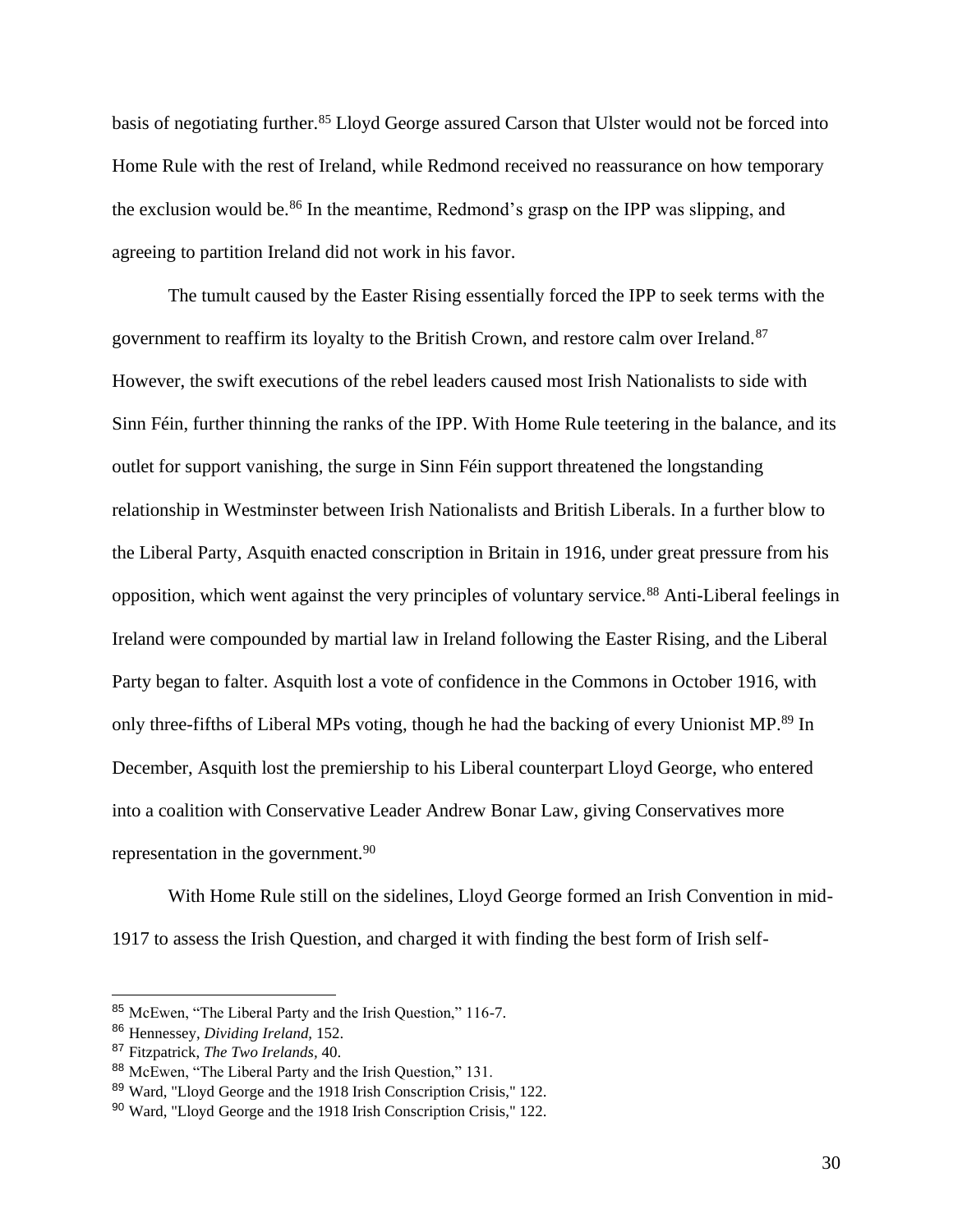government within the greater confines of the Empire.<sup>91</sup> The Convention essentially was a committee in charge of drafting up a new Home Rule Bill, and became a point of contention for all Irish parties involved; the IPP saw this as their moment for redemption, while Unionists opposed the convention maintaining that Home Rule should not be implemented, and Sinn Féin refused to participate altogether, based on their policy of abstention. The largely fruitless Convention dragged on for eight months, but a renewed German Spring offensive in 1918 shattered any hope of implementing the Convention's recommendations.

By March of 1918, the German Ludendorff Offensive nearly broke the Allied forces on the Western Front, and Lloyd George considered implementing conscription in Ireland to replenish the dwindling ranks of the British 5th Army. Unionists supported this motion touting their unyielding support for the British Crown, while Redmond, trying to hold the remnants of his party together, argued that the only way to conscript the Irish would be as a condition for granting Home Rule.<sup>92</sup> Thus, the Irish Question was complicated further as it turned to the question of mandatory military service in Ireland: Liberals and Nationalists wanted Home Rule without conscription, while Conservatives and Unionists wanted conscription without Home Rule.

It is difficult to say how beneficial conscripting the Irish into the British Army would be in early 1918 given the state of open rebellion in Ireland, but estimates at the time anticipated 150,000 recruits could be secured.<sup>93</sup> Lloyd George, more concerned with winning the war in France than the resulting disturbances in Ireland, enacted conscription in Ireland without Home Rule on March 26, acting on the advice of his War Cabinet.<sup>94</sup> This action went against the

<sup>91</sup> Hennessey, *Dividing Ireland,* 201.

<sup>92</sup> Ward, "Lloyd George and the 1918 Irish Conscription Crisis," 109.

<sup>93</sup> Hennessey, *Dividing Ireland,* 220.

<sup>94</sup> Ward, "Lloyd George and the 1918 Irish Conscription Crisis," 108.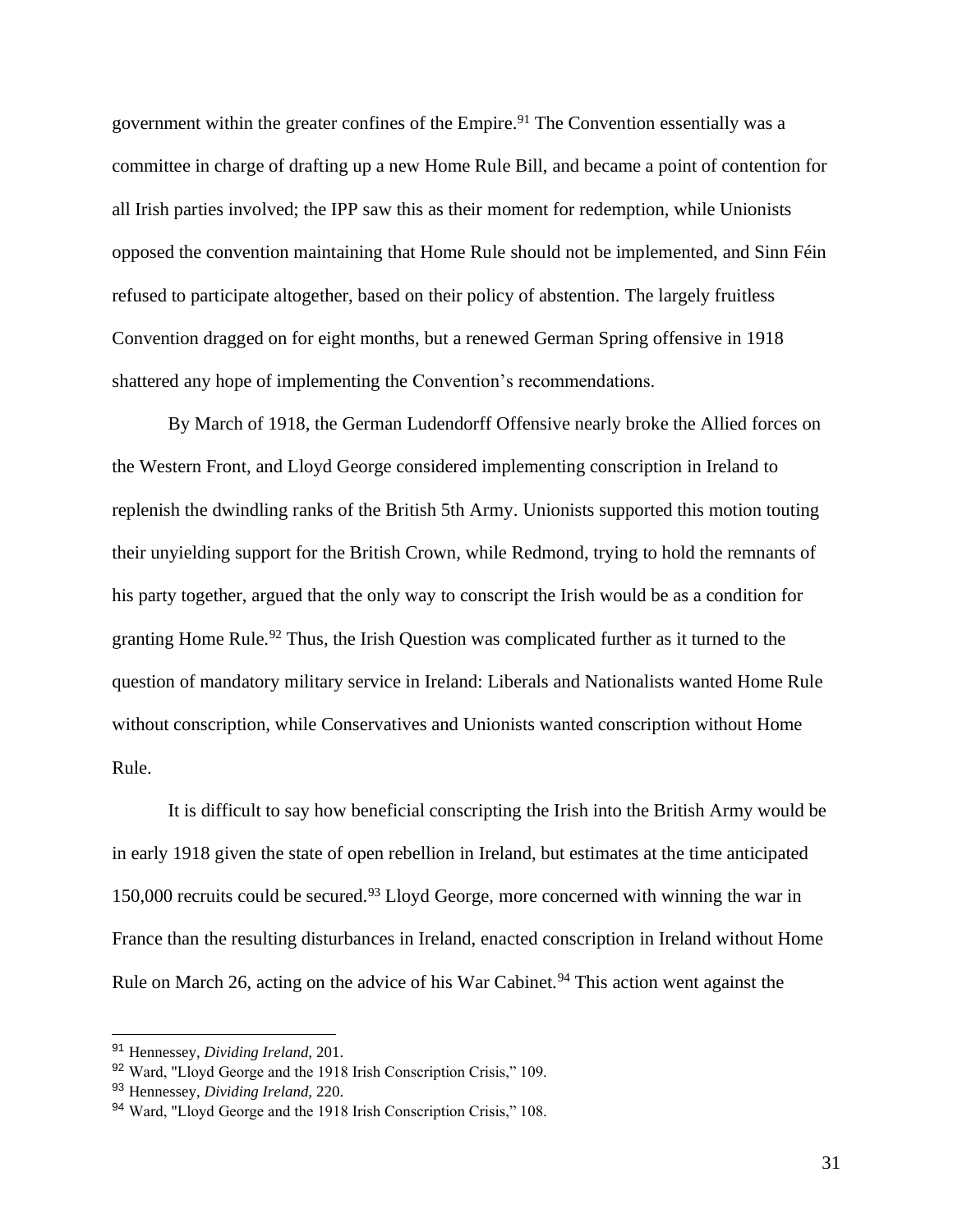counsel of every Irish advisor Lloyd George had discussed it with, including the Chief Secretary of Ireland H. E. Duke, who told him bluntly "we might almost as well recruit Germans."<sup>95</sup> Attempting to conscript the Irish at the point of a bayonet only proved to work against the British by further bolstering the ranks of Sinn Féin, which used this opportunity to further its own political agenda.

Lloyd George sent the former British Expeditionary Force commander Lord John French to oversee conscription in Ireland with military force, and within days of his arrival he suggested that he might need to impose martial law over the entire country.<sup>96</sup> Catholic clergymen and Sinn Féiners preached open rebellion in the following months, which culminated with the arrest and deportation of 73 Sinn Féiners in May under the charge of plotting with Germany against Britain.<sup>97</sup> Once the tide of the war in Europe began to shift in favor of the Allies in June, Westminster abandoned conscripting the Irish, and the war ended a few months later.

By the end of the war in Europe, two Liberal PMs had proved unable to deliver on the promise of Irish Home Rule. Liberal Party leaders could not claim to support even their own values anymore, having enacted conscription in Britain and Ireland. Irish Home Rule continued to be a thorn in the Liberals side, which led to the demise of the Liberal Party.<sup>98</sup> At the outset of World War One, Home Rule was a uniting factor within the Liberal Party for decades: all Liberals could agree on the principle of Home Rule, but by the end of World War One they all varied in its implementation over the complexities caused by the Easter Rising, imposed martial law, and a conscription crisis in Ireland.

<sup>95</sup> Chief Secretary of Ireland H. E. Duke quoted in Ward, "Lloyd George and the 1918 Irish Conscription Crisis," 109.

<sup>96</sup> Ward, "Lloyd George and the 1918 Irish Conscription Crisis," 117.

<sup>97</sup> Coogan, *Michael Collins*, 85-6.

<sup>98</sup> McEwen. "The Liberal Party and the Irish Question," 131.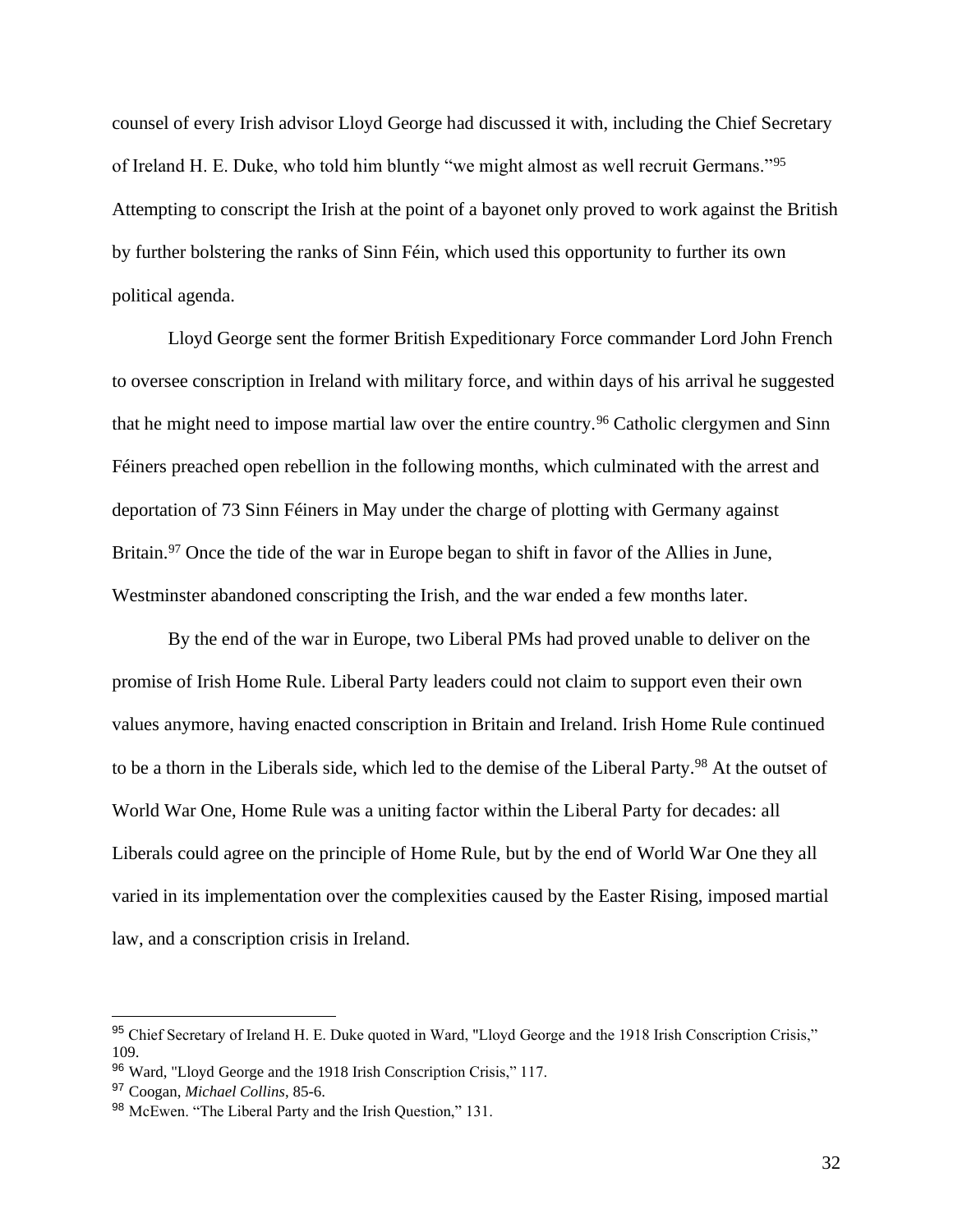The IPP all but disappeared in December 1918 when Sinn Féin seized landslide electoral victories across Ireland in the first (and last) all-Ireland election.<sup>99</sup> Redmond had died earlier in 1918, and the IPP failed to replace him with a competent leader. This resulted in Sinn Féin gaining support as the main Irish Nationalist party, with the only surviving leader from the Easter Rising, Eamon De Valera, as their newly elected president.<sup>100</sup> The IPP almost ceased to exist overnight, retaining only six of its original 80 seats in Westminster; out of the 105 seats possible for Irish MPs, Sinn Féin filled 73 of them, including the first woman elected to British Parliament, Constance Markievicz.<sup>101</sup> Likewise, Liberal parliamentary power significantly diminished after this election, but party members maintained that the Irish Question could be resolved indefinitely with the implementation of the third Home Rule Bill.<sup>102</sup> Very few Irish Nationalists remained in Westminster, so Liberals could not hope to have any real swaying power; instead they formed a coalition with Conservatives to form a government.<sup>103</sup> By this time, Irish nationalism had progressed significantly past old ideas of "dominion" Home Rule: it was on to complete independence. Sinn Féin ran on its platform of Westminster abstentionism, and after their victory in 1918 it practiced what it preached.

The elected Sinn Féiners refused to sit in Westminster, instead moving to form their own unicameral parliament, Dáil Éireann (Assembly of Ireland) in Dublin on January 21, 1919.<sup>104</sup> This occurred on the same day as the Soloheadbeg Ambush, in County Tipperary, in which a column of IRA volunteers ambushed a contingent of Royal Irish Constabulary officers, killing

<sup>99</sup> Lynch, *The Partition of Ireland,* 48.

<sup>100</sup> Coogan, *Eamon De Valera,* 116.

<sup>101</sup> Coogan, *Eamon De Valera,* 116.

<sup>102</sup> McEwen. "The Liberal Party and the Irish Question," 99.

<sup>103</sup> McEwen. "The Liberal Party and the Irish Question," 122.

<sup>104</sup> Donnacha Ó Beacháin, "From Revolutionaries to Politicians: Deradicalization and the Irish Experience." *Radical History Review* 85, 114-123 (Durham, NC: Duke University Press, 2003), 121n.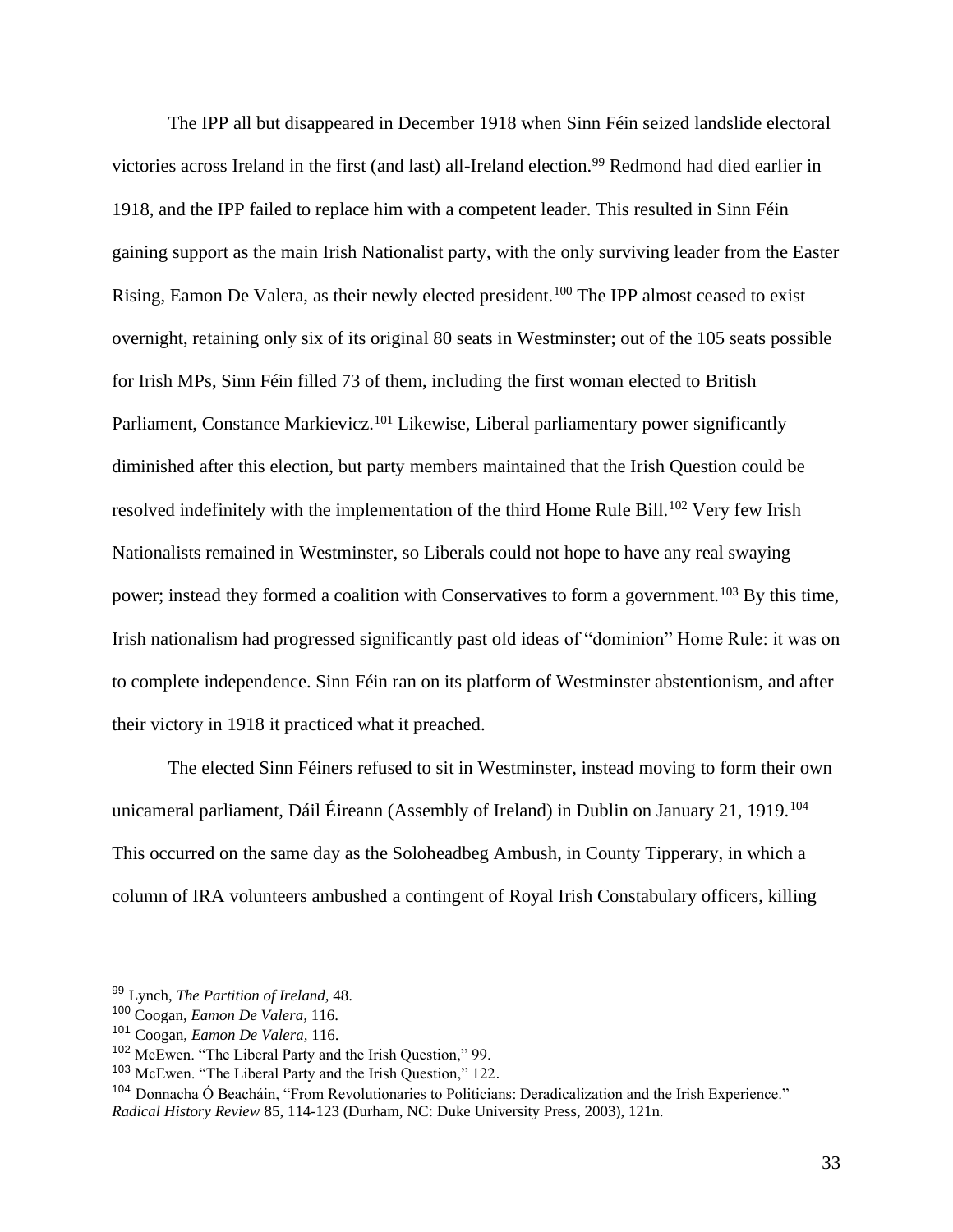two of them.<sup>105</sup> Britain viewed these tandem actions as a *casus belli*, and responded by making all of South Tipperary a militarized zone, and declared the assembly of Dáil Éireann illegal.<sup>106</sup> Anglo-Irish relations deteriorated to a new low with the outbreak of the Anglo-Irish War that followed, pitting the infantile Republic of Ireland against the post-war British Empire. Now in the midst of widespread open rebellion in Ireland, Westminster continued to seek an answer to the Irish Question with the drastically altered political playing field.

The British Parliamentary Labour Party (PLP) rose to prominence following the decline of the Liberal Party post-war, and became the main opposition to the Conservatives. The PLP promised "the fullest measure of Home Rule inside a federated United Kingdom" in their 1918 manifesto.<sup>107</sup> At the end of 1918, three options existed for Britain regarding the Irish Question: implement the suspended 1914 Home Rule Bill with the four-county exclusion, repeal the 1914 Home Rule Bill indefinitely, or supersede it with new legislation. Lloyd George decided on the latter option, and appointed Unionist MP Walter Long as chairman to a new committee intent on finding a settlement to which Conservatives would agree.<sup>108</sup>

In late 1919, the committee agreed to the necessity of two separate parliaments in Ireland, answerable to an all-Ireland Federal Council, and whose power would be delegated to by the two parliaments.<sup>109</sup> These two parliaments would effectively administer Home Rule separately to their respective jurisdictions, with the new Federal Council to help oversee partition. The fourth Home Rule Bill, drafted in 1920 based on this committee's findings, provided for this dual Home Rule option in order to satisfy all parties left involved: the remaining Nationalists would be

<sup>105</sup> Coogan, *Michael Collins*, 105.

<sup>106</sup> Fitzpatrick, *The Two Irelands,* 87.

<sup>107</sup> Ivan Gibbons, "The British Parliamentary Labour Party and the Government of Ireland Act 1920." *Parliamentary History* 32, pt. 3, 506-521 (London, UK: The Parliamentary History Yearbook Trust, 2013) 506. <sup>108</sup> Gibbons, "The British Parliamentary Labour Party and the Government of Ireland Act 1920," 508. <sup>109</sup> Gibbons, "The British Parliamentary Labour Party and the Government of Ireland Act 1920," 511.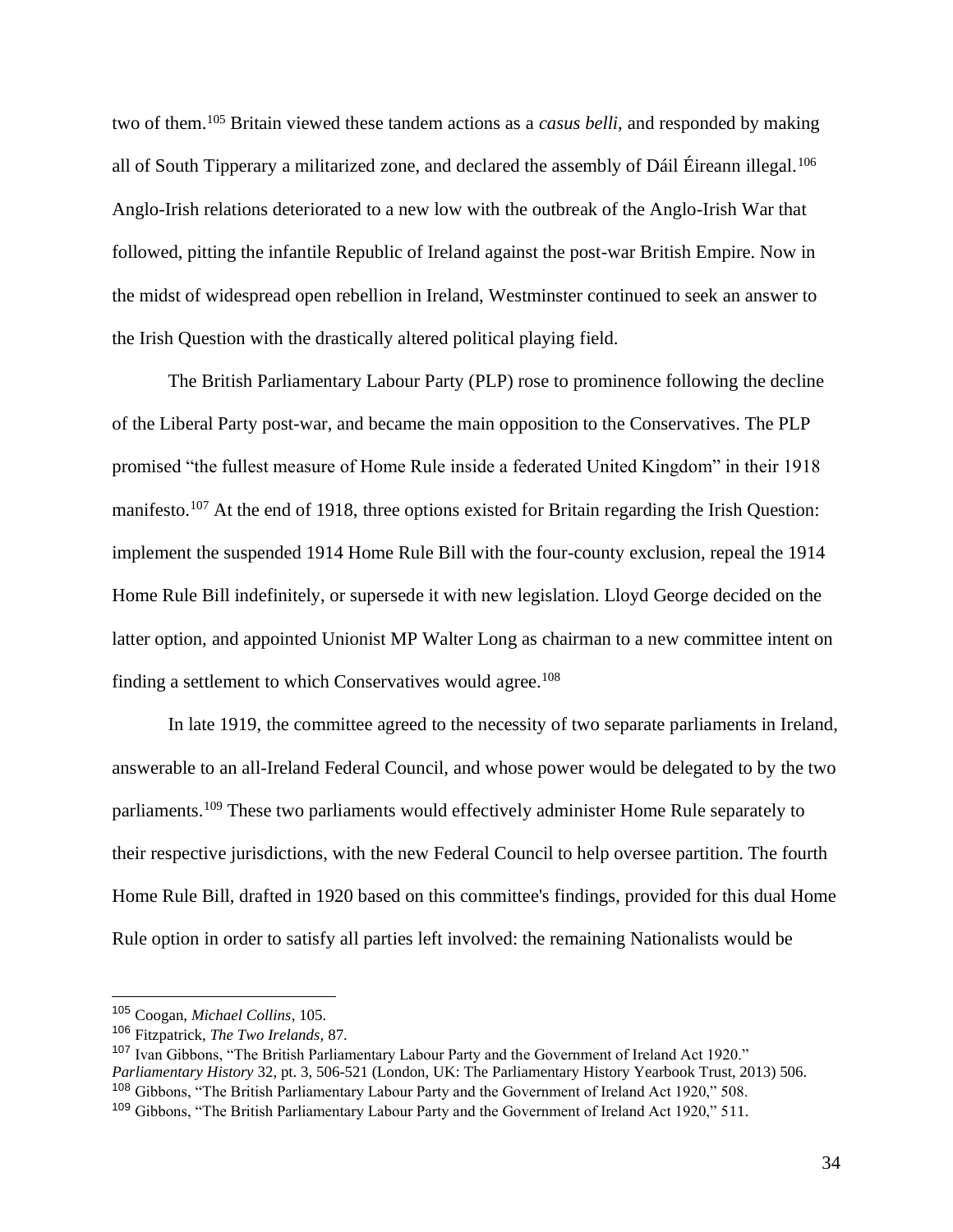granted dominion Home Rule, Ulster would have Protestant representation in Ireland, and Britain would not coerce Ulster into Home Rule. However, the committee suggested that all nine counties of Ulster be excluded from Home Rule with the explicit aim of eventually unifying North and South.<sup>110</sup> Unionists, reluctantly accepting the separation of Ulster, opted instead for excluding only the six counties they knew they could control with a Protestant majority, hoping they could remain outside of the Home Rule dominion indefinitely if they kept the majority.

The newest installment of the Home Rule Movement received flak from many MPs, mainly because it did not fundamentally answer the Irish Question. Labour MP John R. Clynes claimed the new bill would not generate unity or convince the (now openly rebellious) Irish to be loyal British subjects. "We ought, therefore, not to deceive ourselves with the thought that any such measure imposed on Ireland and forced by this superior Parliament will allay that patriotic demand or settle this century-old claim."<sup>111</sup> Using this argument, the entire PLP abstained from voting, along with the entire Opposition, believing it to be fundamentally flawed.<sup>112</sup> Catering to the remaining Irish MPs in Westminster, the new committee on Ireland gave Unionists the six counties that had Protestant majorities, a decision more in line with the sectarian geography.<sup>113</sup> Unionists did not want to control areas with high numbers of Nationalists fearing that, in time, they may grow to outnumber Unionists in the region, leading to eventual unity with the South. The fourth Home Rule Bill received Royal Assent in December 1920. It passed, as had its predecessor, with all those opposed to it abstaining. However, Home Rule never went into effect in southern Ireland due to the ongoing Anglo-Irish War.

35

<sup>110</sup> Lynch, *The Partition of Ireland,* 73-4.

<sup>111</sup> Government of Ireland Bill. Hansard, House of Commons Debates [Hansard] 29 March 1920, vol. 127, cc. 925- 1036.

<sup>112</sup> Gibbons, "The British Parliamentary Labour Party and the Government of Ireland Act 1920," 516.

<sup>113</sup> Lynch, *The Partition of Ireland,* 75.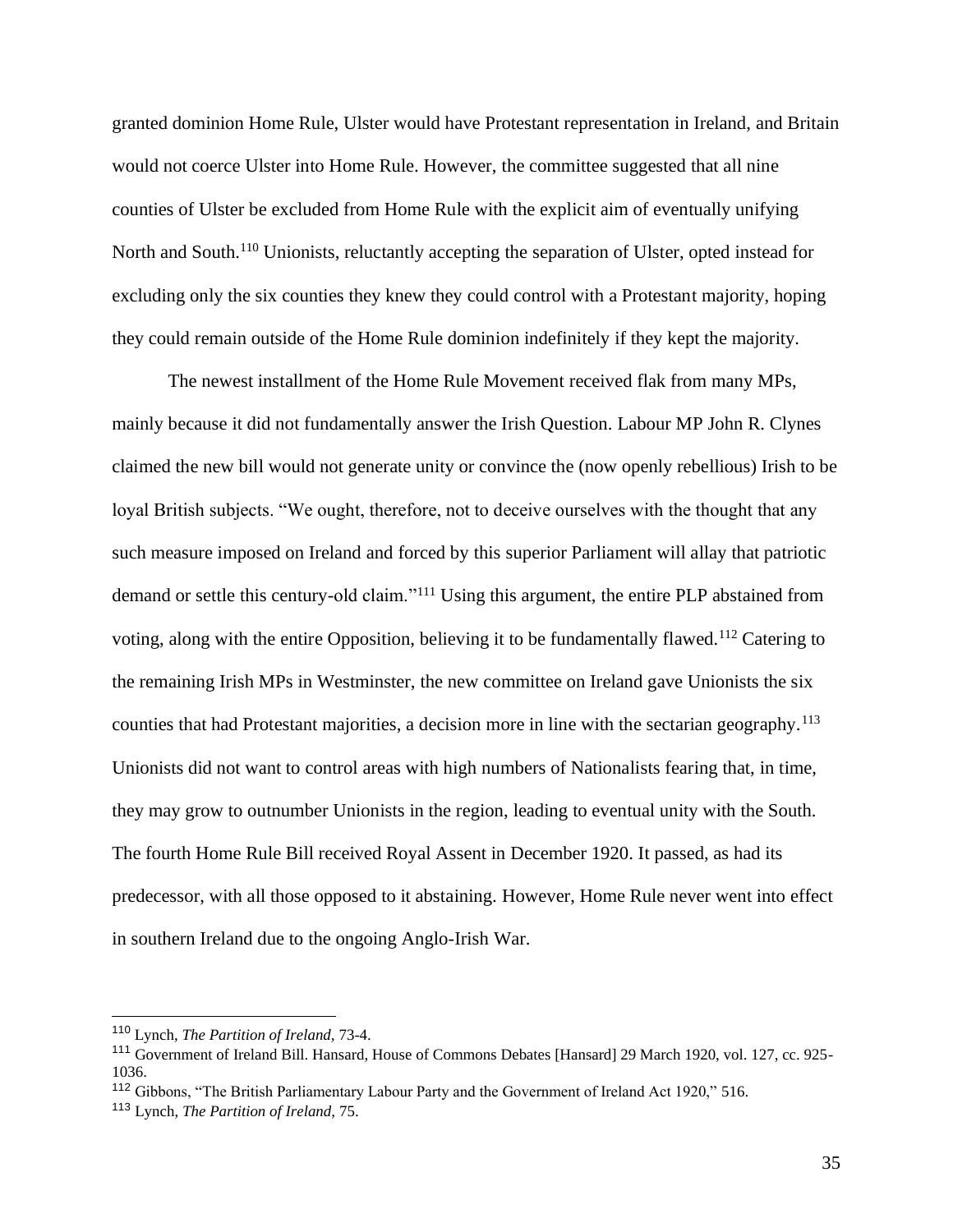Anglo-Irish antipathies raged on for more than a year of brutal guerilla warfare, and though casualties were relatively low, terror and atrocities gripped Ireland for the duration of the conflict. An event that epitomizes the brutality of the war occurred on 'Bloody Sunday,' November 21, 1920, in which IRA strategist Michael Collins helped conduct a large-scale assassination, which unintentionally provoked a British overreaction. Collins and his 'Twelve Apostles' hit squad, reinforced by elements of the Dublin IRA Brigade, conducted a massive synchronized retaliatory strike against the entire British Secret Service operation in Ireland. In a matter of minutes, Collins and his men assassinated all 16 of the British Secret Service leadership, effectively crippling their intelligence network in Ireland. The British responded in kind later that day when Black and Tans, Britain's auxiliary military police, drove an armored personnel carrier onto the pitch of a Dublin Gaelic Athletic Association Gaelic football match at Croke Park, and began firing into the crowd, killing 14 and wounding hundreds.<sup>114</sup> This sort of bloody tit-for-tat warfare wreaked havoc on the Irish population, both North and South, officially until mid-1921, and unofficially well into the 1970s.

Irish and British forces agreed to a ceasefire in July 1921, and started the long peace treaty talks that officially brought about the end of hostilities. Republicans knew the stakes, and would not stand for anything less than a united independent Ireland outside of the British Empire. De Valera appointed Collins to be one of the Treaty negotiators, and over months of negotiations, Collins made countless trips to London, negotiating with some of Britain's most influential politicians.<sup>115</sup> After long stressful months of negotiations, Collins and his fellow delegates, well informed on the terms of the Treaty, signed it as plenipotentiaries to the Dáil on December 6, 1921.

<sup>114</sup> Coogan, *Michael Collins*, 159-60.

<sup>115</sup> Coogan, *Eamon De Valera,* 216.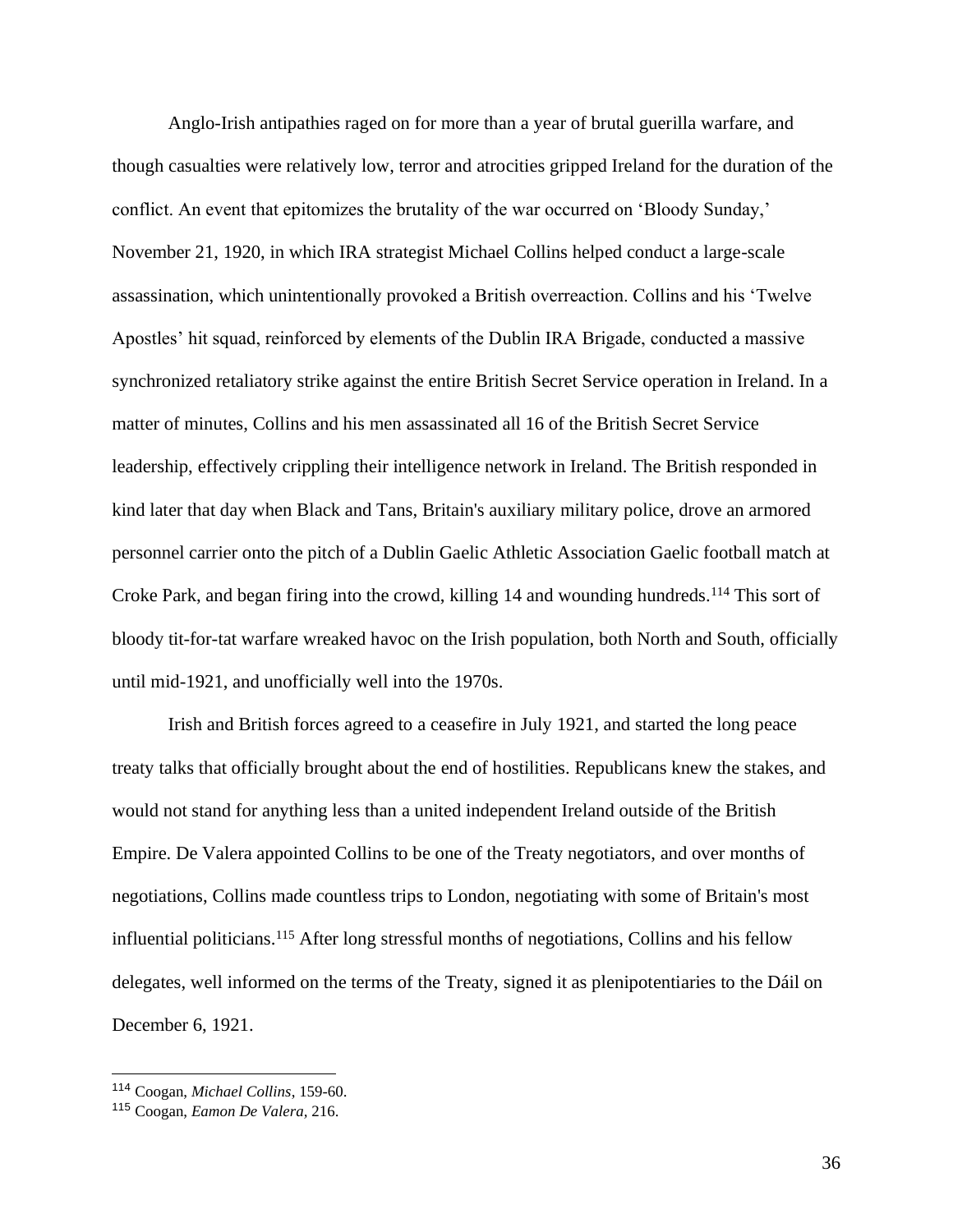The Treaty merely forced Irish Republicans into administering the fourth Home Rule Bill as enacted by the British the previous year, the only alteration was that the Provisional Republican government in Dublin could stay in power, and transition over to the dominion government.<sup>116</sup> It reinforced the six-county partition, and granted Northern Ireland one month to decide whether to opt in or out of the dominion Home Rule with the South.<sup>117</sup> This essentially charged both Irish parties to figure out Home Rule and border creation on their own. Collins knew this, but dominion status was the best he and other delegates could hope for. He also knew that returning with these terms would be perceived as a betrayal to the Republican cause.<sup>118</sup> This ideological betrayal would at best mean ruthless political in-fighting among Irish Republicans and former Nationalists, at its worst Collins suspected, "I may have signed my actual deathwarrant."<sup>119</sup> He could not have been more prescient. Collins died in an Anti-Treaty IRA ambush in the Irish Civil War that followed the Treaty signing.

The day after Collins signed the treaty the Dáil debated and approved the treaty by a slim margin of seven votes.<sup>120</sup> Two days later, De Valera resigned as President of Sinn Féin, and led the Anti-Treaty camp in walking out of an emotional, tear-filled Dáil, and the Provisional Government split.<sup>121</sup> With many IRA officers as Teachtaí Dála (Assembly Delegates) in the newly formed Dáil, the political split in the Dáil over the Treaty replicated itself in the military. De Valera traveled the country giving speeches to large crowds expressing his disapproval of the Treaty, enticing the "volunteers of the past four years [Irish Republicans]" to continue fighting

<sup>116</sup> League of Nations Treaty Series: Treaty between Great Britain and Ireland, signed at London, December 6, 1921. Article 17.

<sup>117</sup> League of Nations Treaty Series: Treaty between Great Britain and Ireland, signed at London, December 6, 1921. Article 9.

<sup>118</sup> Coogan, *Michael Collins*, 242.

<sup>119</sup> Michael Collins quoted in Coogan, *Michael Collins*, 276.

<sup>120</sup> Debate on Treaty. Oireachtas, Dáil Éireann Debate 07 January 1922, vol. T, no. 18. Treaty approved 64-57.

<sup>121</sup> Coogan, *Eamon De Valera,* 301.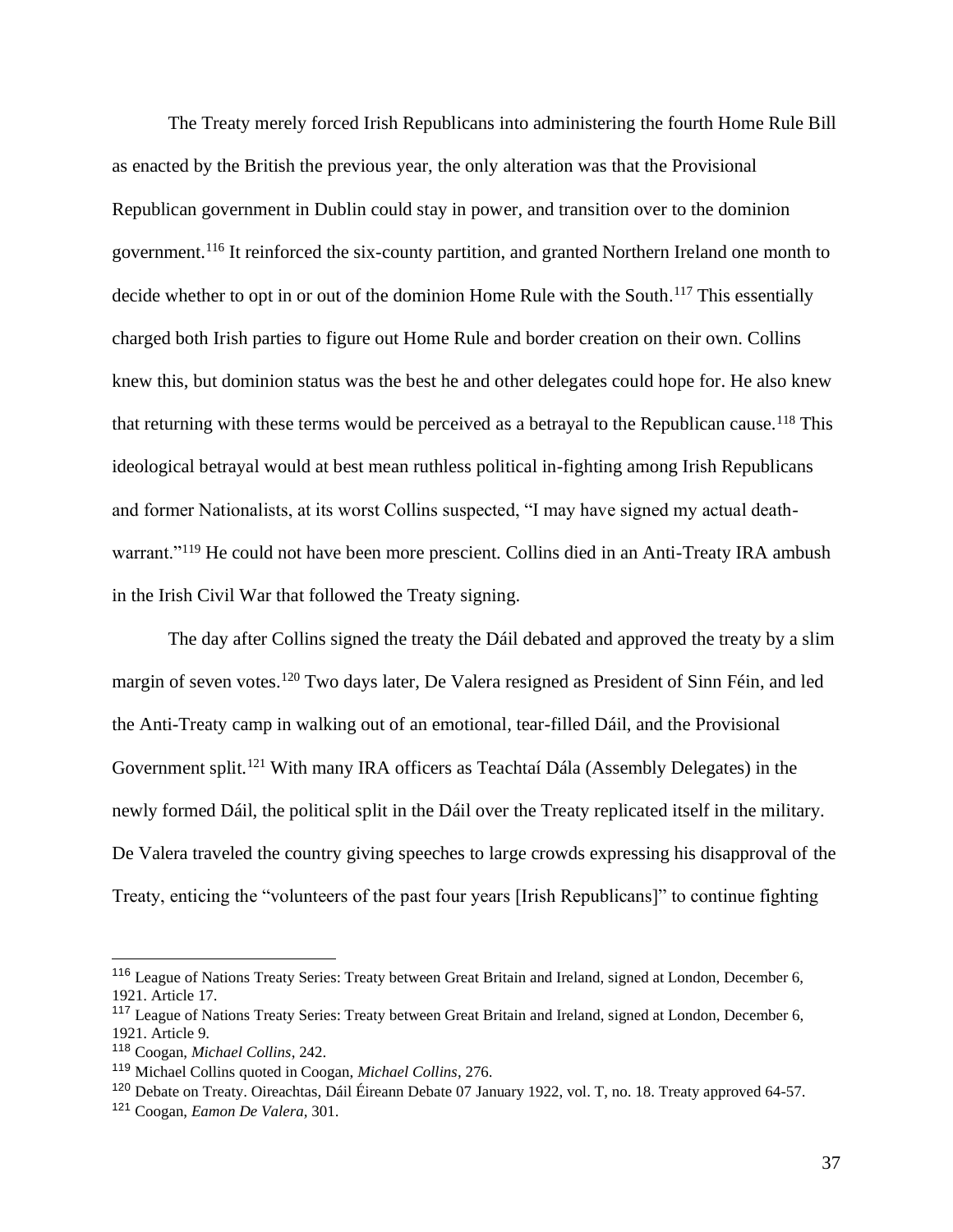for the Republic, even if it meant wading "through the blood of some of the members of the Government in order to get Irish freedom."<sup>122</sup> Civil war between the Pro-Treaty and the Anti-Treaty camps soon followed as the Pro-Treatyites began working with Britain on implementing dominion Home Rule.

Much of the controversy over the signing of the Treaty stemmed from Article 12, which established a Boundary Commission that would determine the future border between the North and South of Ireland.<sup>123</sup> Through this Commission, Irish signatories believed that they could win back the North by mobilizing the Nationalist majority there.<sup>124</sup> This ideology is exactly what worried Unionists, and while it was meant to be the coda of the Irish Question, the Commission proved horribly ineffective at settling the border issue. The Commission originally intended initiating a province-wide plebiscite to determine sectarian lines in Ulster, but backtracked on this, instead reverting to the outdated 1911 Census of Ireland.<sup>125</sup> Article 12 provided no timetable for the Commission to make a decision, which further stoked the fears among border communities where sectarian violence increased. Northern Irish historian Robert Lynch examined the violent after-effects of the proposed, then delayed border implementation:

Between 13 and 15 February [1922], thirty-one people were killed in Belfast, including six children after a bomb had been thrown into their school yard. The following month, the death toll reached unprecedented levels, principally due to the active participation of paramilitaries and new state police forces in the violence. In March… masked policemen [shot] six male members of the Catholic MacMahon household in their North Belfast home. The IRA would respond…

<sup>122</sup> Excerpt from De Valera's speech at Thurles, 17 March 1922, quoted from Coogan, *Eamon De Valera,* 310. <sup>123</sup> League of Nations Treaty Series: Treaty between Great Britain and Ireland, signed at London, December 6, 1921. Article 12.

<sup>124</sup> Coogan, *Michael Collins*, 342.

<sup>125</sup> Kieran J. Rankin, "The Role of the Irish Boundary Commission in the Entrenchment of the Irish Border: From Tactical Panacea to Political Liability." *Journal of Historical Geography* 34, 422-447. Elsevier, Ltd., 2008. 429.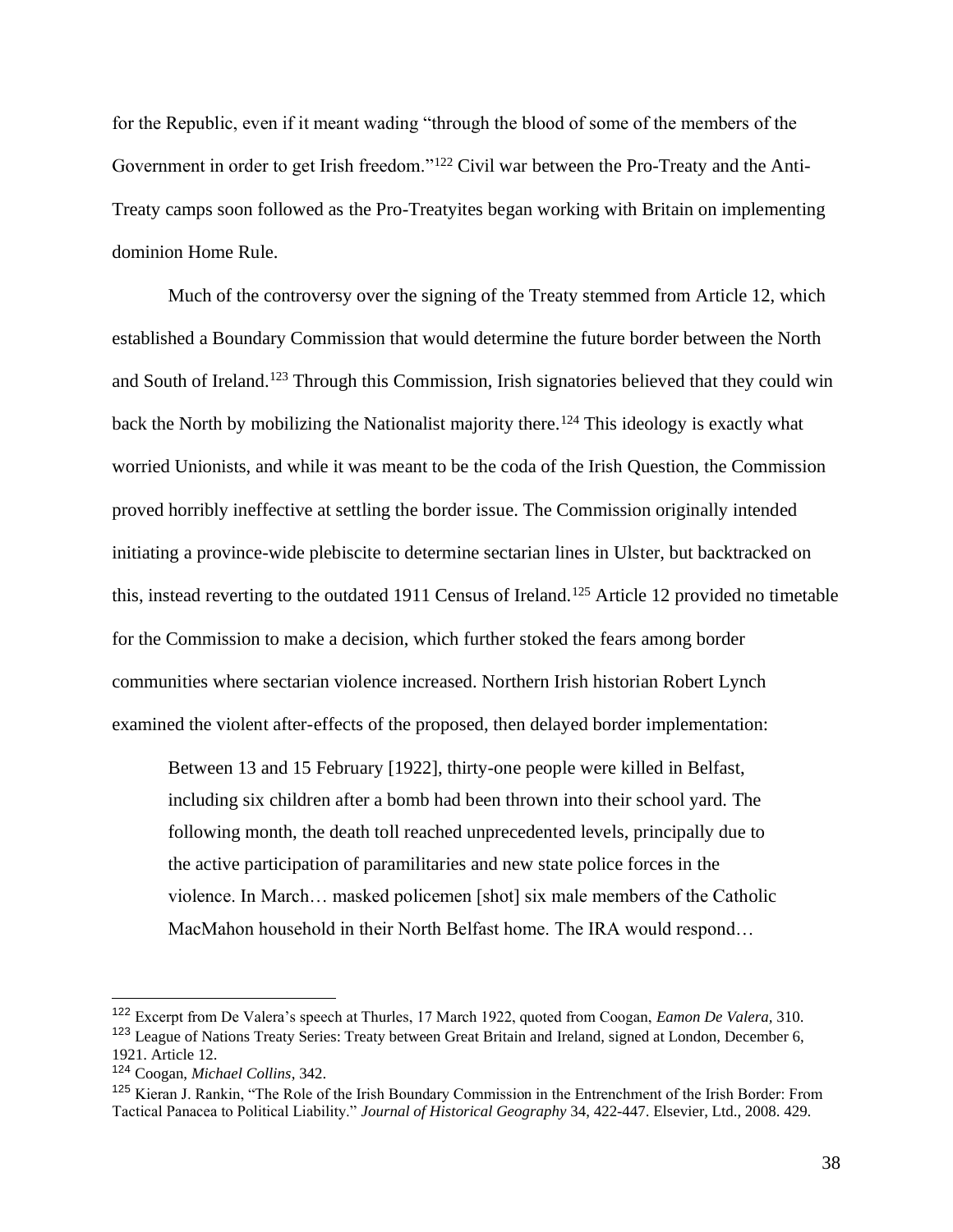throwing bombs onto trams packed with Protestant shipyard workers, and… executing Protestant civilians lined up outside their burning homes.<sup>126</sup>

The Northern counties and surrounding border counties experienced ebbs and flows of this sectarian violence for the remainder of the twentieth century. The Commission failed to resolve the border issue, and failed to stem the sectarian violence which followed.

The Commission was composed of one delegate from each of the newly formed governments in the North and South, headed by a chairman appointed by the British government.<sup>127</sup> The Irish Free State appointed its education minister, Eoin MacNeill, as its representative to the Commission after the Civil War ended in 1923.<sup>128</sup> Britain appointed Richard Feetham, a member of the South African Supreme Court, as chairman of the Commission, and who was regarded as a neutral pick.<sup>129</sup> However, Feetham later in the negotiations unequivocally ruled out the counties Tyrone and Fermanagh from joining the Free State.<sup>130</sup> Compounding this, the government in the North refused outright to participate in both the all-Ireland Council (per Government of Ireland Act, 1920), and the Boundary Commission, leaving Britain to appoint a representative for it.<sup>131</sup> The British chose a Unionist, ex-Belfast newspaper editor Joseph Fisher, to represent Northern Ireland, and the Commission finally met for the first time on October 24, 1924.<sup>132</sup>

<sup>126</sup> Lynch, *The Partition of Ireland,* 140.

<sup>&</sup>lt;sup>127</sup> League of Nations Treaty Series: Treaty between Great Britain and Ireland, signed at London, December 6, 1921. Article 12, section 2.

<sup>&</sup>lt;sup>128</sup> Rankin, "The Role of the Irish Boundary Commission," 434.

<sup>129</sup> Rankin, "The Role of the Irish Boundary Commission," 436.

<sup>130</sup> Anderson and O'Dowd, "Imperialism and Nationalism," 945.

<sup>131</sup> Lynch, *The Partition of Ireland,* 202.

<sup>132</sup> Rankin, "The Role of the Irish Boundary Commission," 436.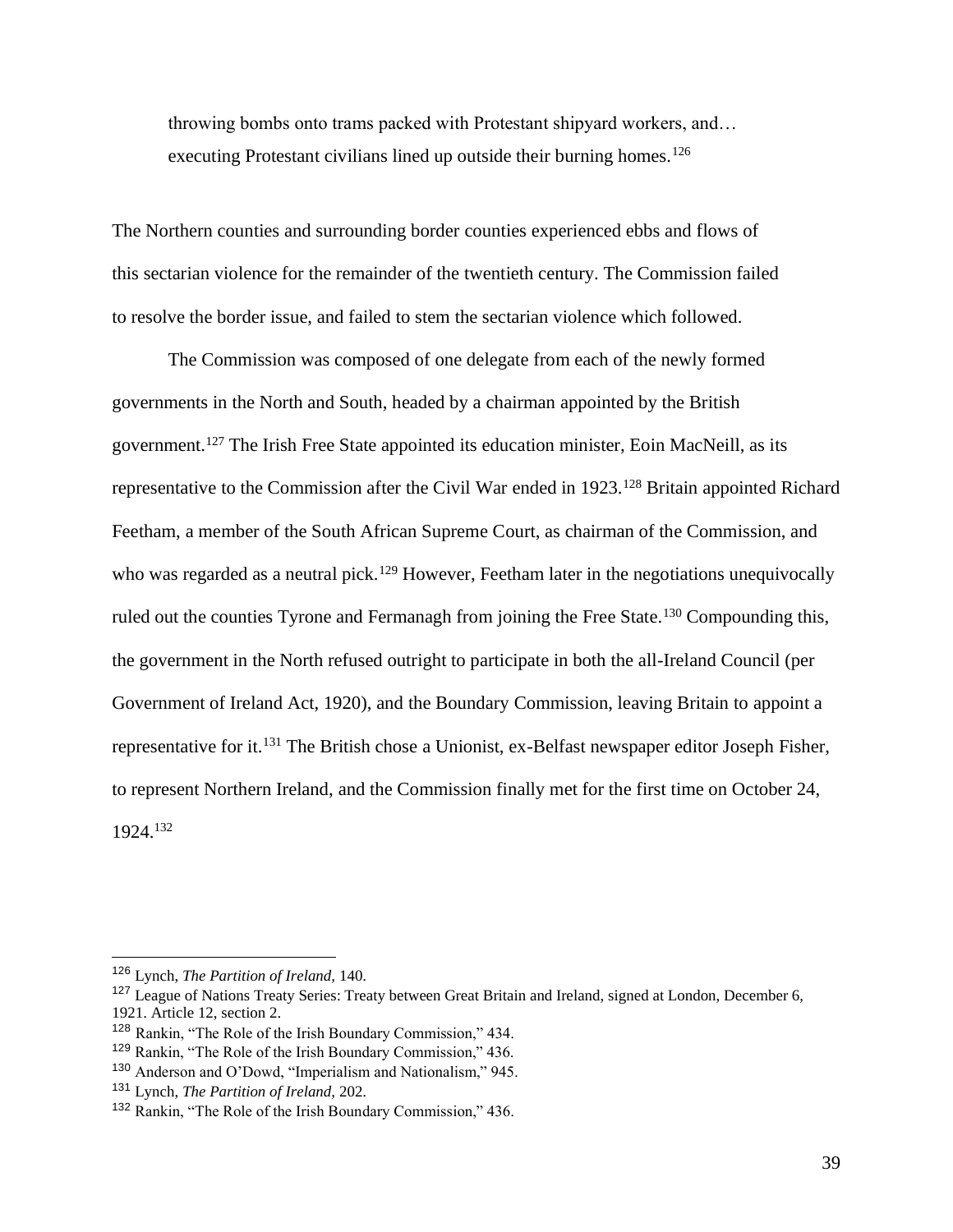Outnumbered by the British 2-1 on the Commission, MacNeill attempted to work with them on a viable solution that would satisfy both parties involved. But a leaked document from the Commission, published in the Conservative *Morning Post* in Belfast, detailed the partition as largely unchanged from its establishment by the fourth Home Rule Bill.<sup>133</sup> This outraged MacNeill as the Commissioners were sworn to secrecy over partition, and he brought the document leak up at a Commission meeting in Dublin on November 21, 1925, where the other members down played it, or outright denied it.<sup>134</sup> This leak effectively sealed the Commission's fate, as MacNeill resigned from both the Commission and the Dáil soon thereafter, leaving the Conservative Commissioners to do as they pleased with the border.<sup>135</sup> The Boundary Commission succeeded only in wasting time, and further damaging Anglo-Irish relations. The (Free State-less) Commission established the border through the fourth Home Rule Bill, largely unchanged, and as it stands today.

By the end of 1925 an unsettling peace descended over Ireland in regards to partition, and both sides participated in a collective forgetting, during which neither side reconciled with the other. Those who refused to forget proceeded to construct a national narrative of revolutionary atonement in the South and patriotic resistance in the North, and succeeded in sporadically terrorizing border communities on either side of the partition. Partition utterly failed to resolve antagonisms between Nationalists and Unionists, leaving all parties involved more or less dissatisfied in the end.

<sup>133</sup> National Archives of Ireland, *Documents on Irish Foreign Policy*, Extract From Minutes of a Meeting of the Executive Council, Dublin 10 November 1925. 2n.

<sup>134</sup> National Archives of Ireland, *Documents on Irish Foreign Policy*, Extract From Minutes of a Meeting of the Executive Council, Dublin 10 November 1925.

<sup>135</sup> National Archives of Ireland, *Documents on Irish Foreign Policy*, "Resumé of a Statement by Eoin MacNeill at a Meeting of the Executive Council," Dublin 21 November 1925.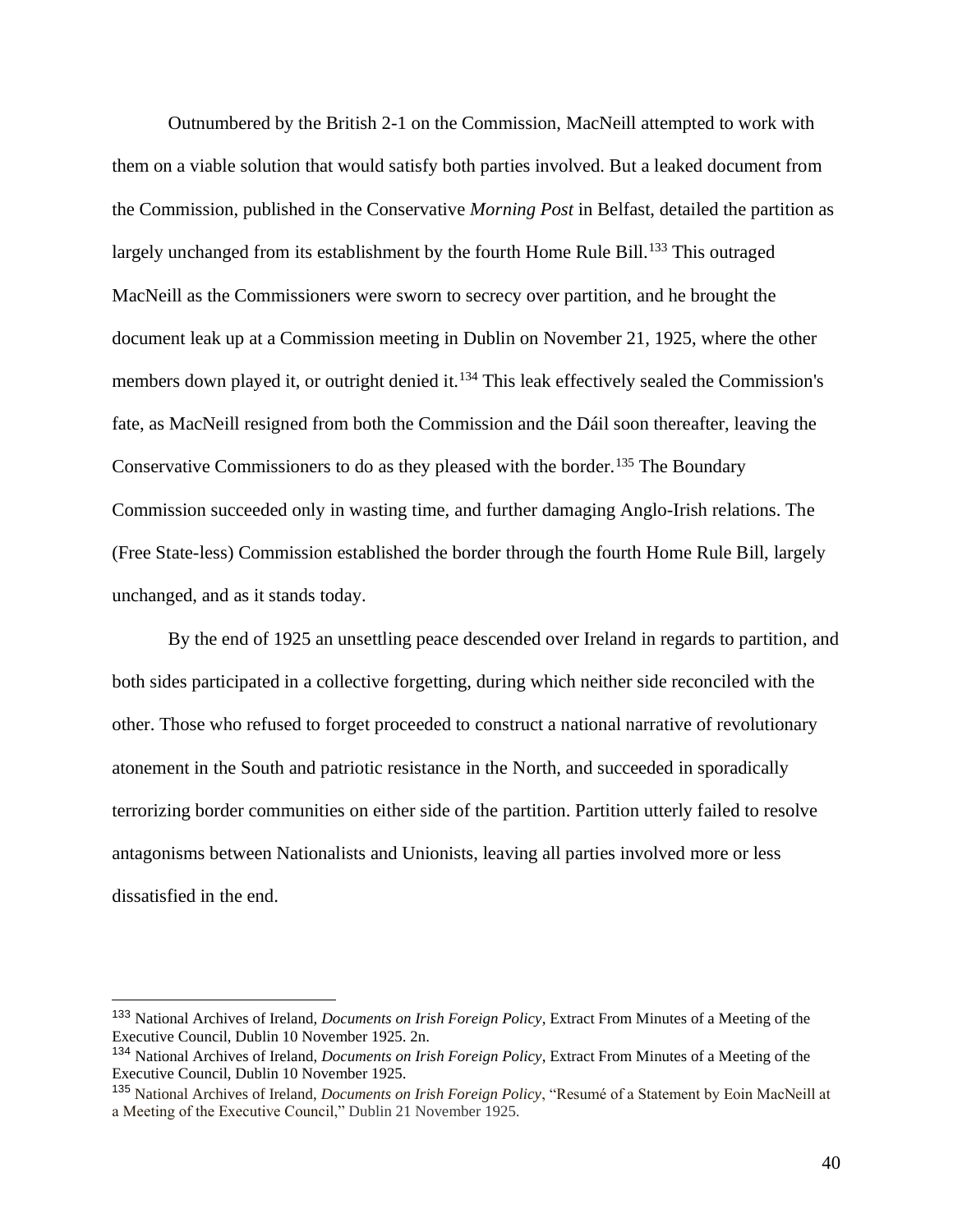Anglo-Irish relations have been strained since they began, and antipathies between Ireland and Britain, Catholics and Protestants, run deeper than could be chronicled here. Understanding Ireland's history, both under the oversight of the British Empire, and briefly as an Independent Irish Republic, leading to the establishment of the Irish partition, helps to explain the course of Anglo-Irish relations. As a result of British mismanagement in Ireland, Irish Nationalists pursued various versions of self governance, through both peaceful and violent means over the course of a century.

The struggle for repealing the Act of Union and subsequent Home Rule movement illustrate why Anglo-Irish relations deteriorated over the course of the nineteenth and twentieth centuries, and help to explain why relations continue to be strained over the course of current events, with the new-age Irish Question in the context of Brexit. Northern Ireland may be forced to reluctantly follow suit with whatever Britain decides on Brexit, just as Unionists reluctantly accepted partition as a condition to Home Rule, and let Britain decide the border for them.

The Irish Question plagued Westminster for decades, mutating like a virus with every new host of uncertainties brought upon by the threat of civil war in 1914, the outbreak of international war, or rebellious uprisings. British Conservatives first used partition as a deterrent for granting Ireland dominion status within the British Empire, attempting to preserve the Empire's holdings in fear of weakening the Empire. Their Liberal counterparts, originally appalled at the idea of partition, reluctantly accepted the idea in order to grant at least part of Ireland dominion status later on. It provided for the longstanding Liberal Party a fall from grace, and brought to the center stage the most prominent Irish political party to exist within the British Empire, and beyond.

41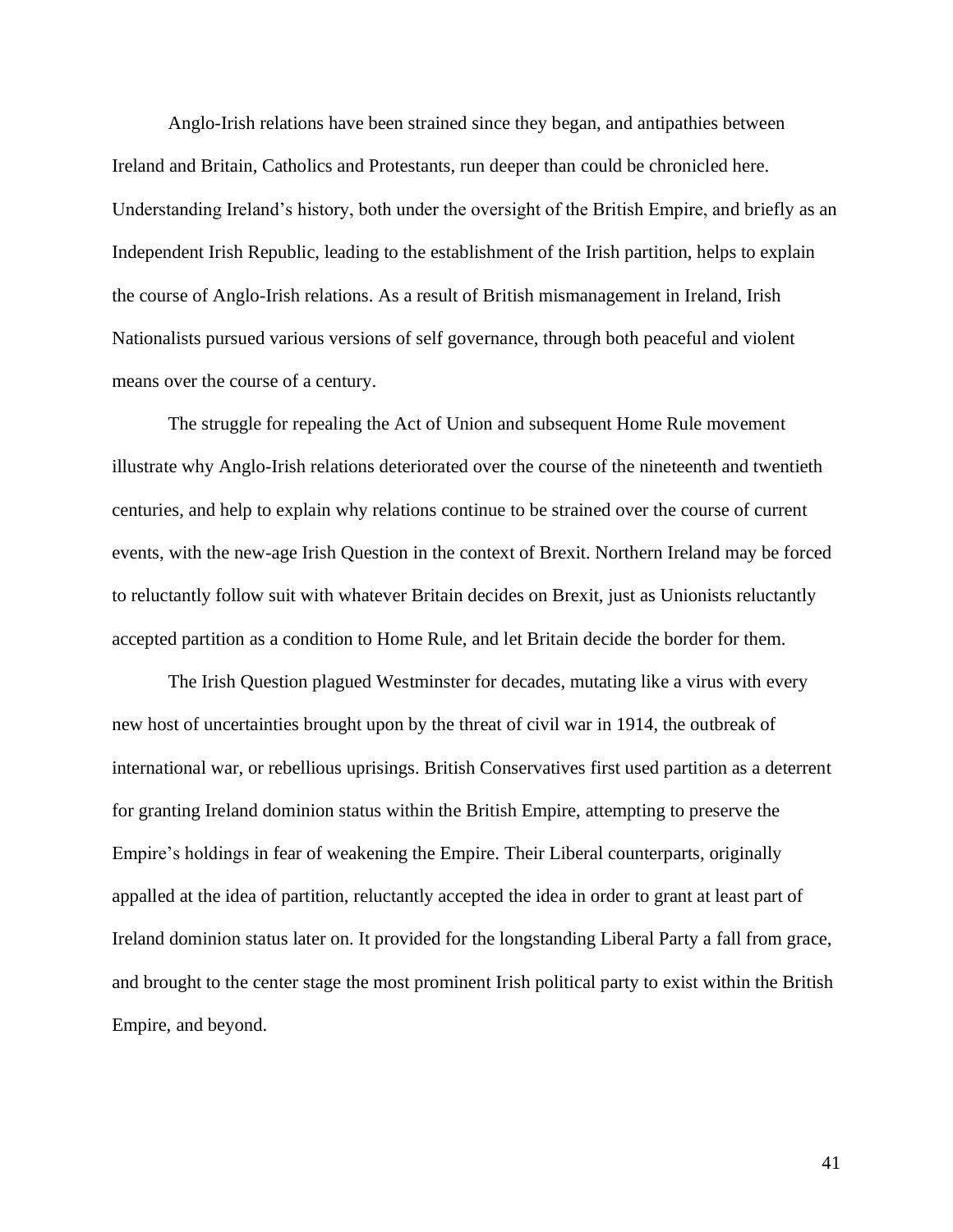Meaningful legislation on Ireland only passed in Westminster when large portions of the opposition abstained, leaving the majority to do as they pleased with decisions on Ireland, such as the Conservatives walking out on the Home Rule Bill in 1912, and Labour walking out on the Home Rule Bill in 1920. In contrast, partition was established without any democratic considerations, just as Northern Ireland may be forced to leave the EU in 2021 after having democratically voted to remain within it. While partisan violence waned in the years following the Good Friday Agreement, since the 2016 Brexit referendum there has been a steady increase in uncertainty over the border. The history of partition provides a guide on how to ameliorate Anglo-Irish relations going forward with the current border issue, or at least how not to strain them further. For democracy to prevail in Ireland, legislators must be beholden to the democratic demands of the population, instead of turning a blind eye in an attempt at holding on to the remnants of an oppressive power structure. Northern Ireland's future seems uncertain as the border, 100 years later, continues to be a point of contention, straining Anglo-Irish relations before, during, and after the implementation of the partition of Ireland.

Partition was established as a British border on the island of Ireland, but we must remember that *today* the border belongs as much to the South as it does to the North, and I think the South are emphatic about the British border being at the beach. The Good Friday Agreement, signed by all three parties, states that Northern Ireland cannot change its constitutional status without a direct say from the people. The people, or at least those who voted, spoke in 2016 when about 56 percent of the Northern Irish voted to remain in the EU, but this seems not to matter as they are still being taken out of the EU with Britain who essentially decided for them. Because of this, it seems Northern Ireland is not *leaving* the EU, but is being *taken out* of it. This is in direct conflict with the Good Friday Agreement, and could very well lead to bitter

42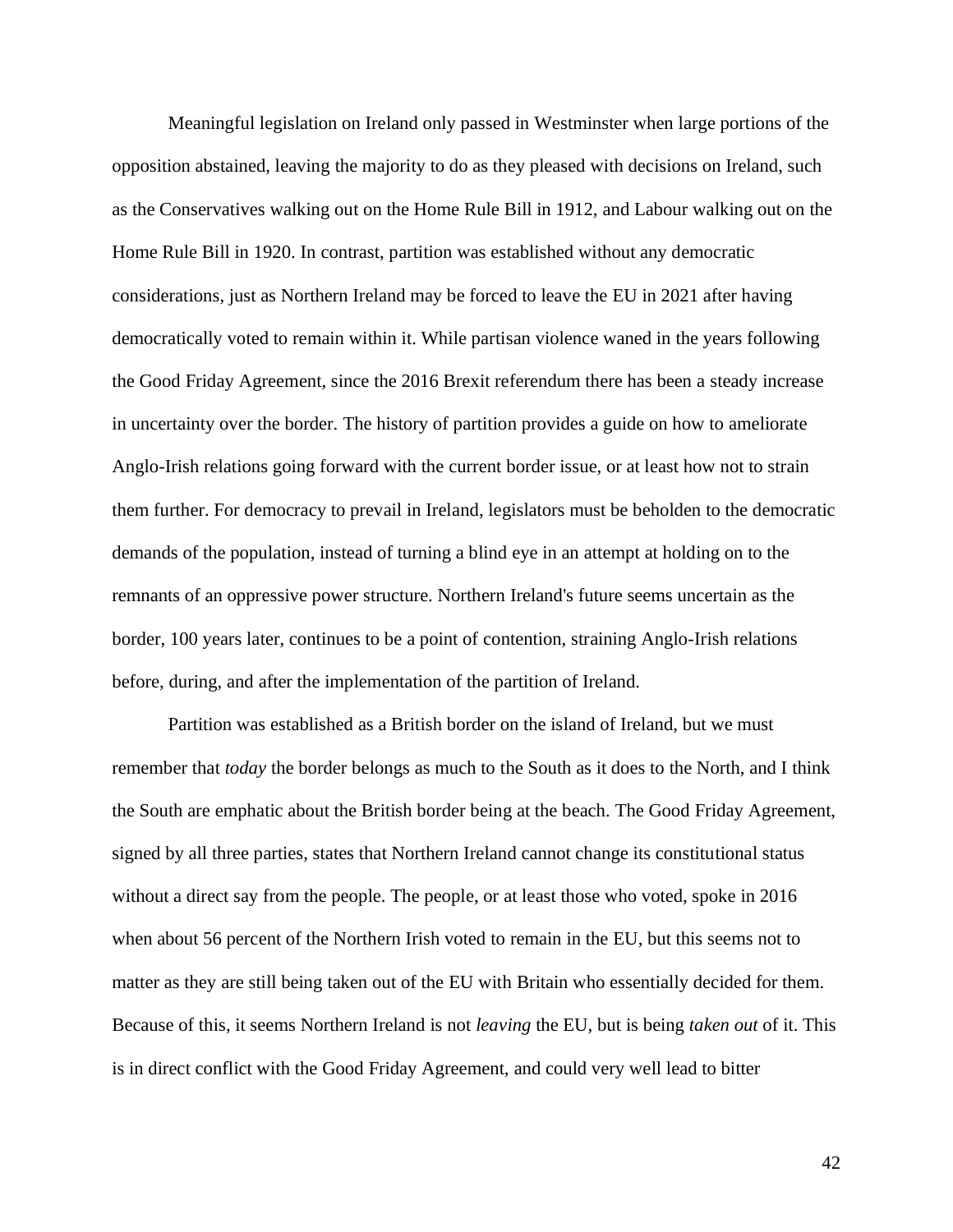contestation down the road. There will always be someone upset by either decision on the border, and if it's not the IRA it will be the UVF, evident now with the increase in partisan violence as of late. Ultimately, the EU would offer an institutional structure that would make it possible to end partition in a manner that would satisfy both sides in the North and South, and hopefully soon.

## *Bibliography*

Primary Sources

- Address In Answers To The King's Speech. Hansard, HC Deb 06 February 1833, vol. 15, cc. 238-97. [https://api.parliament.uk/historic-hansard/commons/1833/feb/06/address-in](https://api.parliament.uk/historic-hansard/commons/1833/feb/06/address-in-answer-to-the-kings-speech#S3V0015P0_18330206_HOC_73)[answer-to-the-kings-speech#S3V0015P0\\_18330206\\_HOC\\_73.](https://api.parliament.uk/historic-hansard/commons/1833/feb/06/address-in-answer-to-the-kings-speech#S3V0015P0_18330206_HOC_73) The State of Ireland. Hansard, HC Deb 16 February 1844, vol. 72, cc. 1016.
- [https://api.parliament.uk/historic-hansard/commons/1844/feb/16/state-of-ireland](https://api.parliament.uk/historic-hansard/commons/1844/feb/16/state-of-ireland-adjourned-debate-fourth#column_1016)[adjourned-debate-fourth#column\\_1016.](https://api.parliament.uk/historic-hansard/commons/1844/feb/16/state-of-ireland-adjourned-debate-fourth#column_1016)
- State of Ireland. Hansard, HC Deb 23 March 1846, vol. 84, cc. 1345. [https://api.parliament.uk/historic-hansard/lords/1846/mar/23/state-of](https://api.parliament.uk/historic-hansard/lords/1846/mar/23/state-of-ireland#column_1345)[ireland#column\\_1345.](https://api.parliament.uk/historic-hansard/lords/1846/mar/23/state-of-ireland#column_1345)
- Motion for a Committee. Adjourned Debate, Hansard, HC Deb 02 July 1874, vol. 220, cc. 874- 969. [https://api.parliament.uk/historic-hansard/commons/1874/jul/02/motion-for-a](https://api.parliament.uk/historic-hansard/commons/1874/jul/02/motion-for-a-committee-adjourned-debate)[committee-adjourned-debate.](https://api.parliament.uk/historic-hansard/commons/1874/jul/02/motion-for-a-committee-adjourned-debate)
- Government of Ireland Bill. Second Reading [Adjourned Debate]. HC Deb 01 June 1886, vol. 306, cc. 675-780. [https://api.parliament.uk/historic-](https://api.parliament.uk/historic-hansard/commons/1886/jun/01/second-reading-adjourned-debate-ninth)

[hansard/commons/1886/jun/01/second-reading-adjourned-debate-ninth.](https://api.parliament.uk/historic-hansard/commons/1886/jun/01/second-reading-adjourned-debate-ninth)

Government of Ireland Bill. Second Reading [Adjourned Debate]. HC Deb 07 June 1886, vol. 306, cc. 1145-245. [https://api.parliament.uk/historic-](https://api.parliament.uk/historic-hansard/commons/1886/jun/07/second-reading-adjourned-debate)

[hansard/commons/1886/jun/07/second-reading-adjourned-debate.](https://api.parliament.uk/historic-hansard/commons/1886/jun/07/second-reading-adjourned-debate)

Government of Ireland Bill (No. 209). Second Reading [Adjourned Debate]. HC Deb 21 April 1893, vol. 11, cc. 912-1007.

[http://hansard.millbanksystems.com/commons/1893/apr/21/second-reading-adjourned](http://hansard.millbanksystems.com/commons/1893/apr/21/second-reading-adjourned-debate#S4V0011P0_18930421_HOC_165)[debate#S4V0011P0\\_18930421\\_HOC\\_165.](http://hansard.millbanksystems.com/commons/1893/apr/21/second-reading-adjourned-debate#S4V0011P0_18930421_HOC_165)

Government of Ireland Bill (No. 265), Second Reading [Adjourned Debate], Fourth Night. Hansard, 08 September 1893, vol. 17, cc. 563-649. [http://hansard.millbanksystems.com/lords/1893/sep/08/fourth](http://hansard.millbanksystems.com/lords/1893/sep/08/fourth-night#S4V0017P0_18930908_HOL_38)[night#S4V0017P0\\_18930908\\_HOL\\_38.](http://hansard.millbanksystems.com/lords/1893/sep/08/fourth-night#S4V0017P0_18930908_HOL_38)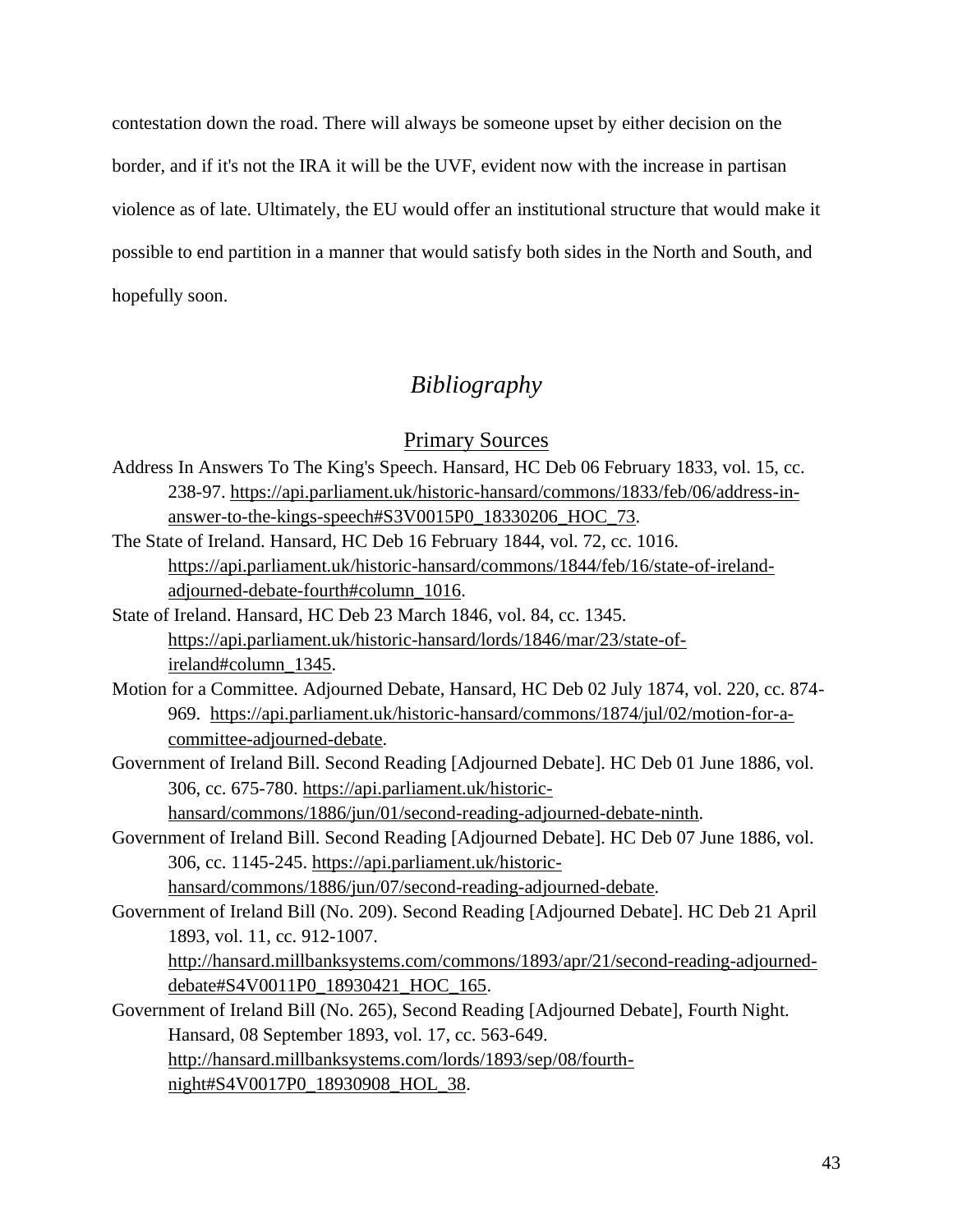Government of Ireland Bill. Hansard, HC Deb 11 April 1912, vol. 36, cc. 1399. [https://api.parliament.uk/historic-hansard/commons/1912/apr/11/government-of-ireland](https://api.parliament.uk/historic-hansard/commons/1912/apr/11/government-of-ireland-bill)[bill.](https://api.parliament.uk/historic-hansard/commons/1912/apr/11/government-of-ireland-bill)

- Course of Events Since 1893. Hansard, HC Deb 11 April 1912, vol. 36, cc. 1399-404. [https://api.parliament.uk/historic-hansard/commons/1912/apr/11/course-of-events-since-](https://api.parliament.uk/historic-hansard/commons/1912/apr/11/course-of-events-since-1893)[1893.](https://api.parliament.uk/historic-hansard/commons/1912/apr/11/course-of-events-since-1893)
- Government of Ireland Bill, Clause 1. HC Deb 11 June 1912, vol. 39, cc. 744-824. [https://api.parliament.uk/historic-hansard/commons/1912/jun/11/clause-1-establishment](https://api.parliament.uk/historic-hansard/commons/1912/jun/11/clause-1-establishment-of-irish#S5CV0039P0_19120611_HOC_463)[of-irish#S5CV0039P0\\_19120611\\_HOC\\_463.](https://api.parliament.uk/historic-hansard/commons/1912/jun/11/clause-1-establishment-of-irish#S5CV0039P0_19120611_HOC_463)
- Government of Ireland Bill. Hansard, HC Deb 10 June 1913 vol 53 cc 1514. [https://api.parliament.uk/historic-hansard/commons/1913/jun/10/government-of-ireland](https://api.parliament.uk/historic-hansard/commons/1913/jun/10/government-of-ireland-bill#column_1514)[bill#column\\_1514.](https://api.parliament.uk/historic-hansard/commons/1913/jun/10/government-of-ireland-bill#column_1514)
- Suspensory Bill. Hansard, HC Deb 15 September 1914, vol. 66, cc. 881-920. [https://api.parliament.uk/historic-hansard/commons/1914/sep/15/suspensory-bill.](https://api.parliament.uk/historic-hansard/commons/1914/sep/15/suspensory-bill)
- Statement By Sir Edward Grey. Hansard, HC Deb 03 August 1914, vol. 65, cc. 1809-32. [https://api.parliament.uk/historic-hansard/commons/1914/aug/03/statement-by-sir](https://api.parliament.uk/historic-hansard/commons/1914/aug/03/statement-by-sir-edward-grey#S5CV0065P0_19140803_HOC_71)[edward-grey#S5CV0065P0\\_19140803\\_HOC\\_71.](https://api.parliament.uk/historic-hansard/commons/1914/aug/03/statement-by-sir-edward-grey#S5CV0065P0_19140803_HOC_71)
- Government of Ireland Bill. Hansard, HC Deb 29 March 1920, vol. 127, cc. 925-1036. [https://api.parliament.uk/historic-hansard/commons/1920/mar/29/government-of-ireland](https://api.parliament.uk/historic-hansard/commons/1920/mar/29/government-of-ireland-bill-1)[bill-1.](https://api.parliament.uk/historic-hansard/commons/1920/mar/29/government-of-ireland-bill-1)
- Government of Ireland Bill. Hansard, HC Deb 31 March 1920, vol. 127, cc. 1287-339. [GOVERNMENT OF IRELAND BILL. \(Hansard, 31 March 1920\).](https://api.parliament.uk/historic-hansard/commons/1920/mar/31/government-of-ireland-bill)
- Debate on Treaty. Oireachtas, Dáil Éireann Debate 07 January 1922, vol. T, no. 18. [https://www.oireachtas.ie/en/debates/debate/dail/1922-01-07/2/.](https://www.oireachtas.ie/en/debates/debate/dail/1922-01-07/2/)
- National Archives of Ireland, *Documents on Irish Foreign Policy*, "Resumé of a Statement by Eoin MacNeill at a Meeting of the Executive Council," Dublin 21 November 1925. [https://www.difp.ie/viewdoc.asp?DocID=671.](https://www.difp.ie/viewdoc.asp?DocID=671)
- National Archives of Ireland, *Documents on Irish Foreign Policy*, Extract From Minutes of a Meeting of the Executive Council, Dublin 10 November 1925. [https://www.difp.ie/viewdoc.asp?DocID=672.](https://www.difp.ie/viewdoc.asp?DocID=672)
- National Archives of Ireland, *Documents on Irish Foreign Policy*, Final Text of the Articles of Agreement for a Treaty Between Ireland and Great Britain as Signed. London, 06 December 1921. [https://www.difp.ie/docs/1921/Anglo-Irish-Treaty/214.htm.](https://www.difp.ie/docs/1921/Anglo-Irish-Treaty/214.htm)
- *What Home Rule Means Now [Reprinted from The Times With Special Permission] with an Appendix Containing The Home Rule Bill of 1886 and Sections 25 to 28 of The Land Purchase Bill of 1886.* Dublin, Dec. 29, 1893*.* Dublin: Liberal Union of Ireland, 1893. [https://archive.org/stream/whathomerulemean00dubliala#page/59/mode/1up.](https://archive.org/stream/whathomerulemean00dubliala#page/59/mode/1up)
- Government of Ireland Bill [1893], Enhanced British Parliamentary Papers on Ireland. HMSO. [http://www.dippam.ac.uk/eppi/documents/18825/eppi\\_pages/506444.](http://www.dippam.ac.uk/eppi/documents/18825/eppi_pages/506444)
- Anonymous. "Petition in Favor of the Union, or of 'The Erection of the Kingdom of the North of Ireland.'" *Northern Whig*, Belfast, Oct. 17, 1843.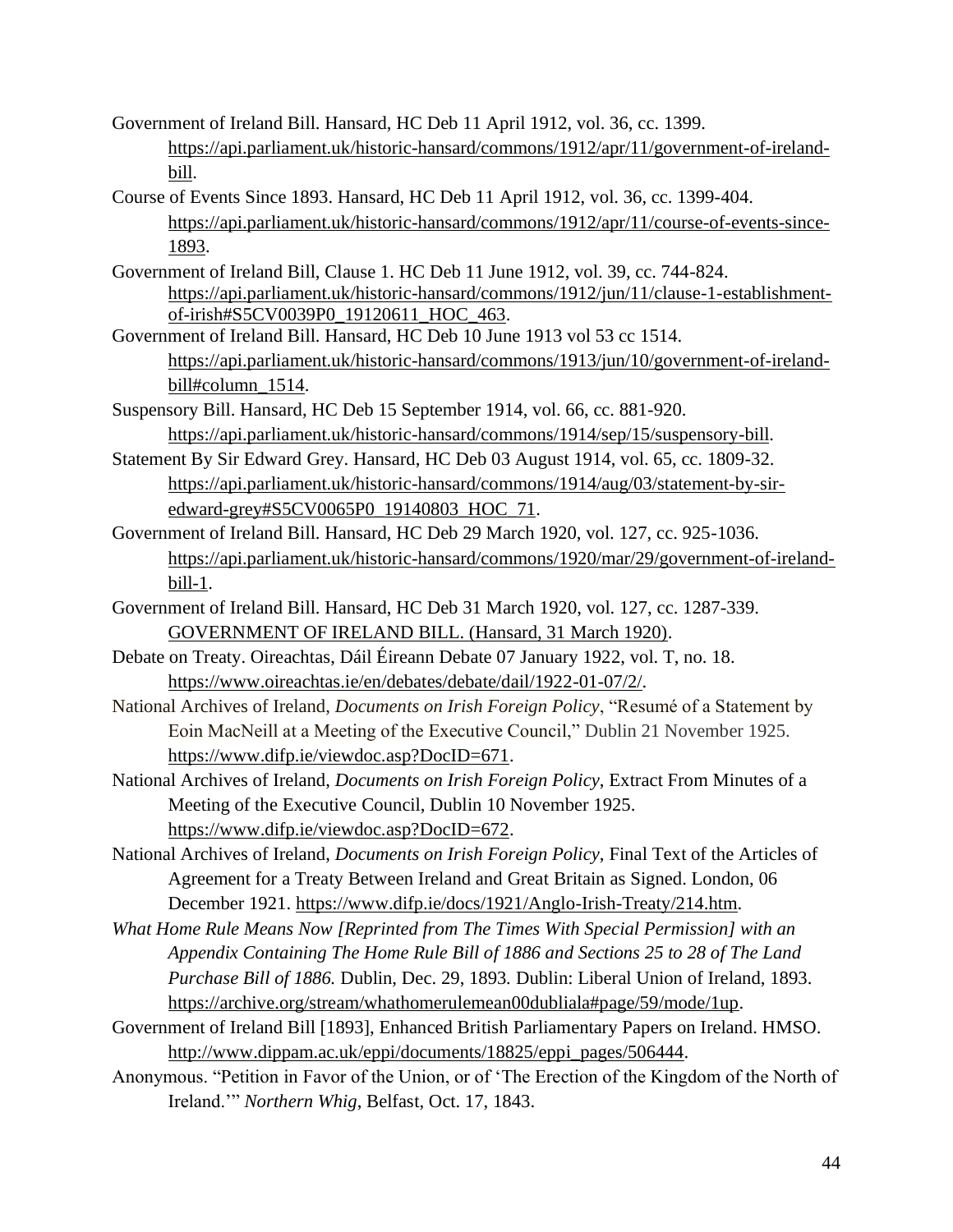[https://www.britishnewspaperarchive.co.uk/viewer/BL/0000434/18431017/009/0002?bro](https://www.britishnewspaperarchive.co.uk/viewer/BL/0000434/18431017/009/0002?browse=true) [wse=true.](https://www.britishnewspaperarchive.co.uk/viewer/BL/0000434/18431017/009/0002?browse=true)

National Archives of Ireland, Census of Ireland, 1911. [http://www.census.nationalarchives.ie.](http://www.census.nationalarchives.ie/search/results.jsp?searchMoreVisible=true&census_year=1911)

League of Nations Treaty Series: Treaty between Great Britain and Ireland, signed at London, December 6, 1921.

[https://treaties.un.org/doc/Publication/UNTS/LON/Volume%2026/v26.pdf#page=9.](https://treaties.un.org/doc/Publication/UNTS/LON/Volume%2026/v26.pdf#page=9)

- Mitchel, John. *The Last Conquest of Ireland (Perhaps) [1861]*, ed. Maume, Patrick. Dublin, Ireland: University College Dublin Press, 2005.
- *A Conversation with Eamon De Valera—From NBC's Wisdom Series*. Films On Demand. 1955. Accessed April 07, 2020.

[https://fod.infobase.com/PortalPlaylists.aspx?wID=103198&xtid=43386.](https://fod.infobase.com/PortalPlaylists.aspx?wID=103198&xtid=43386)

## Secondary Sources

Anderson, James. O'Dowd, Liam. "Imperialism and Nationalism: The Home Rule Struggle and Border Creation in Ireland, 1885-1925." *Political Geography* 26, 934-950. Elsevier, Ltd., 2007.

Coogan, Tim P. *Michael Collins.* London, UK: Arrow Book, 1991.

- Coogan, Tim P. *Eamon De Valera, The Man Who Was Ireland.* New York, NY: HarperCollins Publishers, Inc., 1993.
- Coogan, Tim P. *The Famine Plot, England's Role In Ireland's Greatest Tragedy.* New York, NY: Palgrave Macmillan, 2012.
- Fanning, Ronan. "Anglo-Irish Relations: Partition and the British Dimension in Historical Perspective." *Irish Studies in International Affairs* 2, No. 1, 1-20. Dublin, IRE: Royal Irish Academy, 1985.
- Fitzpatrick, David. "The Logic of Collective Sacrifice: Ireland and the British Army, 1914- 1918." *The Historical Journal* 38, no. 4, 1017-030. Cambridge, UK: Cambridge University Press, 1995. [http://www.jstor.org.libserv-prd.bridgew.edu/stable/2640099.](http://www.jstor.org.libserv-prd.bridgew.edu/stable/2640099)

Fitzpatrick, David. *The Two Irelands 1912-1939.* Oxford, NY: Oxford University Press, 1998.

Foster, R. F. *Modern Ireland 1600-1972*. London, UK: Allen Lane The Penguin Press, 1988.

Gibbons, Ivan. "The British Parliamentary Labour Party and the Government of Ireland Act 1920." *Parliamentary History* 32, pt. 3, 506-521. London, UK: The Parliamentary History Yearbook Trust, 2013.

Gallagher, Frank. *The Indivisible Island*, Westport, Connecticut: Greenwood Press, 1957.

Hennessey, Thomas. *Dividing Ireland: World War One and Partition.* London, UK: Routledge, 1998.

- Howie, David and Howie, Josephine. "Irish Recruiting and the Home Rule Crisis of August-September 1914." *Strategy and Intelligence: British Policy During the First World War*, ed. Dockrill, Michael. French, David. 1-22. London, UK: Hambledon Press, 1996.
- Jeffery, Keith. *The British Army and the Crisis of Empire.* Manchester, England: Manchester University Press, 1984.
- Jeffery, Keith. *Ireland and the Great War.* Cambridge, UK: Cambridge University Press, 2000.